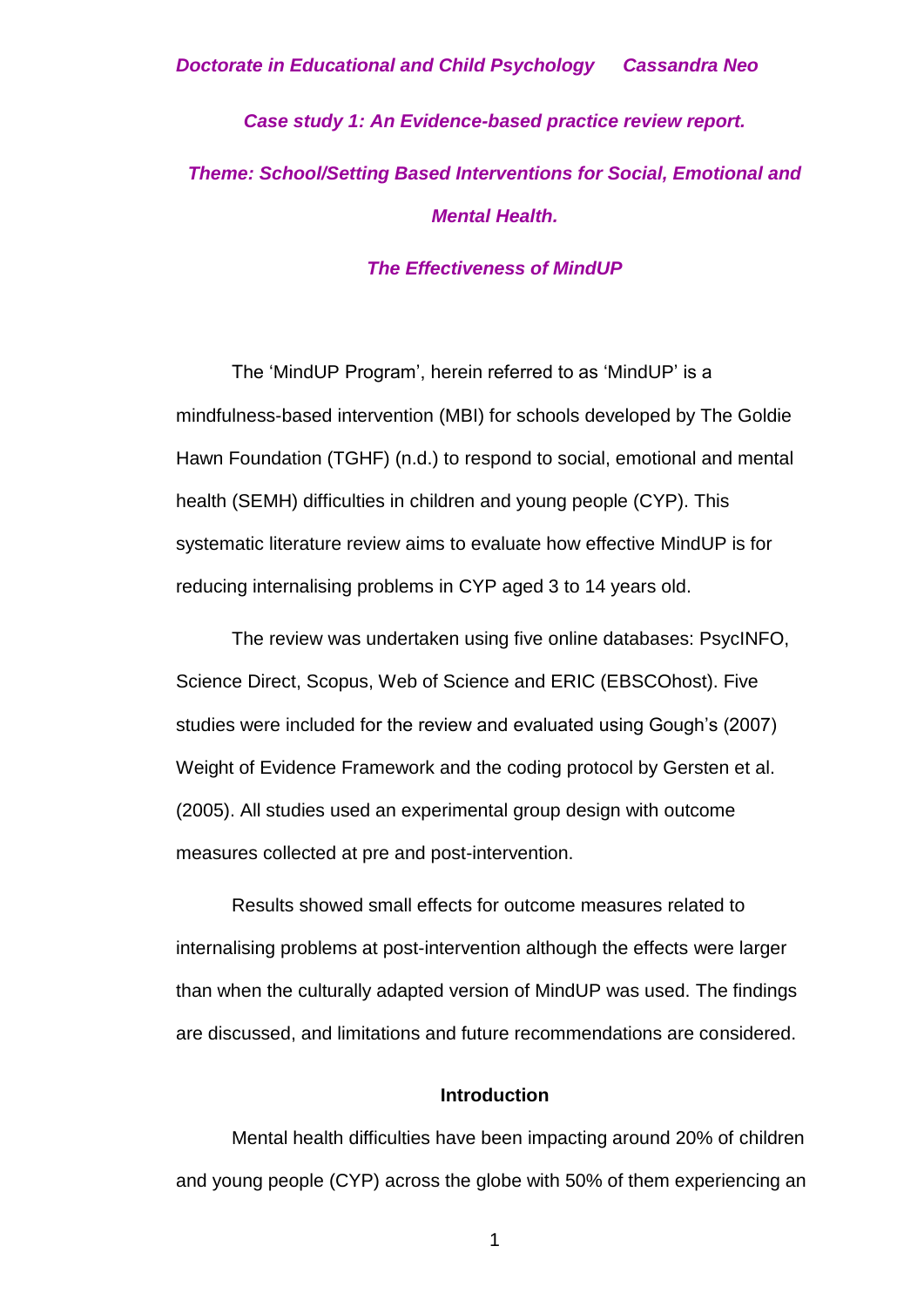onset before 14 years old (Department of Health [DH], 2015). CYP's psychosocial development and mental health difficulties need to be addressed before they become severe long-term conditions extending into adulthood (Department for Education [DfE], 2019). SEMH needs have been included as part of the special educational provision within schools (DfE & DH, 2015), and it is the responsibility of professionals working with CYP to regularly track whether children are developing well to meet their developmental milestones within the typical age range in comparison to peers of the same age especially in early years settings – early tracking and identifying needs in the early years setting have been made statutory through the Early Years Foundation Stage framework (DfE, 2021).

#### **Mindfulness and its benefits on SEMH**

A growing body of systematic literature reviews show that mindfulness-based interventions (MBIs) within education around the world have made contributions to CYP's social and emotional learning (SEL) with positive effects on SEMH (e.g. Corcoran et al., 2018; Maynard et al., 2017; Weare, 2019). Dunning et al. (2018) conducted a meta-analysis on MBIs that only included Randomised Controlled Trials (RCTs) and found significant effects on the reduction of anxiety and depression after participants went through a course of MBI compared to a control group.

There are many types of MBIs. For example, Kuyken et al. (2013) investigated the effectiveness of the Mindfulness in Schools Program (MiSP) in the United Kingdom (UK) while Sibinga et al. (2016) implemented the Mindfulness-based Stress Reduction (MBSR) program in Baltimore, United States (US). Both studies delivered to secondary school pupils found a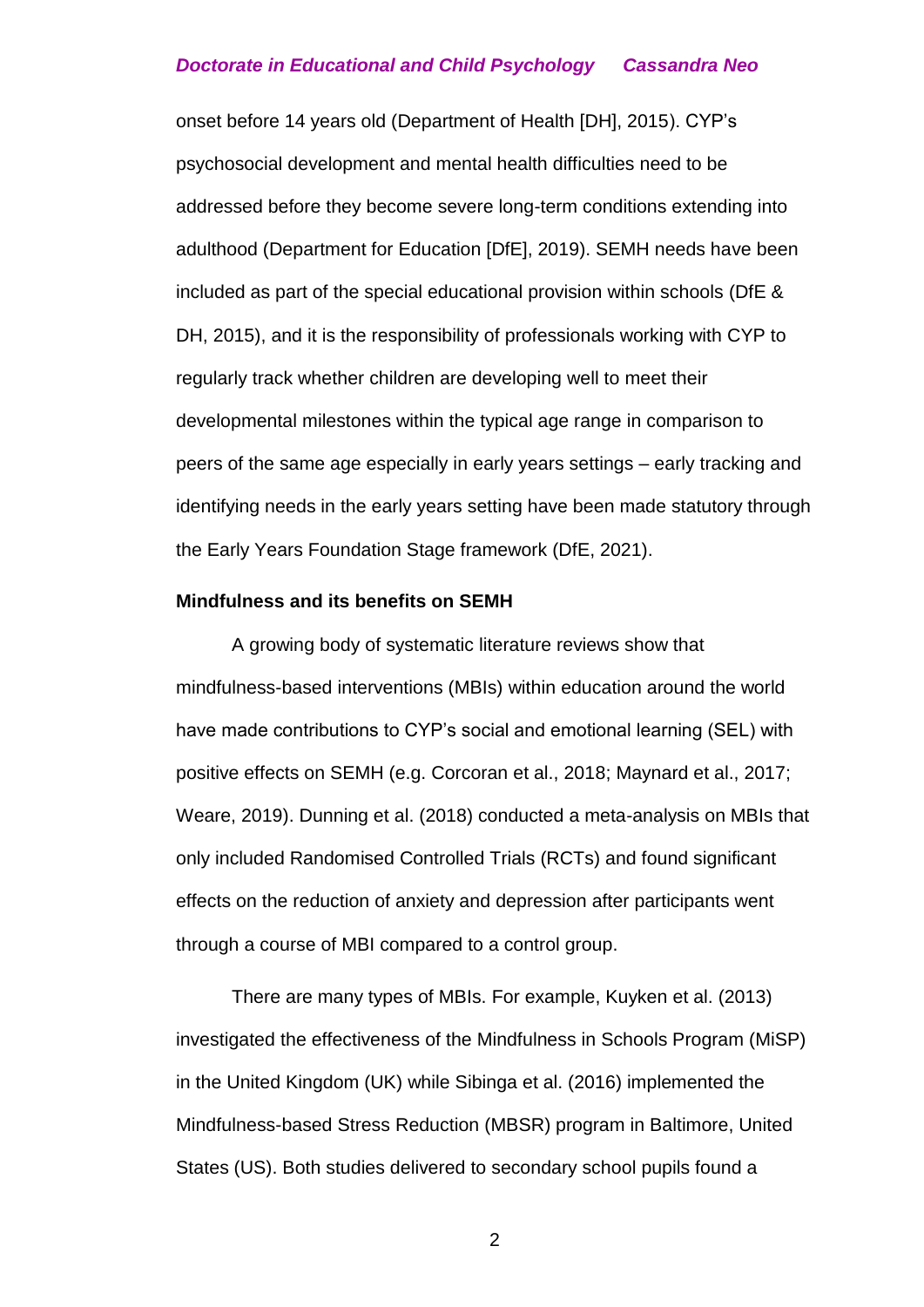reduction in symptoms of depression and comorbid conditions in the intervention group.

Another intervention called MindUP is now widely included in the primary school curriculum in British Columbia and Newark, New Jersey due to its effectiveness (Sisk, 2018). In light of recent research done to evaluate the benefits of MindUP, it would be valuable to find out its specific impact on SEMH difficulties (Weare, 2019).

#### **What is MindUP?**

MindUP for schools was developed by The Goldie Hawn Foundation (TGHF) (n.d.) to respond to the global mental health crisis of childhood anxiety, depression, aggression and suicide (World Health Organization, n.d.). It is a universal and inclusive intervention for CYP 3 to 14 years old which means that MindUP is made available to all CYP including those with special needs or disabilities (DfE & DH, 2015). MindUP aims to improve prosocial behaviours, attentiveness, emotional regulation, reduce aggression, and improve math and literacy skills (Musty, 2015). It hopes to help CYP manage stressful encounters, build resilience and optimism, and cultivate compassion for others (Sisk, 2018; TGHF, n.d.). MindUP was evaluated by the Collaborative for Academic, Social, and Emotional Learning (CASEL) and received the 'SELect' status (CASEL, 2013). This means that MindUP has been recognized as a programme that is well-designed to promote CYP's social and emotional competence at the universal level which includes providing quality training to professionals who will implement the programme (CASEL, 2013). MindUP has shown evidence-based effectiveness on CYP's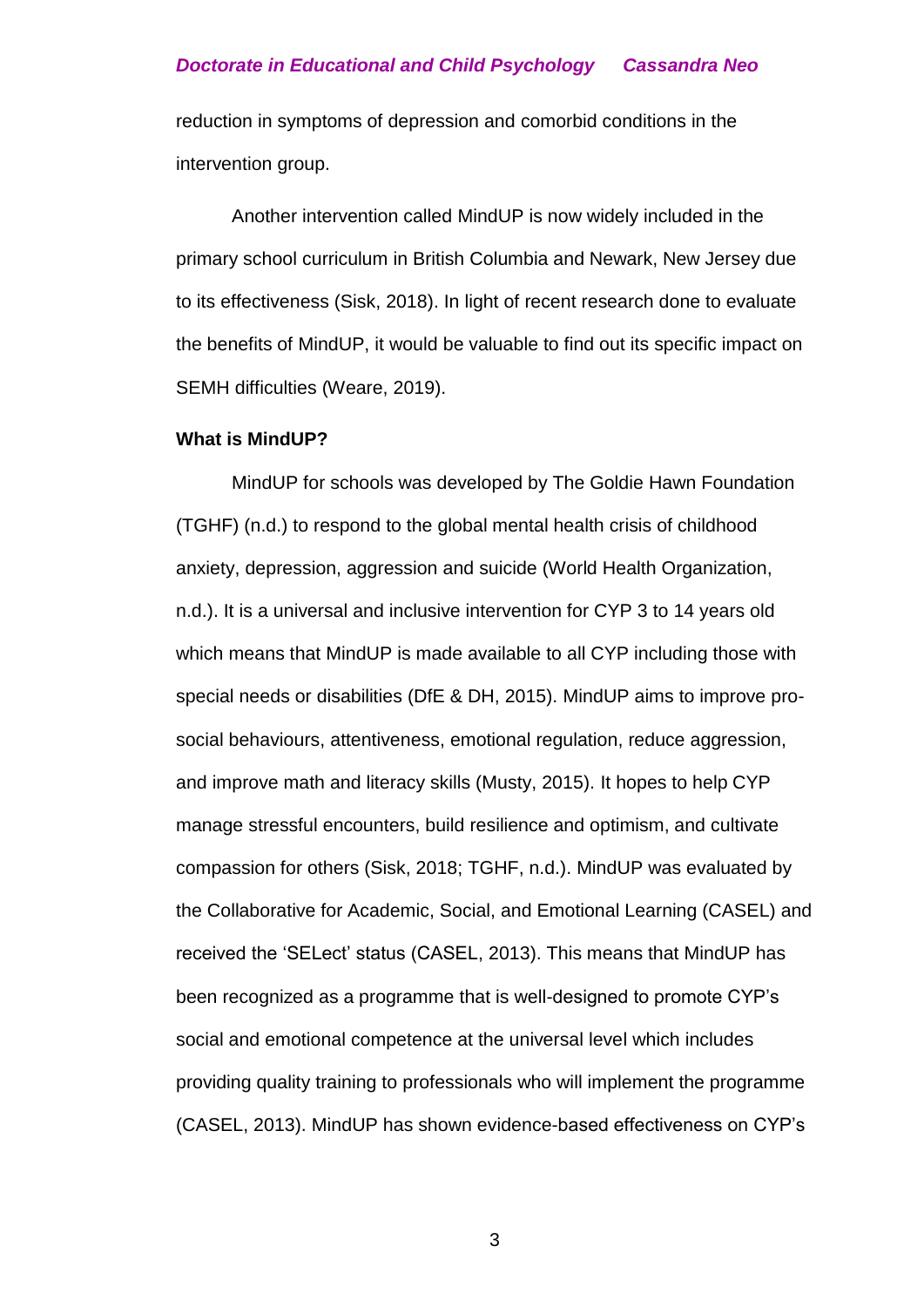SEL through evaluation of the intervention using a comparison group and pre-post measures (CASEL, 2013).

Teachers implementing MindUP will typically receive initial face-toface group training lasting 4 to 6 hours from a certified MindUP consultant. The school will then implement the curriculum supported by the consultant via video calls. Usually, in the middle of the academic year, a follow-up faceto-face group training will take place where the consultant also conducts classroom observations and tailored mentoring for teachers. Towards the end of the academic year, the consultant and school leadership team will meet to evaluate progress and plan next steps.

#### **How is MindUP delivered?**

MindUP is a manualised curriculum delivered by trained teachers in classrooms. During each lesson, pupils will learn mindfulness techniques through activities tailored to the objectives of each lesson. Teachers will facilitate the generalisation of skills from lessons throughout the entire day so that pupils will internalise the skills and play a part in creating a positive classroom environment (Maloney et al., 2016).

#### **Main features of MindUP**

MindUP consists of 15 detailed lesson plans to be taught weekly, with 'Core Practices' – involving focused breathing – three times a day after completion of Unit 1 (Maloney et al., 2016). The duration of each lesson and 'Core Practices' are tailored according to age with shorter sessions for younger children and longer sessions for older children. Pupils learn about how their brain works, understand their own thoughts, gain awareness of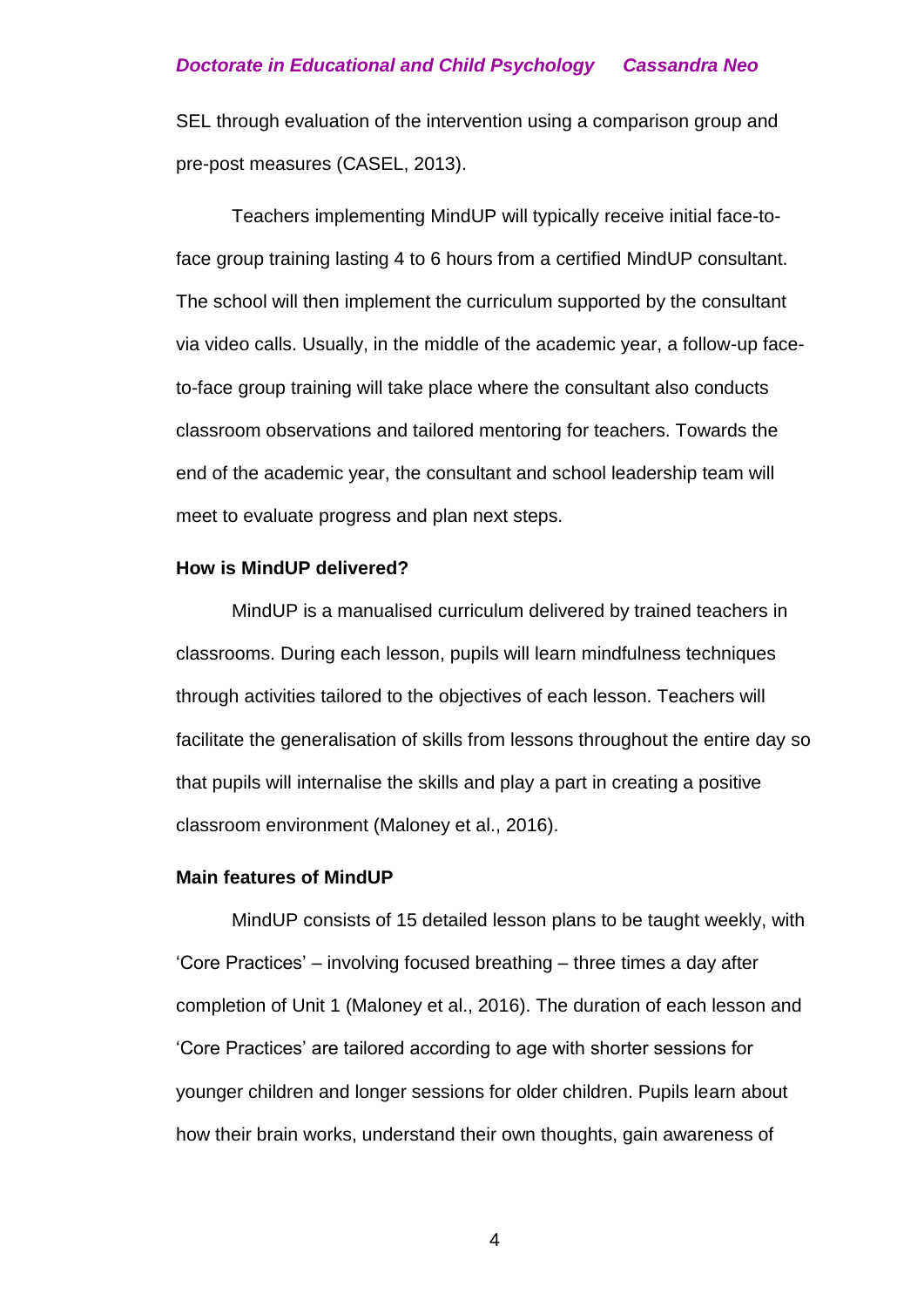their own internal experiences, and actively consider their impact on the

world (Maloney et al., 2016). Table 1 shows the curriculum.

### **Table 1**

#### *MindUP Curriculum*

| Unit               | Lesson         | Topic                                       |
|--------------------|----------------|---------------------------------------------|
| 1: Getting         | 1              | <b>How Our Brains Work</b>                  |
| Focused            | $\overline{2}$ | <b>Mindful Awareness</b>                    |
|                    | 3              | <b>Focused Awareness: The Core Practice</b> |
| 2: Sharpening      | 4              | <b>Mindful Listening</b>                    |
| <b>Your Senses</b> | 5              | <b>Mindful Seeing</b>                       |
|                    | 6              | <b>Mindful Smelling</b>                     |
|                    | $\overline{7}$ | <b>Mindful Tasting</b>                      |
|                    | 8              | <b>Mindful Movement I</b>                   |
|                    | 9              | <b>Mindful Movement II</b>                  |
| 3: It's All about  | 10             | <b>Perspective Taking</b>                   |
| Attitude           | 11             | <b>Choosing Optimism</b>                    |
|                    | 12             | <b>Appreciating Happy Memories</b>          |
| 4: Taking Action   | 13             | <b>Expressing Gratitude</b>                 |
| Mindfully          | 14             | Performing Acts of Kindness                 |
|                    | 15             | Taking Mindful Action in the World          |

### **Psychological underpinning for MindUP**

The MindUP curriculum is grounded on four theories: Firstly, contemplative science involves understanding the effects of mindfulness on the body and the mind across the lifespan; this theory is applied to creating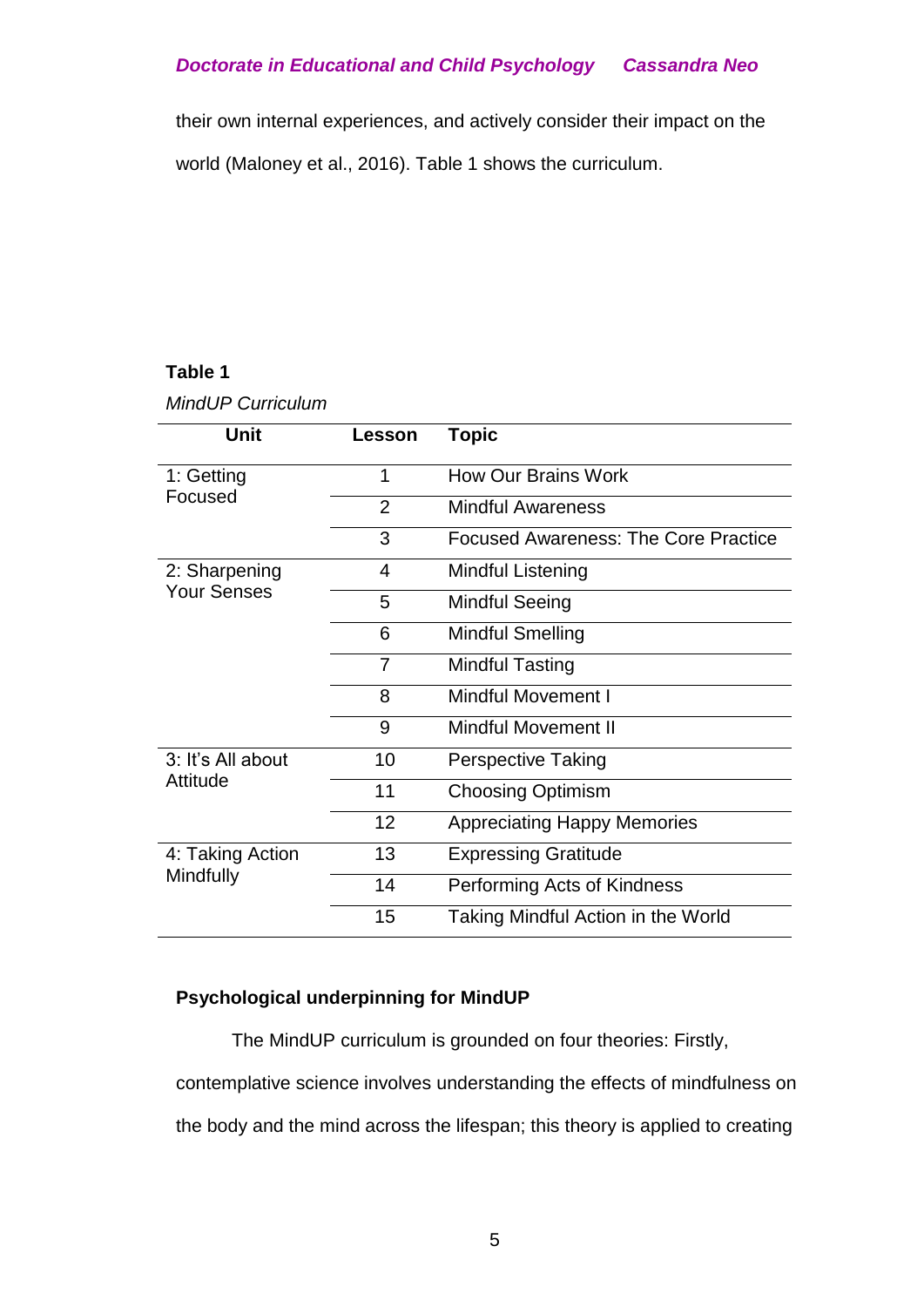age-appropriate interventions to support child development and teachers' wellbeing in schools (Roeser & Zelazo, 2012).

Secondly, high-quality education should include teaching on SEL where CYP learn how to interact with each other in socially respectable ways and are provided with opportunities to practice these skills in a safe place such as school settings before they enter the workforce after completing their education (Greenberg et al., 2003). Acquiring skills like self-confidence, interpersonal problem-solving and communication greatly curbs SEMH difficulties in CYP (Durlak & Wells, 1997).

Thirdly, theories from positive psychology suggests that happiness and positivity are governed by three main factors: First, the type of gene expression for happiness plays a part in influencing the extend of happiness a person can feel; second, circumstances that facilitate the feelings of happiness; third, participating in activities that are known to bring happiness (Lyubomirsky et al., 2005). Recognizing these factors enables us to plan interventions that can create an environment that facilitates feelings of happiness (Lyubomirsky & Layous, 2013). This encourages participants to engage in activities that will increase their positive affect which can increase overall mental wellbeing (Lyubomirsky & Layous, 2013).

Lastly, cognitive developmental neuroscience informs how CYP's brains develop in relation to their environment. For example, what a person experiences affects gene expression or a person's genes could also affect how they would experience their environment (Diamond, 2009; Zelazo & Lyons, 2012). Understanding these links between the mind and the body allows participants to realize that they have the ability to control their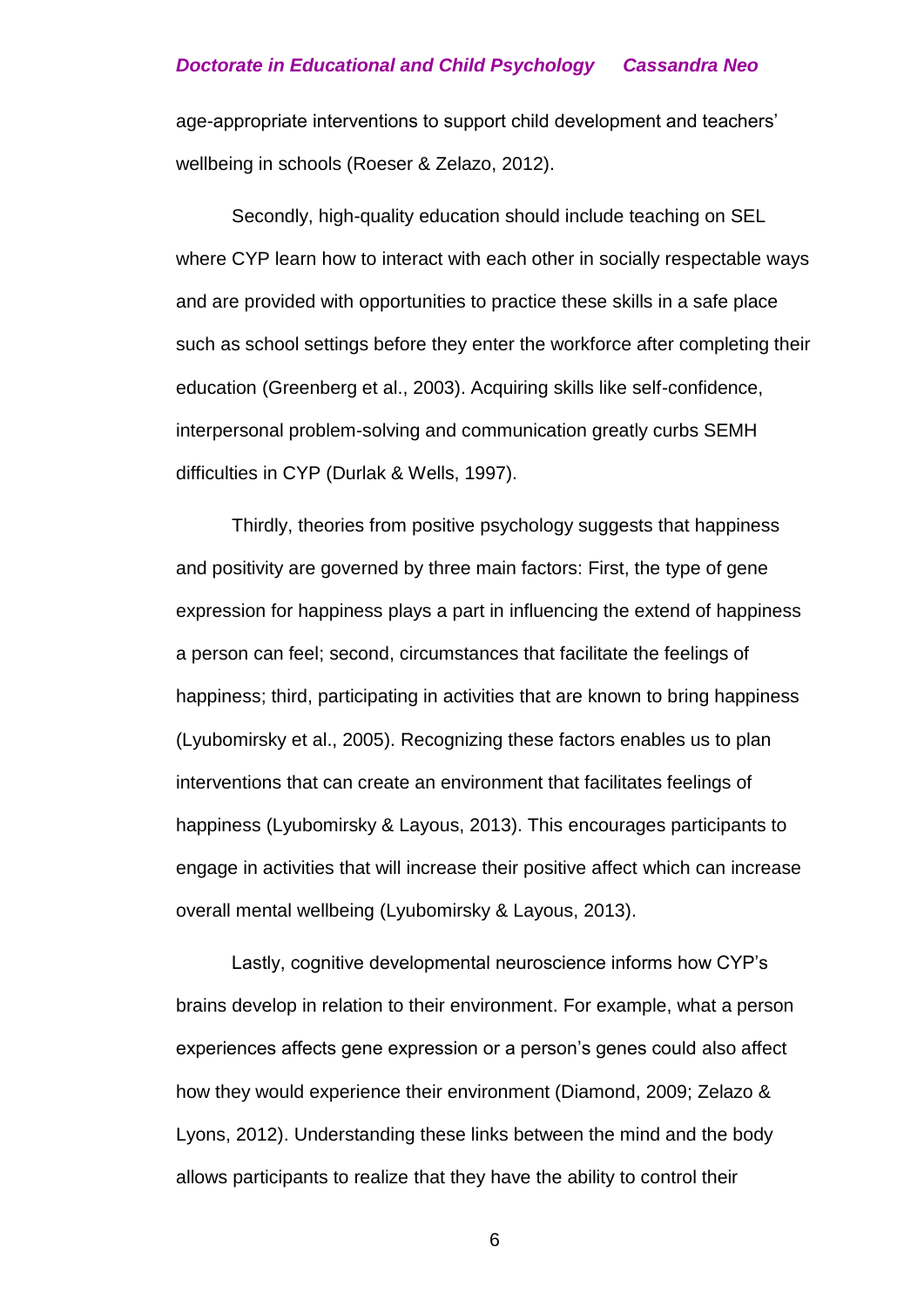thoughts which indirectly impact their display of different behaviours. Thus, such strategies allow participants who have received MindUP to increase their own locus of control and experience fewer negative affect.

#### **Aims and review question**

With substantial evidence of MBIs yielding positive effects on internalising difficulties and a strong psychological basis, the main aim of this literature review is to find out how effective MindUP can be used as a universal school-based intervention to address internalising difficulties in CYP. This will inform policies and practices that are intrinsic to the work of Educational Psychologists (EPs) by providing evidence-based informed intervention to schools that can benefit from MindUP. Specifically, the reviewer aims to address the following research question: "How effective is MindUP for reducing internalising problems in children ages 3 to 14 years old?"

#### **Critical Review of the Evidence Base**

#### **Literature search**

On 21st January 2021, a literature search was conducted on PsycINFO, Science Direct, Scopus, Web of Science and ERIC (EBSCOhost). The following search terms in Table 2 were used to identify potential studies.

#### **Table 2**

| Databases searched      | <b>Search Terms</b>                                  |
|-------------------------|------------------------------------------------------|
| <b>PsycINFO</b>         | MindUP or MindUP <sup>*</sup> or "Mind UP" or "Mind" |
| <b>ERIC (EBSCOhost)</b> | UP <sup>*"</sup> (searched using 'full text' option) |
|                         |                                                      |
| Scopus                  | AND                                                  |
| Web of Science          |                                                      |
|                         |                                                      |

*Search Terms*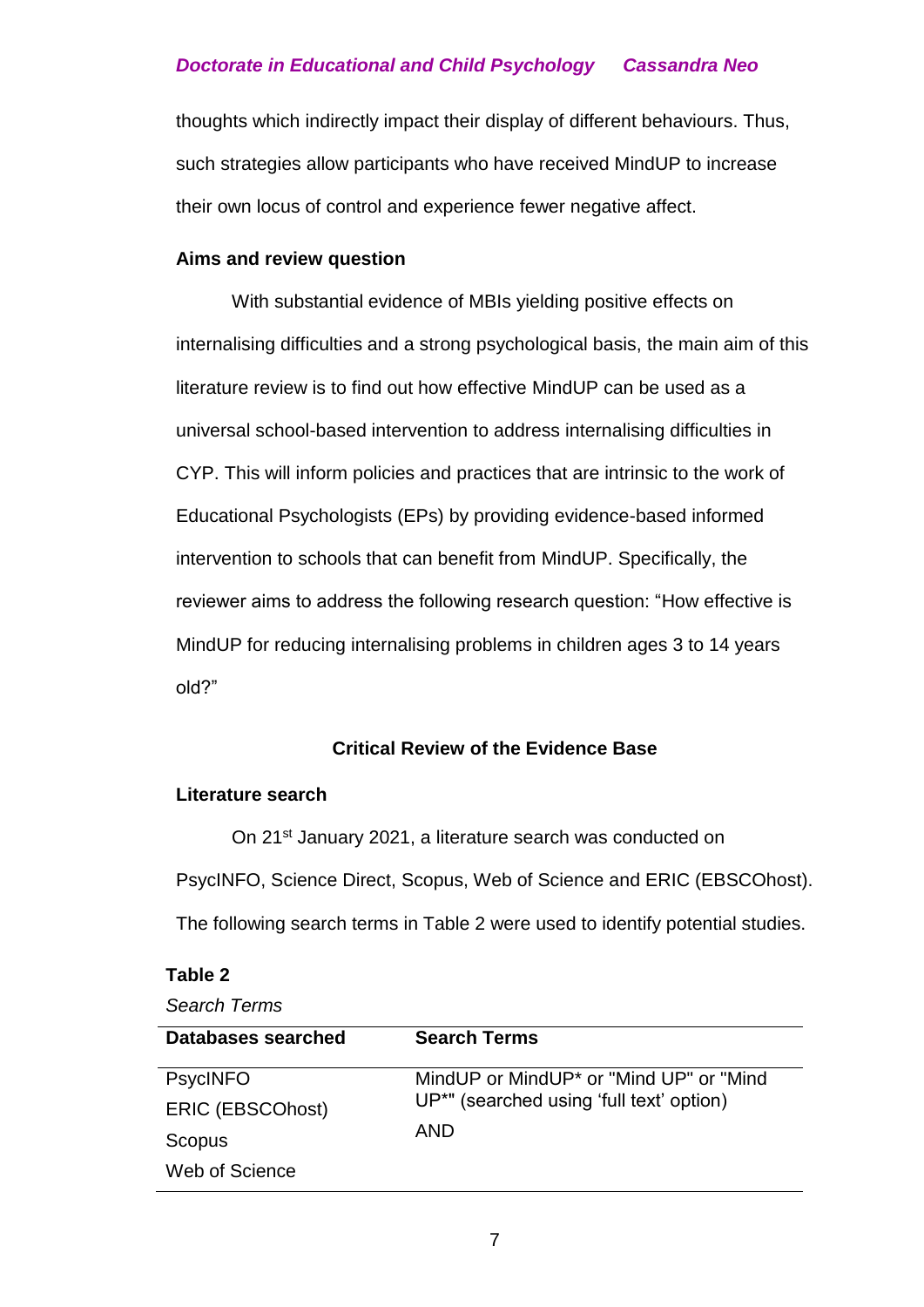| <b>Science Direct</b> | School or Kindergarten or nursery or  |
|-----------------------|---------------------------------------|
|                       | pre*school* or student or children or |
|                       | preschooler or pre*schooler or pupil* |

Figure 1 below shows how the full literature search process was carried out. 271 studies were yielded. 11 were duplicates, 12 were not written in English and 75 were not peer-reviewed. The reviewer screened through titles and abstracts at the same time for all 173 studies with reference to the inclusion and exclusion criteria (see Table 3) to ensure that the studies were not simply excluded if they did not mention 'MindUP' in their title. 167 studies were excluded as they were not delivering MindUP. A full text screening was undertaken for the remainder 6 studies. 3 studies were eventually excluded because MindUP only informed parts of the mindfulness intervention delivered (see Appendix A for full rationale). An ancestral search was conducted and 2 extra studies were found to be delivering MindUP resulting in the final 5 studies to be reviewed (Table 4).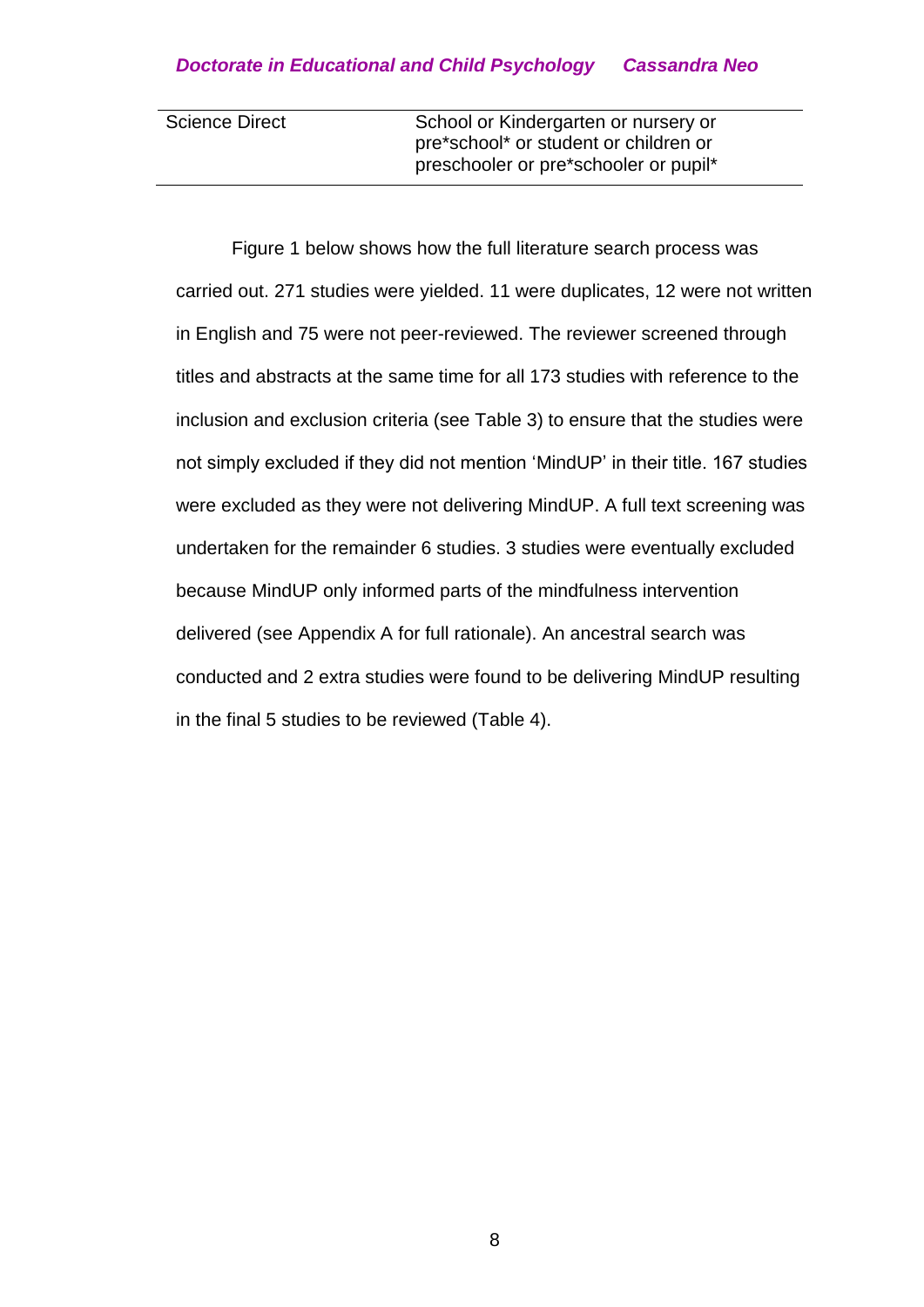

Figure 1. Literature search process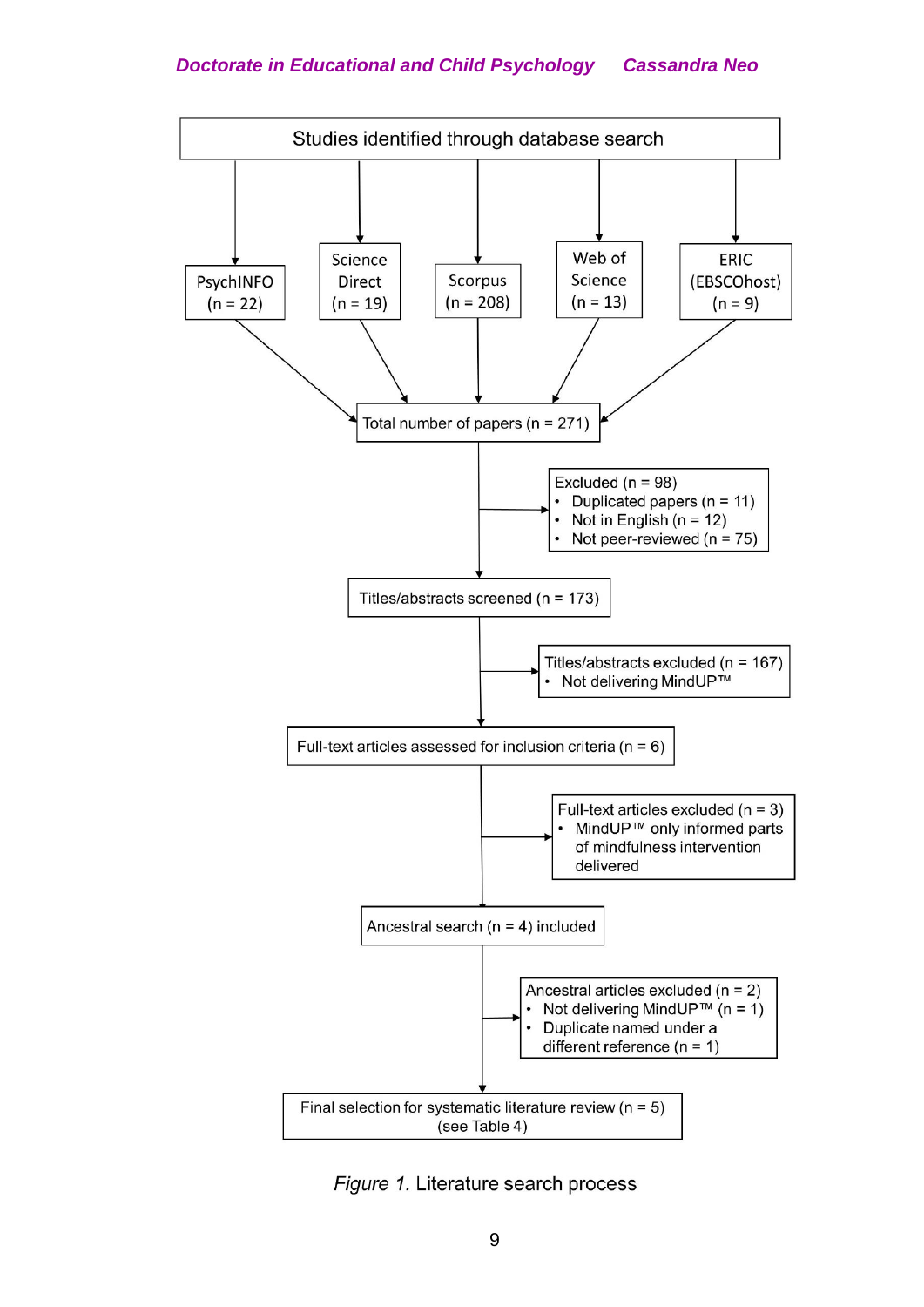### **Table 3**

| <b>Criterion</b>                        | <b>Inclusion</b><br>criteria                                                                                                                                                                                                                                                   | <b>Exclusion</b><br>criteria                                                                                                                                                                                                                                                                 | <b>Justification</b>                                                                                                                                                                                                                                                                                      |
|-----------------------------------------|--------------------------------------------------------------------------------------------------------------------------------------------------------------------------------------------------------------------------------------------------------------------------------|----------------------------------------------------------------------------------------------------------------------------------------------------------------------------------------------------------------------------------------------------------------------------------------------|-----------------------------------------------------------------------------------------------------------------------------------------------------------------------------------------------------------------------------------------------------------------------------------------------------------|
| 1 Language of<br>publication            | <b>Studies</b><br>published in<br>English.                                                                                                                                                                                                                                     | <b>Studies not</b><br>published in<br>English.                                                                                                                                                                                                                                               | To ensure that the<br>reviewer is able to<br>critically appraise<br>the studies in the<br>first language.                                                                                                                                                                                                 |
| 2 Type of<br>publication                | <b>Studies</b><br>published in a<br>peer-reviewed<br>journal.                                                                                                                                                                                                                  | <b>Studies not</b><br>published in a<br>peer-reviewed<br>journal.                                                                                                                                                                                                                            | Studies from peer-<br>reviewed journals<br>are more likely to<br>have scientific rigour<br>and high quality of<br>research design.                                                                                                                                                                        |
| 3 Type of<br>Intervention               | Study must<br>have delivered<br>MindUP in a<br>school setting.                                                                                                                                                                                                                 | Study did not<br>deliver MindUP<br>or was not in a<br>school setting                                                                                                                                                                                                                         | To be able to<br>critically evaluate<br>the effectiveness of<br>MindUP as a<br>school-based<br>intervention for<br>reducing<br>internalising<br>problems.                                                                                                                                                 |
| 4 Research<br>design and<br>methodology | Study must use<br>an experimental<br>research design<br>with empirical<br>data collected<br>pre- and post-<br>intervention.<br>Outcome<br>measures must<br>include<br>evaluation of<br>internalising<br>problems<br>related to social<br>and emotional<br>mental<br>wellbeing. | An experimental<br>research design<br>was not used<br>and empirical<br>data was not<br>collected at pre-<br>and post-<br>intervention.<br>Outcome<br>measures did<br>not include<br>evaluation of<br>internalising<br>problems<br>related to social<br>and emotional<br>mental<br>wellbeing. | To be able to review<br>original data.<br>Quantitative data is<br>needed to critically<br>evaluate MindUP for<br>its effectiveness by<br>calculating effect<br>sizes across all<br>studies for<br>comparison.<br>To evaluate the<br>effectiveness of<br>MindUP for reducing<br>internalising<br>problems. |
| 5 Participants                          | Participants are<br>students<br>attending Pre-<br>Kindergarten to                                                                                                                                                                                                              | Participants are<br>outside the age<br>range of 3 to 14<br>years old.                                                                                                                                                                                                                        | MindUP was<br>designed to be<br>delivered to<br>students in this age                                                                                                                                                                                                                                      |

*Inclusion and Exclusion Criteria*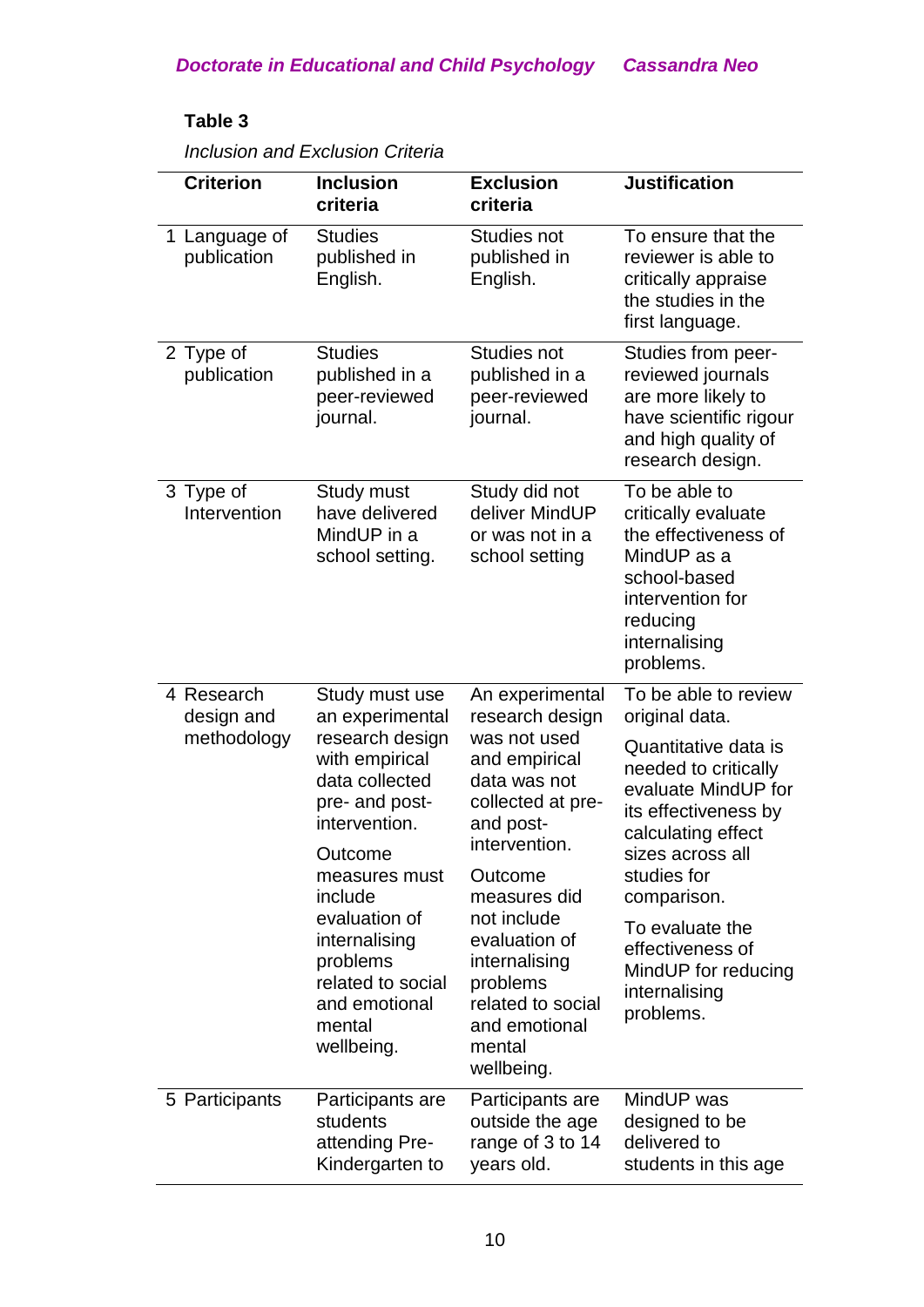|               | 8 <sup>th</sup> Grade (i.e. 3<br>to 14 years old). |                                                    | range within<br>schools.                                    |
|---------------|----------------------------------------------------|----------------------------------------------------|-------------------------------------------------------------|
| 6 Sample size | More than 1<br>participant.                        | Single case<br>studies involving<br>1 participant. | To ensure that<br>results from this<br>review are reliable. |

### **Table 4**

*Studies Included in this Systematic Literature Review*

| <b>Number</b>  | <b>Reference</b>                                                                                                                                                                                                                                                                                                                                                                                 |
|----------------|--------------------------------------------------------------------------------------------------------------------------------------------------------------------------------------------------------------------------------------------------------------------------------------------------------------------------------------------------------------------------------------------------|
| $\mathbf 1$    | Crooks, C. V., Bax, K., Delaney, A., Kim, H., & Shokoohi, M.<br>(2020). Impact of mindUP among young children: Improvements<br>in behavioral problems, adaptive Skills, and executive<br>functioning. Mindfulness, 11(10), 2433-2444.<br>https://doi.org/10.1007/s12671-020-01460-0                                                                                                              |
| $\overline{2}$ | de Carvalho, J. S., Pinto, A. M., & Marôco, J. (2017). Results of<br>a mindfulness-based social-emotional learning program on<br>portuguese elementary students and teachers: a quasi-<br>experimental study. Mindfulness, 8(2), 337-350.<br>https://doi.org/10.1007/s12671-016-0603-z                                                                                                           |
| 3              | Matsuba, M. K., Schonert-Reichl, K. A., McElroy, T., &<br>Katahoire, A. (2020). Effectiveness of a SEL/mindfulness<br>program on Northern Ugandan children. International Journal of<br>School & Educational Psychology, 1-19.<br>https://doi.org/10.1080/21683603.2020.1760977                                                                                                                  |
| $\overline{4}$ | Schonert-Reichl, K. A., Oberle, E., Lawlor, M. S., Abbott, D.,<br>Thomson, K., Oberlander, T. F., & Diamond, A. (2015).<br>Enhancing cognitive and social-emotional development through<br>a simple-to-administer mindfulness-based school program for<br>elementary school children: A randomised controlled trial.<br>Developmental psychology, 51(1), 52.<br>https://doi.org/10.1037/a0038454 |
| 5              | Thierry, K. L., Bryant, H. L., Nobles, S. S., & Norris, K. S. (2016).<br>Two-year impact of a mindfulness-based program on<br>preschoolers' self-regulation and academic performance. Early<br>Education and Development, 27(6), 805-821.<br>https://doi.org/10.1080/10409289.2016.1141616                                                                                                       |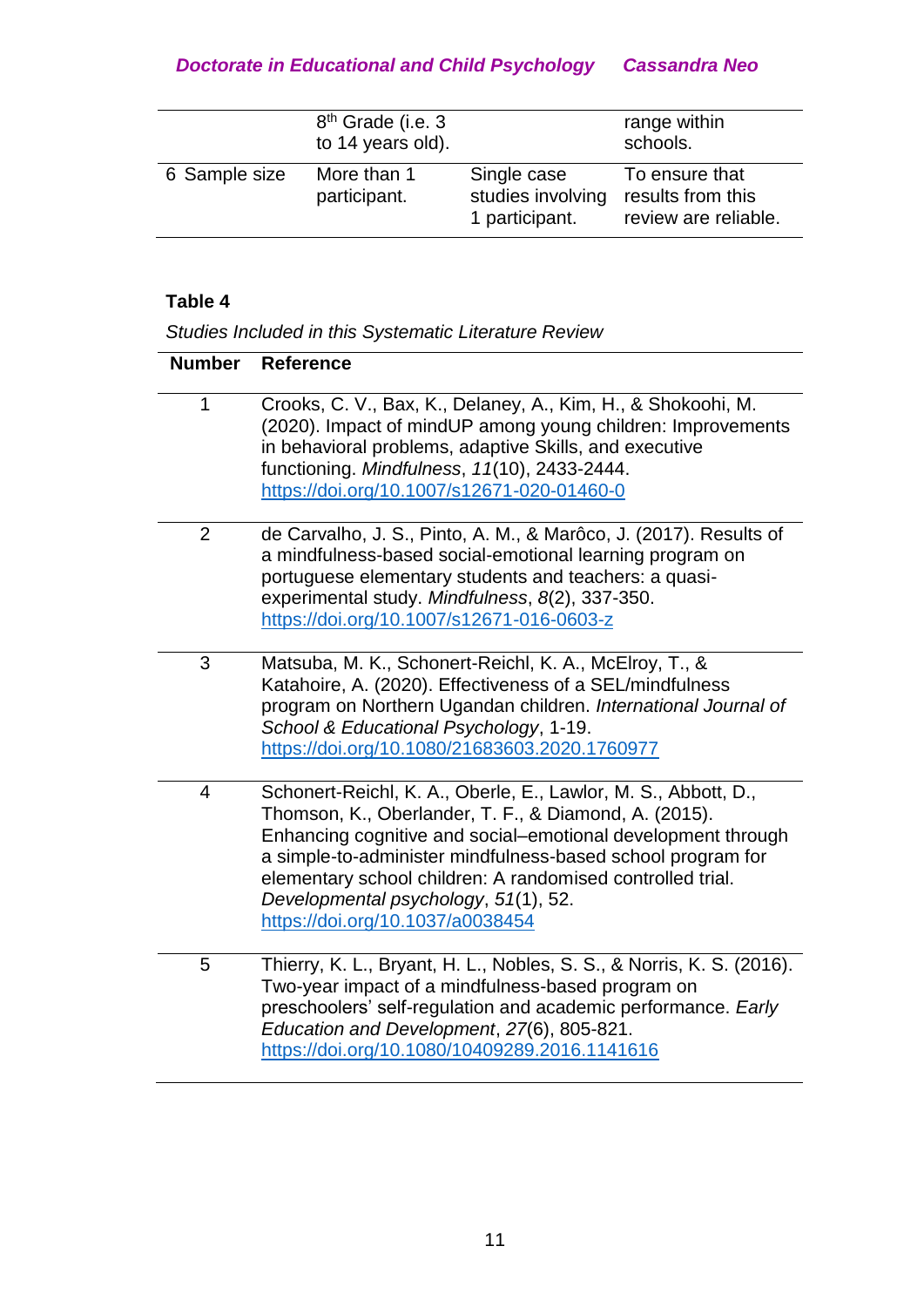#### **Weight of Evidence (WoE)**

The reviewer used Gough's (2007) Weight of Evidence (WoE) framework to critically appraise the quality and relevance of all five studies included in this review. WoE A appraises the general methodological quality of a study against other similar type of studies (see Appendix B). To do this, the coding protocol by Gersten et al. (2005) was used with all five studies to evaluate the description of participants, procedure for implementing the intervention, outcome measures used and how the data collected was analysed (Appendix C and D). This protocol was chosen as it is deemed appropriate for use with RCTs and quasi-experimental designs were carried out in schools (Gersten et al., 2005).

Next, each study was appraised for the methodological relevance (WoE B) by evaluating whether the type of evidence and design are appropriate for answering the review question (Appendix E). Subsequently, each study was appraised for its suitability and characteristics of the research evidence (WoE C) in answering the review question (Appendix F). Coding protocols were developed by the reviewer to evaluate WoE B and C respectively. The WoE D rating is calculated by averaging the ratings of WoE A, B and C to give a rating for the overall quality of each study and appraises its relevance to this review question. Table 5 shows a summary of the WoE ratings for each study.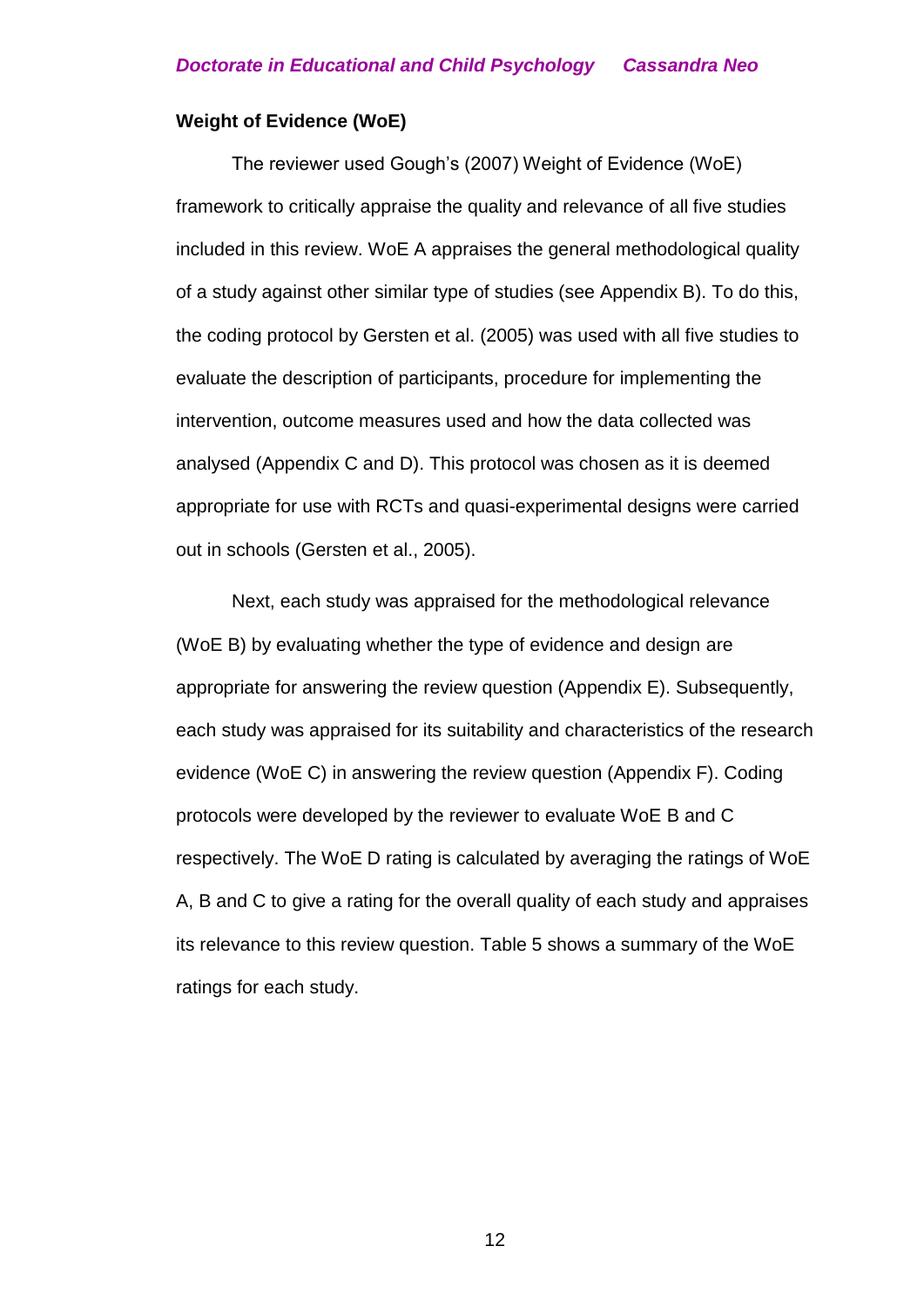|                         | . <u>.</u>   |                |                |             |
|-------------------------|--------------|----------------|----------------|-------------|
| <b>Studies</b>          | <b>WoE A</b> | <b>WoE B</b>   | <b>WoE C</b>   | <b>WoED</b> |
| Crooks et               | 3            | $\overline{2}$ | $\overline{2}$ | 2.33        |
| al. (2020)              | (High)       | (Medium)       | (Medium)       | (Medium)    |
| de Carvalho             | 1            | 1.67           | 3              | 1.89        |
| et al. (2017)           | (Low)        | (Medium)       | (High)         | (Medium)    |
| Matsuba et              | 1            | 1.67           | 2.5            | 1.72        |
| al. (2020)              | (Low)        | (Medium)       | (High)         | (Medium)    |
| Schonert-               | 3            | 2              | 2.5            | 2.5         |
| Reichl et al.<br>(2015) | (High)       | (Medium)       | (High)         | (High)      |
| Thierry et              | 3            | 2.33           | 1.5            | 2.28        |
| al. (2016)              | (High)       | (Medium)       | (Medium)       | (Medium)    |

### **Table 5**

*Summary of Weight of Evidence (WoE) ratings*

*Note.* 1.4 or less = Low, 1.5 to 2.4 = Medium, 2.5 to 3 = High.

### **Mapping the field**

All five studies included 'intervention versus comparison group'

research designs to evaluate the effectiveness of MindUP. Details regarding

participants, procedures and outcomes are summarised in Table 6 below.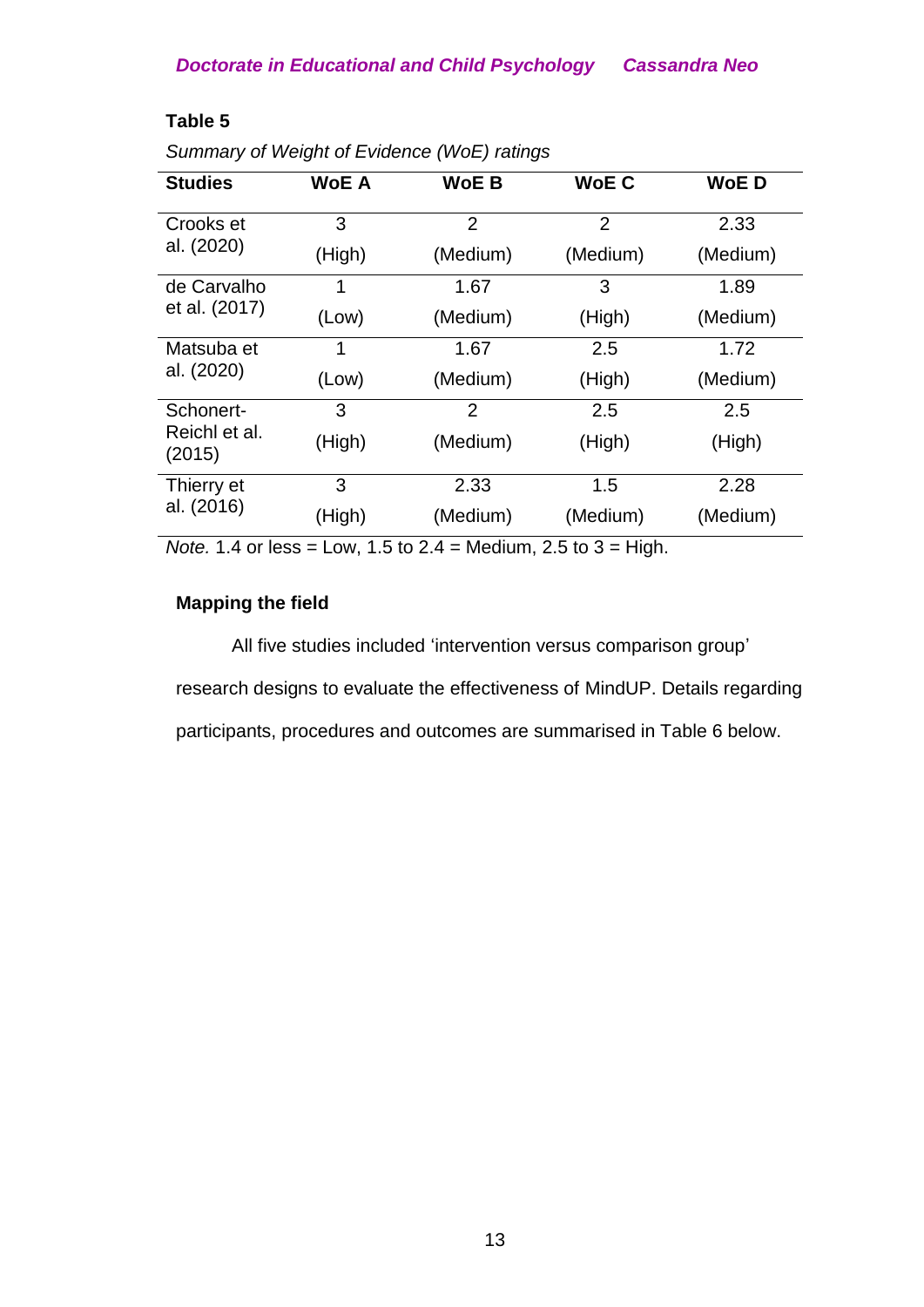#### **Table 6**

#### Mapping the Field: Overview of the Five Included Studies

| <b>Study</b>            | <b>Child participant</b><br>characteristics                                                                                                                                                                                                                                                                                                    | Research design                                                                                                                                                                                                                       | <b>Intervention</b><br>delivery/training                                                                                                                                                                                                                                                                                             | <b>Measures relevant to this</b><br>literature review                                                                                                                                                                                                                                                                                                       | <b>Significant outcomes</b>                                                                                                                                                                                                                                                                                                                                                                                                                                                                                                                                                                      |
|-------------------------|------------------------------------------------------------------------------------------------------------------------------------------------------------------------------------------------------------------------------------------------------------------------------------------------------------------------------------------------|---------------------------------------------------------------------------------------------------------------------------------------------------------------------------------------------------------------------------------------|--------------------------------------------------------------------------------------------------------------------------------------------------------------------------------------------------------------------------------------------------------------------------------------------------------------------------------------|-------------------------------------------------------------------------------------------------------------------------------------------------------------------------------------------------------------------------------------------------------------------------------------------------------------------------------------------------------------|--------------------------------------------------------------------------------------------------------------------------------------------------------------------------------------------------------------------------------------------------------------------------------------------------------------------------------------------------------------------------------------------------------------------------------------------------------------------------------------------------------------------------------------------------------------------------------------------------|
| Crooks et<br>al. (2020) | Quasi-experimental<br>Country<br>Southwestern<br>design. Pre- and<br>Ontario, Canada.<br>post-tests.<br>Kindergarten<br>Intervention group<br>schools were<br>versus comparison<br>located in a Catholic<br>group.<br>school district.                                                                                                         | MindUP program:<br>15 weekly lessons,<br>10 to 15 minutes<br>each.<br>Core mindfulness<br>activity 3 times a day<br>for 1 or more<br>minutes each.                                                                                    | Teacher reports collected<br>at two time points:<br>Pre-intervention<br>between<br>September to<br>December 2017<br>Post-intervention<br>between May to                                                                                                                                                                              | Overall, MindUP had the biggest<br>impact on reducing deficits in<br>executive functioning.<br>A multilevel linear regression<br>model was used to analyse the<br>data. Outcomes from the adjusted<br>model reported below.                                                                                                                                 |                                                                                                                                                                                                                                                                                                                                                                                                                                                                                                                                                                                                  |
|                         | Intervention group<br>$(n = 261)$<br>10 schools, 23<br>classrooms.<br>Number of pupils in<br>each class (22.42).<br>Females (52.11%).<br>Mean age of<br>children (4.27 years,<br>$SD = 0.61$ ). White<br>ethic background<br>(67.06%). High<br>Social Risk Index<br>(SRI) (92.72%).<br>Teaching<br>experience of<br>teachers (17.02<br>years). | The school district<br>board selected<br>schools that had<br>high SRI scores -<br>SRIs indicate the<br>presence of<br>disadvantage<br>characteristics such<br>as lower income,<br>unemployment,<br>children with lone-<br>parent etc. | Teachers were trained by<br>TGHF on the implementation<br>of MindUP<br>First full day training<br>$\bullet$<br>at the start of the<br>academic year<br>Second full day<br>$\bullet$<br>training at the middle<br>of the academic year<br>Implementation start date<br>began whenever teachers<br>completed the baseline<br>measures. | <b>June 2018</b><br><b>Behavior Assessment</b><br>System for Children,<br>Third Edition, Teacher<br>Rating Scales (BASC-3<br>TRS; Reynolds &<br>Kamphaus, 2015)<br>Behavioral<br>Symptom Index<br>(BSI)<br>Internalising<br><b>Problems</b><br>composite scale<br>Externalising<br>Problems<br>composite scale<br><b>Adaptive Skills</b><br>composite scale | <b>BSI</b><br>There was a significant reduction<br>in scores in the intervention group<br>compared to the comparison group<br>(adjusted $\beta$ = -2.47, SE = 0.5, p <<br>0.001). They exhibited less<br>behavioural symptoms post-<br>intervention.<br>Internalising Problems composite<br>scale<br>There was a reduction in scores in<br>the intervention group compared to<br>the comparison group (adjusted $\beta$<br>$= -2.73$ , SE $= 0.7$ , p $< 0.001$ ). They<br>had fewer internalising problems<br>over time while those in the<br>comparison group had worsen<br>post-intervention. |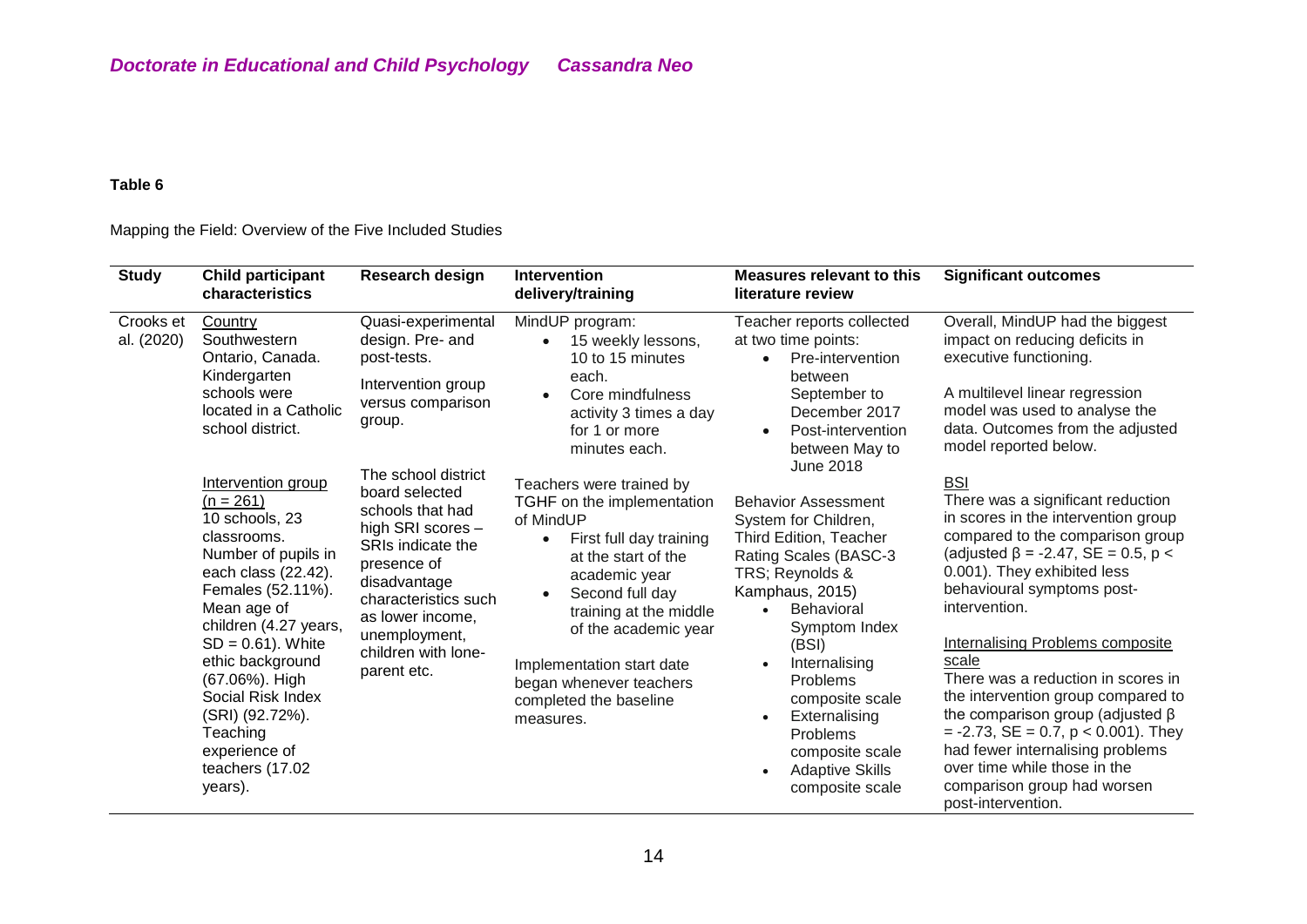| <b>Study</b> | <b>Child participant</b><br>characteristics                                                                                                                                                                                                                                                                       | <b>Research design</b> | <b>Intervention</b><br>delivery/training                                                                                                                                                                                                                 | <b>Measures relevant to this</b><br>literature review                                                                                                                                                                | <b>Significant outcomes</b>                                                                                                                                                                                                                                                                                                                                                                                                                                                                                                                                                                                                                                                                                                                                                                                                                                                                           |
|--------------|-------------------------------------------------------------------------------------------------------------------------------------------------------------------------------------------------------------------------------------------------------------------------------------------------------------------|------------------------|----------------------------------------------------------------------------------------------------------------------------------------------------------------------------------------------------------------------------------------------------------|----------------------------------------------------------------------------------------------------------------------------------------------------------------------------------------------------------------------|-------------------------------------------------------------------------------------------------------------------------------------------------------------------------------------------------------------------------------------------------------------------------------------------------------------------------------------------------------------------------------------------------------------------------------------------------------------------------------------------------------------------------------------------------------------------------------------------------------------------------------------------------------------------------------------------------------------------------------------------------------------------------------------------------------------------------------------------------------------------------------------------------------|
|              | Comparison group<br>$(n = 323)$<br>7 schools, 19<br>classrooms.<br>Number of pupils in<br>each class (23.51).<br>Females (51.08%).<br>Mean age of<br>children (4.45 years,<br>$SD = 0.55$ ). White<br>ethic background<br>(72.58%). High SRI<br>(36.84%). Teaching<br>experience of<br>teachers (17.77<br>years). |                        | Teachers filled out lesson<br>tracking sheets indicating the<br>following to assess<br>implementation fidelity:<br>Time spent<br>$\bullet$<br>delivering the<br>intervention<br>Curricular<br>components<br>completed<br>Intervention<br>completion date | <b>Behavior Rating Inventory</b><br>of Executive Function-<br>Preschool Version (BRIEF-<br>P; Gioia et al., 1996) or<br>Child Version (BRIEF-2;<br>Gioia et al., 2000)<br><b>Global Executive</b><br>Composite (GEC) | <b>Externalising Problems composite</b><br>scale<br>There was a higher reduction in<br>scores in the intervention group<br>compared to the comparison group<br>(adjusted $\beta$ = -2.05, SE = 0.5, p <<br>0.001). They exhibited fewer<br>externalising problems post-<br>intervention.<br>Adaptive Skills composite scale<br>There was a significant increase in<br>scores in the intervention group<br>compared to the comparison group<br>(adjusted $\beta$ = 3.45, SE = 0.6, p <<br>0.001). Although both groups<br>improved significantly, the<br>intervention group improved at a<br>faster rate.<br><b>GEC</b><br>There was a significant reduction<br>in scores in the intervention group<br>compared to the comparison group<br>(adjusted $\beta$ = -4.51, SE = 0.7, p <<br>0.001). Although both groups<br>improved significantly, the<br>intervention group improved at a<br>faster rate. |
|              |                                                                                                                                                                                                                                                                                                                   |                        |                                                                                                                                                                                                                                                          |                                                                                                                                                                                                                      |                                                                                                                                                                                                                                                                                                                                                                                                                                                                                                                                                                                                                                                                                                                                                                                                                                                                                                       |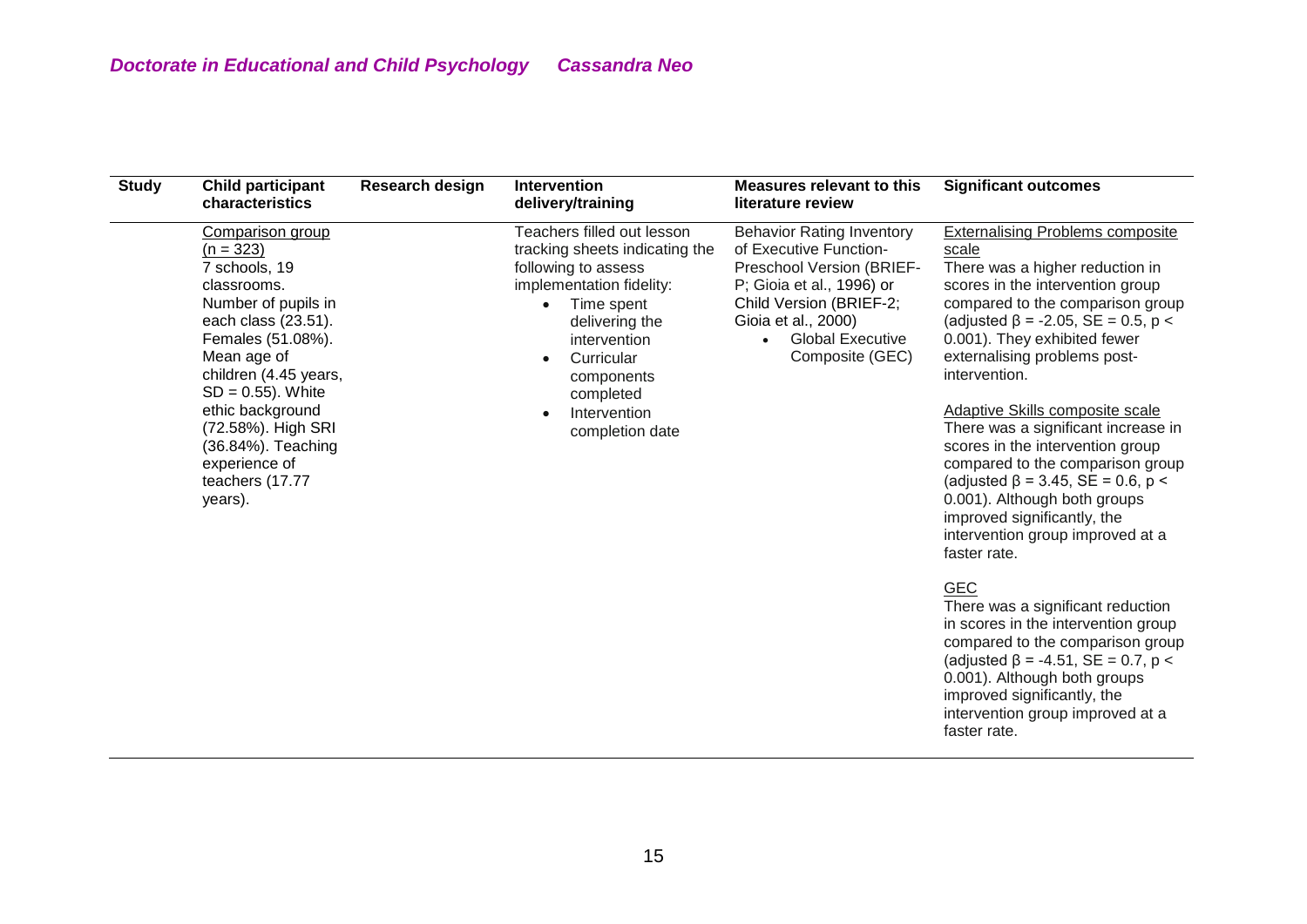| <b>Study</b>                       | <b>Child participant</b><br>characteristics                                                                                                                                                                                                                                                                                                          | Research design                                                                                                                                                                                                                                                                                                                                        | <b>Intervention</b><br>delivery/training                                                                                                                                                                                                                                                                                                                                                                                                                                                                                                                                             | Measures relevant to this<br>literature review                                                                                                                                                                                                                                                                                                                                                                                                                                                                                               | <b>Significant outcomes</b>                                                                                                                                                                                                                                                                                                                                                                                                                                                                                                                                                                                                                                                                                                                                               |
|------------------------------------|------------------------------------------------------------------------------------------------------------------------------------------------------------------------------------------------------------------------------------------------------------------------------------------------------------------------------------------------------|--------------------------------------------------------------------------------------------------------------------------------------------------------------------------------------------------------------------------------------------------------------------------------------------------------------------------------------------------------|--------------------------------------------------------------------------------------------------------------------------------------------------------------------------------------------------------------------------------------------------------------------------------------------------------------------------------------------------------------------------------------------------------------------------------------------------------------------------------------------------------------------------------------------------------------------------------------|----------------------------------------------------------------------------------------------------------------------------------------------------------------------------------------------------------------------------------------------------------------------------------------------------------------------------------------------------------------------------------------------------------------------------------------------------------------------------------------------------------------------------------------------|---------------------------------------------------------------------------------------------------------------------------------------------------------------------------------------------------------------------------------------------------------------------------------------------------------------------------------------------------------------------------------------------------------------------------------------------------------------------------------------------------------------------------------------------------------------------------------------------------------------------------------------------------------------------------------------------------------------------------------------------------------------------------|
| de<br>Carvalho<br>et al.<br>(2017) | Country<br>Lisbon, Portugal.<br>Elementary schools<br>were located in<br>three municipalities<br>in the district of<br>Lisbon. 95% of<br>participants were<br>Portuguese.<br>Intervention group<br>$(n = 223)$<br>Mean age of<br>children (8.5 years,<br>$SD = 0.97$ ). 98 girls<br>and 122 boys. 167<br>pupils in 3rd grade<br>and 56 in 4th grade. | Quasi-experimental<br>design. Pre- and<br>post-tests.<br>Intervention group<br>versus comparison<br>group.<br>Convenience<br>sampling was used<br>to select 12 schools<br>from 4 clusters with<br>middle<br>socioeconomic<br>level. Participants<br>were then randomly<br>distributed to<br>ensure equal group<br>sizes and socio-<br>economic status. | MindUP program:<br>15 weekly lessons,<br>$\bullet$<br>44 to 60 minutes<br>each.<br>Core mindfulness<br>activity 3 times a day<br>for 3 minutes each.<br>Teachers were trained by an<br>expert on the implementation<br>of MindUP for a total of 50<br>hrs over 6 sessions. This<br>was 12.5 hrs longer than the<br>training offered by TGHF so<br>that teachers had enough<br>time to get to grips with the<br>content.<br>The teachers were divided<br>into 3 groups for training.<br>First training in<br>September/ October<br>2012 for 25 hrs<br>Second training in<br>$\bullet$ | Child measures were<br>administered in a group<br>setting during a class<br>period by a member of the<br>research team at two time<br>points:<br>Pre-intervention<br>$\bullet$<br>Post-intervention at<br>the end of the<br>academic year.<br>Modified Positive and<br><b>Negative Affect Schedule</b><br>for Children (PANAS-C;<br>Laurent et al., 1999).<br>Positive affect<br>$\bullet$<br>Negative affect<br><b>Modified Emotional</b><br>regulation questionnaire for<br>children and adolescents<br>(ERQ-CA; Gullone & Taffe,<br>2012) | Overall, the Cohen's U3 index<br>showed that MindUP provided a<br>gain in positive affect by 8%, a<br>gain in common humanity by 7%,<br>and a reduction in negative affect<br>and suppression by 8%.<br>To show the direction of change,<br>pre- and post-intervention means<br>(M) and standard deviations (SD)<br>were recorded and reported in this<br>format M(SD). The ANCOVA<br>results were also reported.<br>Positive affect increased from<br>4.06(0.91) to $4.16(0.77)$ in the<br>intervention group but decreased<br>from 4.09(0.75) to 3.99(0.83) in the<br>comparison group. There is a<br>significant improvement in the<br>intervention group compared to the<br>comparison group for positive<br>affect [F(1, 444) = 5.263, $p =$<br>$0.022$ , d = 0.21]. |
|                                    | <b>Comparison group</b><br>$(n = 231)$<br>Mean age of<br>children (8.5 years,<br>$SD = 1.04$ ). 115<br>girls and 112 boys.<br>131 pupils in 3rd                                                                                                                                                                                                      |                                                                                                                                                                                                                                                                                                                                                        | January/ February<br>2013 for 25hrs<br>Implementation start date<br>began after teachers<br>completed the second<br>training course.                                                                                                                                                                                                                                                                                                                                                                                                                                                 | Cognitive<br>reappraisal<br>Expressive<br>suppression<br>Modified Self-compassion<br>scale for children (SCS-C;<br>Neff, 2011 unpublished)<br>Self-kindness<br>$\bullet$                                                                                                                                                                                                                                                                                                                                                                     | Negative affect decreased from<br>1.97(0.83) to 1.85(0.75) in the<br>intervention group but increased<br>from 1.89(0.76) to 1.93(0.76) in the<br>comparison group. There is a<br>significant decrease in the<br>intervention group compared to the<br>comparison group for negative                                                                                                                                                                                                                                                                                                                                                                                                                                                                                       |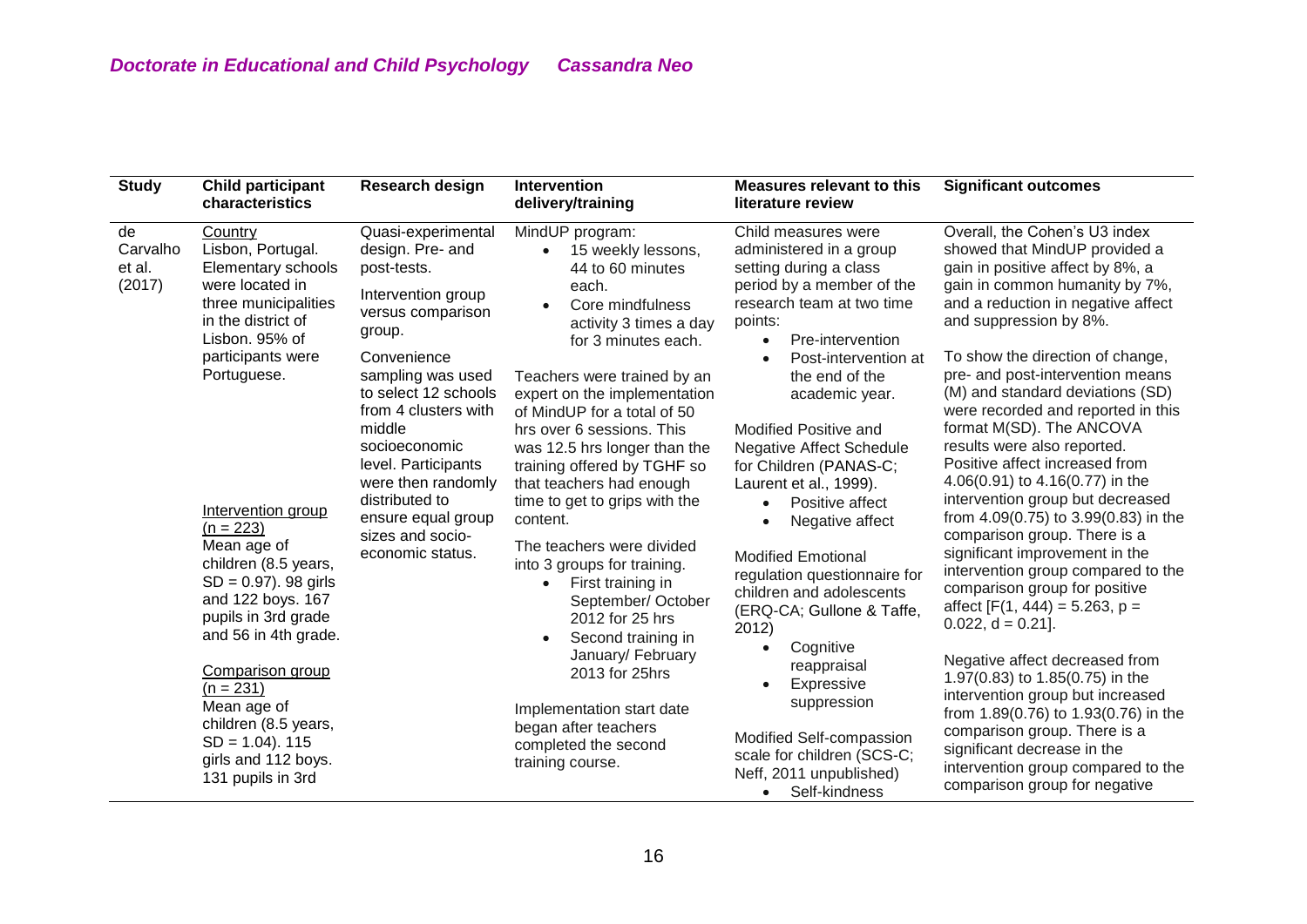| <b>Study</b>                | <b>Child participant</b><br>characteristics                                            | Research design                                                                                            | Intervention<br>delivery/training                                                                                                                        | <b>Measures relevant to this</b><br>literature review                                                                                                                                                        | <b>Significant outcomes</b>                                                                                                                                                                                                                                                                                                                                                                                                                                                                                                                                                                                                                                                                                                                                                      |
|-----------------------------|----------------------------------------------------------------------------------------|------------------------------------------------------------------------------------------------------------|----------------------------------------------------------------------------------------------------------------------------------------------------------|--------------------------------------------------------------------------------------------------------------------------------------------------------------------------------------------------------------|----------------------------------------------------------------------------------------------------------------------------------------------------------------------------------------------------------------------------------------------------------------------------------------------------------------------------------------------------------------------------------------------------------------------------------------------------------------------------------------------------------------------------------------------------------------------------------------------------------------------------------------------------------------------------------------------------------------------------------------------------------------------------------|
|                             | grade and 100 in<br>4th grade.                                                         |                                                                                                            | Materials needed for the<br>implementation of MindUP<br>were translated from English<br>into Portuguese by teachers<br>and a linguist.                   | Common humanity<br>$\bullet$<br>Self-judgment<br><b>Mindfulness</b><br>$\bullet$<br><b>Modified Mindful Attention</b><br>Awareness Scale adapted<br>for children (MAAS-C;<br>Lawlor et al., 2014)            | affect $[F(1, 443) = 4.339, p =$<br>$0.037$ , $d = 0.20$ ].<br>Expressive suppression decreased<br>from 3.00(1.21) to 2.62(1.09) in the<br>intervention group, and from<br>2.81(1.09) to 2.69(1.17) in the<br>comparison group. There is a<br>significant decrease in the<br>intervention group compared to the<br>comparison group for expressive<br>suppression $[F(1, 435) = 4.288, p]$<br>$= 0.039$ , d = 0.20].<br>Common humanity increased from<br>2.78(1.04) to 3.08(1.11) in the<br>intervention group and decreased<br>from 3.13(1.90) to 3.12(1.09) in the<br>comparison group. There is a<br>quasi-significant improvement in<br>the intervention group compared to<br>the comparison group for common<br>humanity $[F(1, 435) = 3.317, p =$<br>$0.069$ , d = 0.25]. |
| Matsuba<br>et al.<br>(2020) | Country<br>Gulu district,<br>Northern Uganda.<br>Two small private<br>primary schools. | Quasi-experimental<br>design. Pre- and<br>post-tests.<br>Intervention group<br>versus comparison<br>group. | Culturally adapted MindUP<br>program:<br>15 lessons over 2<br>$\bullet$<br>terms<br>Core mindfulness<br>activity 3 times a day<br>for 3 minutes each. It | Self-reported outcome<br>measures were presented<br>orally and in written form to<br>the children at two time<br>points. English, together<br>with Luo translation, were<br>used to support<br>comprehension | Overall, there were significant<br>differences between groups where<br>the comparison group who did not<br>receive the MindUP intervention<br>had significant increases in Anger,<br>Loneliness, Perceived hostility and<br>Perceived rejection $[F(9, 63) =$<br>2.73, $p=0.014$ , $d = 1.12$ ].                                                                                                                                                                                                                                                                                                                                                                                                                                                                                 |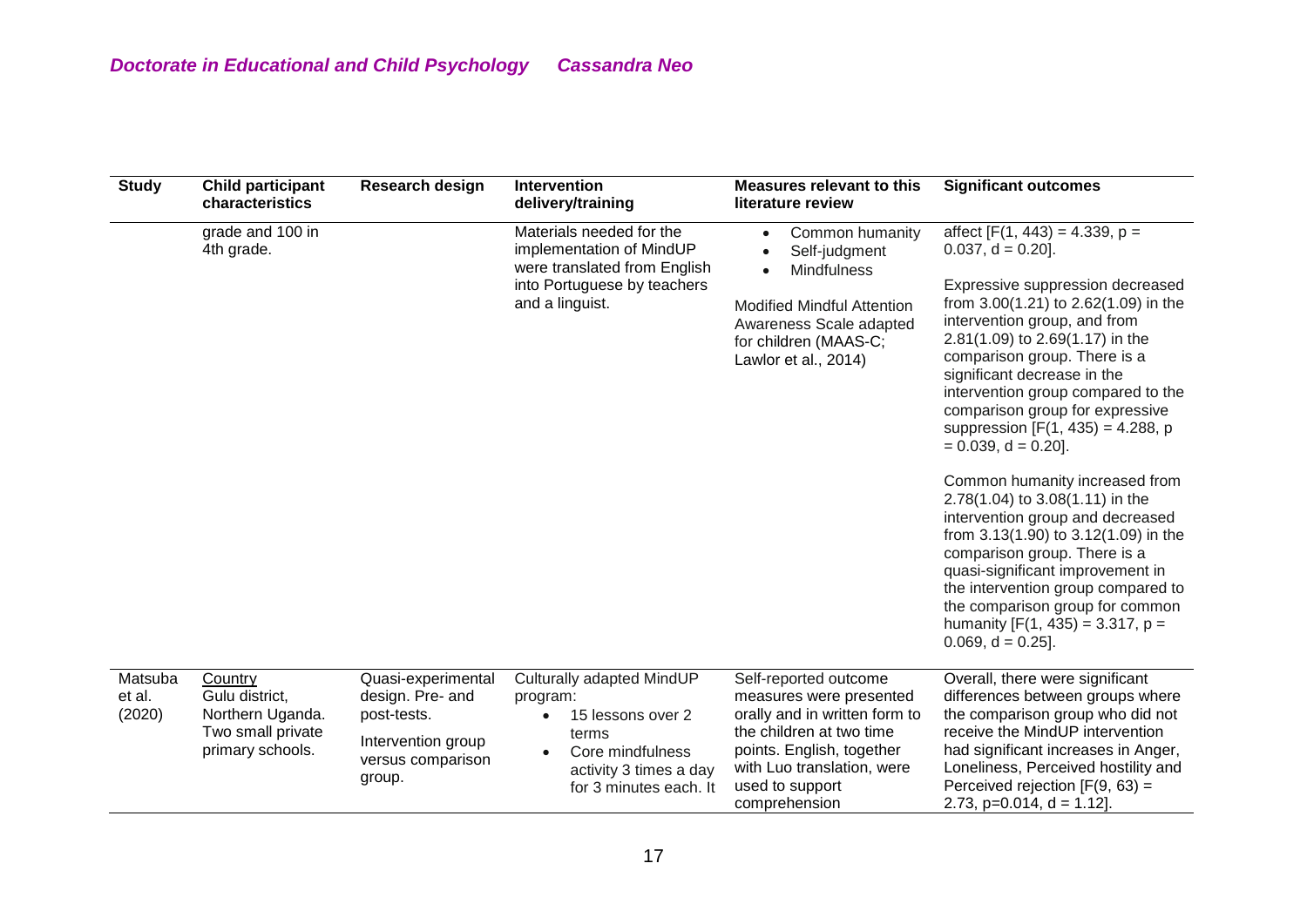| <b>Study</b> | <b>Child participant</b><br>characteristics                                                                                                                                                             | Research design                                                                                                                                                                                       | <b>Intervention</b><br>delivery/training                                                                                                                                                                                                                                                                                                              | <b>Measures relevant to this</b><br>literature review                                                                                                                                                                                                                        | <b>Significant outcomes</b>                                                                                                                                                                                                                                                                                                                                                                    |
|--------------|---------------------------------------------------------------------------------------------------------------------------------------------------------------------------------------------------------|-------------------------------------------------------------------------------------------------------------------------------------------------------------------------------------------------------|-------------------------------------------------------------------------------------------------------------------------------------------------------------------------------------------------------------------------------------------------------------------------------------------------------------------------------------------------------|------------------------------------------------------------------------------------------------------------------------------------------------------------------------------------------------------------------------------------------------------------------------------|------------------------------------------------------------------------------------------------------------------------------------------------------------------------------------------------------------------------------------------------------------------------------------------------------------------------------------------------------------------------------------------------|
|              | Study 2:<br>Intervention group<br>$(n = 46)$<br>Females (65%).<br>Mean age of<br>children (13 years,<br>$SD = 1.4$ years).<br>Children from<br>Grades 5 and 6.<br><b>Comparison group</b><br>$(n = 36)$ | Schools expressed<br>interest and<br>willingness to<br>implement the<br>MindUP program<br>One school was<br>randomly selected,<br>and a second<br>school served as a<br>waitlist comparison<br>group. | took place on<br>average 3 days a<br>week for Grade 5<br>classes and 5 days a<br>week for Grade 6<br>classes.<br>Materials used were<br>adapted to the<br>cultural context with<br>culturally available<br>resources.                                                                                                                                 | (Translations were done by<br>4 Acholi research<br>assistants and achieved by<br>group consensus).<br>Pre-intervention<br>$\bullet$<br>measures collected<br>within the first 3<br>weeks of the<br>academic year<br>Post-intervention at<br>the end of the<br>academic year. | To show the direction of change,<br>pre- and post-intervention means<br>(M) and standard deviations (SD)<br>were recorded and reported in this<br>format M(SD). The ANOVA results<br>were also reported.<br>There was a significant increase in<br>Anger in the comparison group<br>0.43(0.82) than in the intervention<br>group $0.09(0.76)$ [F(9, 63) = 5.19,<br>$p = 0.032$ , $d = 0.55$ ]. |
|              | Females (53%).<br>Mean age of<br>children (12.3 years,<br>$SD = 1.6$ years).<br>Children from<br>Grades 5 and 6.                                                                                        |                                                                                                                                                                                                       | Two training sessions were<br>provided for the teachers<br>through the adapted MindUP<br>program by a trained local<br>Acholi researcher and 6<br>Acholi teachers from Study 1.<br>First training<br>$\bullet$<br>occurred before the<br>start of the academic<br>year lasting 4 days.<br><b>Between Terms 2</b><br>and 3, a 3 day<br>review workshop | Outcome measures came<br>from the NIH Toolbox for 8<br>to 12 year olds (Gershon et<br>al., 2013).<br>Anger                                                                                                                                                                   | There was a significant increase in<br>Loneliness in the comparison<br>group $0.69(1.06)$ than in the<br>intervention group 0.37(0.74) [F(9,<br>$(63) = 4.26$ , $p = 0.047$ , $d = 0.51$ .                                                                                                                                                                                                     |
|              |                                                                                                                                                                                                         |                                                                                                                                                                                                       |                                                                                                                                                                                                                                                                                                                                                       | Fear<br>Sadness<br>$\bullet$<br>Loneliness<br>$\bullet$<br><b>Emotional support</b><br>$\bullet$<br>Friendship<br>$\bullet$<br>Perceived hostility<br>$\bullet$<br>Perceived rejection                                                                                       | There was a significant increase in<br>Perceived hostility in the<br>comparison group 0.90(1.06) than<br>in the intervention group<br>$0.13(1.14)$ [F(9, 63) = 7.11, p =<br>$0.012$ , $d = 0.63$ ].                                                                                                                                                                                            |
|              |                                                                                                                                                                                                         |                                                                                                                                                                                                       | was carried out.<br>Implementation start date<br>began after the child self-<br>report measures were                                                                                                                                                                                                                                                  | Empathic concern was<br>measured using the<br>Modified Interpersonal<br>Reactivity Index (IRI;<br>Litvack-Miller et al.,                                                                                                                                                     | There was a significant increase in<br>Perceived rejection in the<br>comparison group 0.63(1.08) than<br>in the intervention group -<br>$0.16(0.91)$ [F(9, 63) = 11.99, p =<br>$0.001$ , $d = 0.81$ ].                                                                                                                                                                                         |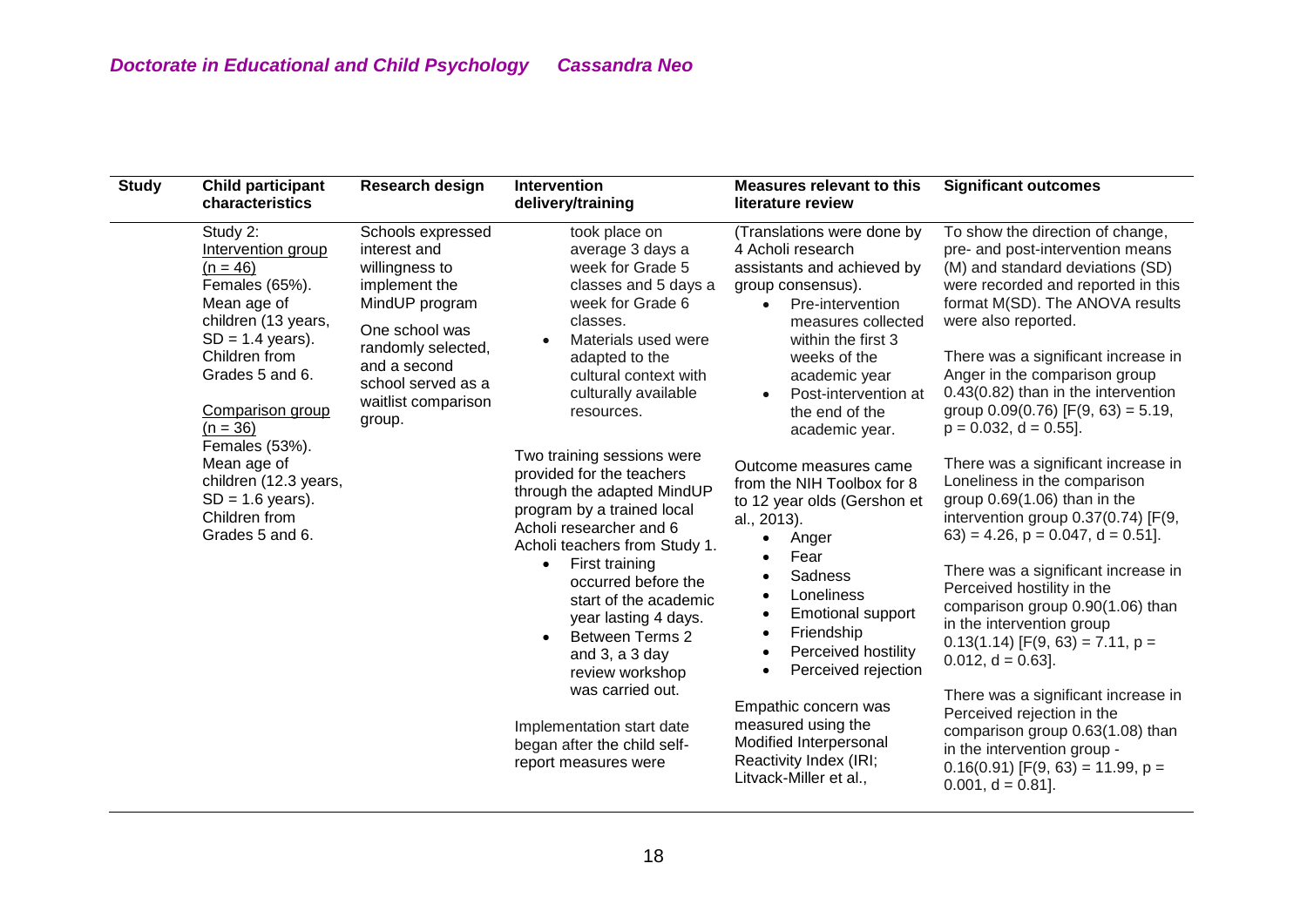| <b>Study</b>                         | <b>Child participant</b><br>characteristics                                                                                                                                                                                                                                                                                                                                                                                                           | Research design                                                                                                                                                                                                                                                                                                                                                                                                        | <b>Intervention</b><br>delivery/training                                                                                                                                                                                                                                                                                                                                                                                                                                                                  | <b>Measures relevant to this</b><br>literature review                                                                                                                                                                                                                                                                                                                                                                                                                                                                                                                                                          | <b>Significant outcomes</b>                                                                                                                                                                                                                                                                                                                                                                                                                                                                                                                                                                                                                                                                                                      |
|--------------------------------------|-------------------------------------------------------------------------------------------------------------------------------------------------------------------------------------------------------------------------------------------------------------------------------------------------------------------------------------------------------------------------------------------------------------------------------------------------------|------------------------------------------------------------------------------------------------------------------------------------------------------------------------------------------------------------------------------------------------------------------------------------------------------------------------------------------------------------------------------------------------------------------------|-----------------------------------------------------------------------------------------------------------------------------------------------------------------------------------------------------------------------------------------------------------------------------------------------------------------------------------------------------------------------------------------------------------------------------------------------------------------------------------------------------------|----------------------------------------------------------------------------------------------------------------------------------------------------------------------------------------------------------------------------------------------------------------------------------------------------------------------------------------------------------------------------------------------------------------------------------------------------------------------------------------------------------------------------------------------------------------------------------------------------------------|----------------------------------------------------------------------------------------------------------------------------------------------------------------------------------------------------------------------------------------------------------------------------------------------------------------------------------------------------------------------------------------------------------------------------------------------------------------------------------------------------------------------------------------------------------------------------------------------------------------------------------------------------------------------------------------------------------------------------------|
|                                      |                                                                                                                                                                                                                                                                                                                                                                                                                                                       |                                                                                                                                                                                                                                                                                                                                                                                                                        | completed during the first 3<br>weeks of school.                                                                                                                                                                                                                                                                                                                                                                                                                                                          | 1997, original measure<br>from; Davis, 1983).                                                                                                                                                                                                                                                                                                                                                                                                                                                                                                                                                                  |                                                                                                                                                                                                                                                                                                                                                                                                                                                                                                                                                                                                                                                                                                                                  |
| Schonert-<br>Reichl et<br>al. (2015) | Country<br>Western Canada.<br>Large public school<br>district in a<br>suburban<br>community. Four<br>elementary schools<br>with similar socio-<br>economic status,<br>racial and ethnic<br>diversity, and<br>achievement level<br>were identified.<br>Intervention group<br>$(n = 48)$<br>Females (46%).<br>Mean age of<br>children (10.16<br>years, $SD = 0.52$<br>years). Children<br>from Grades 4 and<br>5. First language<br>English (63%), East | Randomised<br>controlled trial. Pre-<br>and post-tests.<br>To prevent diffusion<br>effects, only one<br>classroom in each<br>of the four schools<br>were selected for<br>participation.<br>When teachers<br>consented to<br>participation, they<br>knew they had 50%<br>chance of being<br>randomised into the<br>comparison group.<br>Two classes from<br>two schools were<br>selected for the<br>intervention group. | The first author was<br>contacted for the following<br>information:<br>Altered MindUP program:<br>12 weekly lessons,<br>40 to 50 minutes<br>each.<br>There were fewer<br>lessons about the<br>brain compared to<br>the 15-lesson<br>curriculum by TGHF.<br>Core mindfulness<br>$\bullet$<br>activity 3 times a day<br>for 3 minutes each.<br>Teachers were trained by a<br>certified MindUP trainer<br>First full day training<br>at the start of the<br>academic year<br>Booster session at<br>$\bullet$ | Child self-report measures<br>were administered in a<br>group setting during a class<br>period by a member of the<br>research team at two time<br>points. Research assistants<br>were blinded to the study<br>conditions. Each item was<br>read aloud to pupils to<br>control for differences in<br>reading abilities.<br>Pre-intervention<br>$\bullet$<br>Post-intervention at<br>$\bullet$<br>the end of the<br>academic year.<br>Empathy and perspective-<br>taking measured by the<br>Modified Interpersonal<br>Reactivity Index (IRI; Davis,<br>1983; Schonert et al.,<br>$2012$ ).<br>Perspective-taking | Overall, the Cohen's U3 index<br>showed that MindUP provided a<br>gain in 20% of self-reported<br>emotional wellbeing and prosocial<br>behaviours.<br>To show the direction of change,<br>difference means (M) and<br>standard deviations (SD) at post-<br>test were recorded and reported in<br>this format M(SD). The ANCOVA<br>results were also reported.<br>Empathy increased in the<br>intervention group 0.27(1.07) but<br>decreased in the control group -<br>0.19(1.05). There is a significant<br>improvement in the intervention<br>group compared to the control<br>group for empathy $[F(1, 97) = 4.42]$ ,<br>$p = 0.03$ , $d = 0.42$ ].<br>Perspective-taking improved in the<br>intervention group 0.25(0.89) but |
|                                      | Asian (27%), other<br>(10%). Living with<br>two parents (77%).<br>Living with single<br>parent (10%). Joint<br>physical custody<br>arrangement (10%).                                                                                                                                                                                                                                                                                                 |                                                                                                                                                                                                                                                                                                                                                                                                                        | the middle of the<br>academic year<br>Intervention began after the<br>baseline data were collected<br>and randomization was<br>allocated.                                                                                                                                                                                                                                                                                                                                                                 | Fantasy<br>Empathic concern<br><b>Personal distress</b>                                                                                                                                                                                                                                                                                                                                                                                                                                                                                                                                                        | decreased in the control group -<br>0.14(1.02). There is a significant<br>improvement in the intervention<br>group compared to the control<br>group for perspective-taking [F(1,<br>$(97) = 4.17$ , $p = 0.04$ , $d = 0.40$ .                                                                                                                                                                                                                                                                                                                                                                                                                                                                                                    |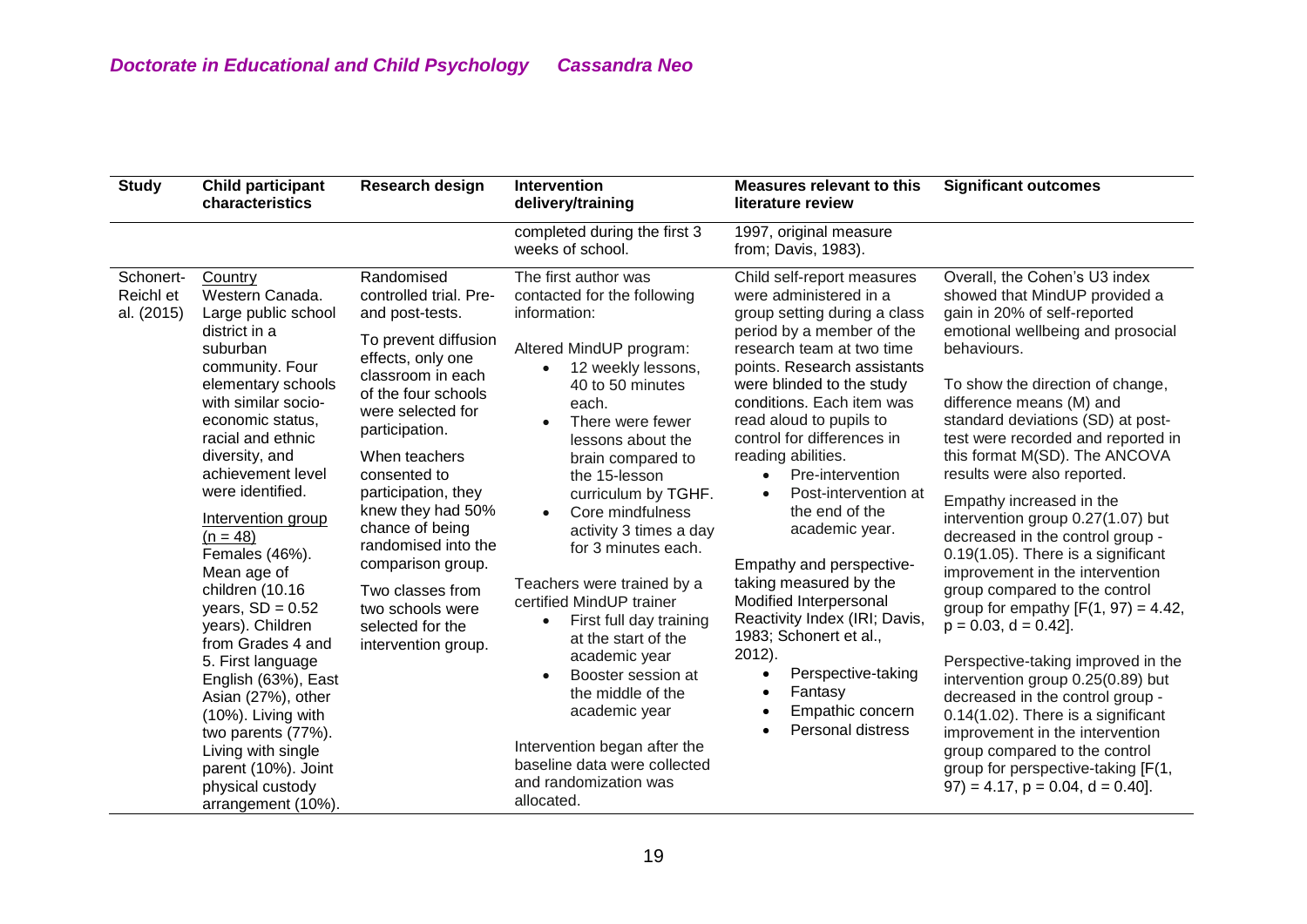| <b>Study</b> | <b>Child participant</b><br>characteristics                                                                                                                                                                                                                                                                                                       | Research design | Intervention<br>delivery/training                                                                                                                                                                                              | <b>Measures relevant to this</b><br>literature review                                                                                                                                                                                                                                                                                                                                                    | <b>Significant outcomes</b>                                                                                                                                                                                                                                                                                                                                                                                                                                                                                                                                                               |
|--------------|---------------------------------------------------------------------------------------------------------------------------------------------------------------------------------------------------------------------------------------------------------------------------------------------------------------------------------------------------|-----------------|--------------------------------------------------------------------------------------------------------------------------------------------------------------------------------------------------------------------------------|----------------------------------------------------------------------------------------------------------------------------------------------------------------------------------------------------------------------------------------------------------------------------------------------------------------------------------------------------------------------------------------------------------|-------------------------------------------------------------------------------------------------------------------------------------------------------------------------------------------------------------------------------------------------------------------------------------------------------------------------------------------------------------------------------------------------------------------------------------------------------------------------------------------------------------------------------------------------------------------------------------------|
|              | Control group<br>$(n = 51)$<br>Females (42%).<br>Mean age of<br>children (10.31<br>years, $SD = 0.52$<br>years). Children<br>from Grades 4 and<br>5. First language<br>English (68%), East<br>Asian (22%), other<br>(10%). Living with<br>two parents (89%).<br>Living with single<br>parent (7%). Joint<br>physical custody<br>arrangement (4%). |                 | Teachers filled out lesson<br>tracking sheets indicating the<br>following to assess<br>implementation fidelity:<br>Whether or not they<br>$\bullet$<br>delivered the lesson<br>Track and record<br>core practices<br>delivered | Optimism and Emotional<br>control measured by a sub-<br>scale from the Resiliency<br>Inventory (RI; Noam &<br>Goldstein, 1998; Song,<br>$2003$ ).<br>School self-concept<br>measured by Marsh's Self-<br><b>Description Questionnaire</b><br>(SDQ; Marsh et al., 1984)<br>Depressive symptoms<br>measured by Seattle<br><b>Personality Questionnaire</b><br>for Children (SPQC;<br>Kusché et al., 1988). | Optimism increased in the<br>intervention group 0.22(0.82) but<br>decreased in the control group -<br>0.17(0.81). There is a significant<br>improvement in the intervention<br>group compared to the control<br>group for optimism $[F(1, 97) =$<br>5.40, $p = 0.02$ , $d = 0.48$ ].<br>Emotional control improved in the<br>intervention group 0.31(0.85) but<br>decreased in the control group -<br>0.21(0.91). There is a significant<br>improvement in the intervention<br>group compared to the control<br>group for emotional control [F(1,<br>$97$ ) = 8.78, p = 0.004, d = 0.59]. |
|              |                                                                                                                                                                                                                                                                                                                                                   |                 |                                                                                                                                                                                                                                | Mindfulness measured by<br><b>Mindful Attention</b><br>Awareness Scale adapted<br>for children (MAAS-C;<br>Lawlor et al., 2014).<br>Social responsibility<br>measured by subscale of<br>the Social Goals<br>Questionnaire (Wentzel,<br>1993).                                                                                                                                                            | School self-concept improved in<br>the intervention group 0.23(0.87)<br>but decreased in the control group<br>-0.17(0.78). There is a significant<br>improvement in the intervention<br>group compared to the control<br>group for school self-concept [F(1,<br>$97$ ) = 5.60, p = 0.02, d = 0.50].<br>Mindfulness improved in the<br>intervention group 0.34(1.22) but<br>decreased in the control group -<br>0.30(1.10). There is a significant<br>improvement in the intervention<br>group compared to the control                                                                     |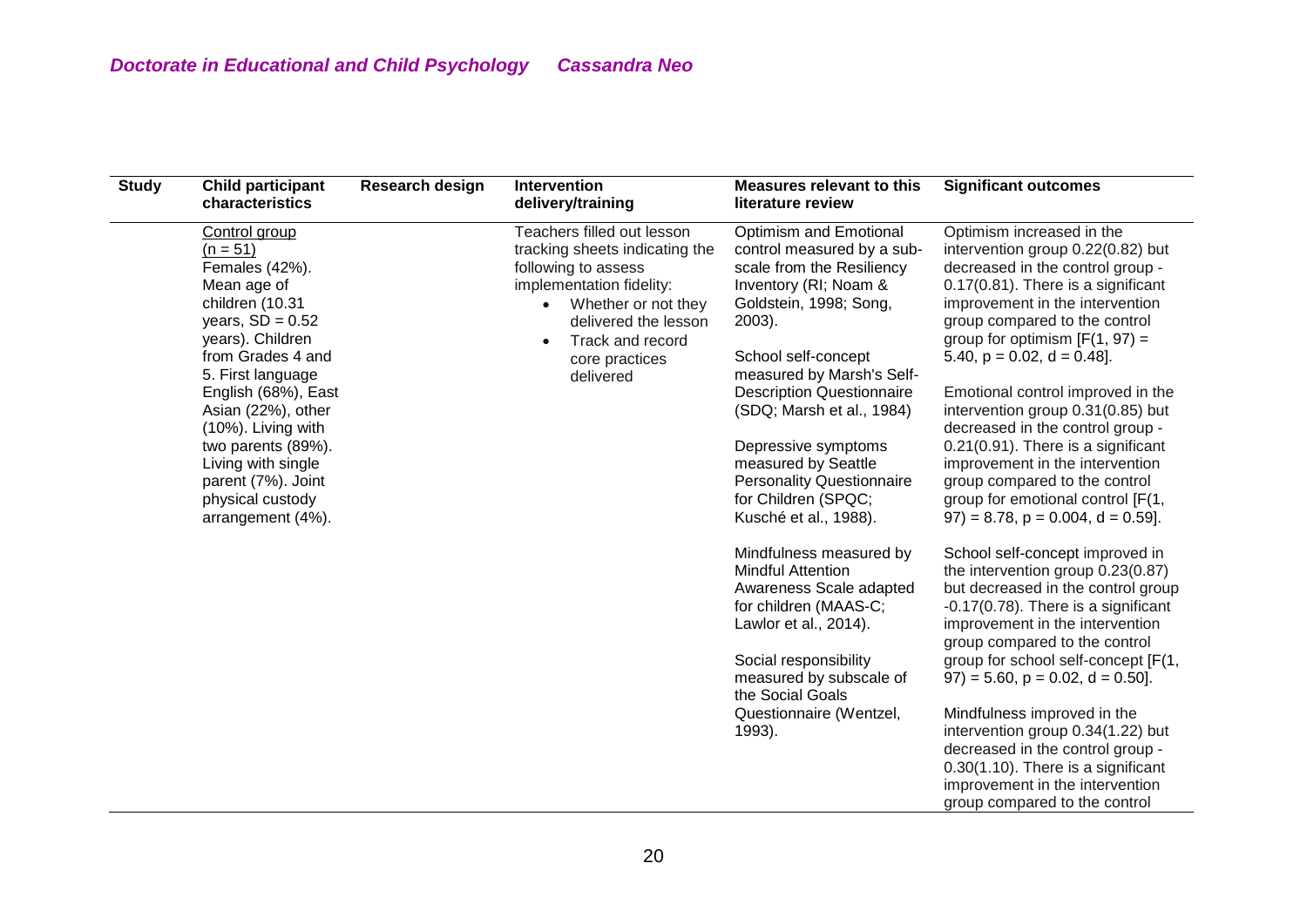| <b>Study</b>             | <b>Child participant</b><br>characteristics                                                                                                                                                                                                                                                                                                          | Research design                                                                                                                                                                                                    | Intervention<br>delivery/training                                                                                                                                                                                                                                                                                                                                  | <b>Measures relevant to this</b><br>literature review                                                                                                                                                                                                                                                                                               | <b>Significant outcomes</b>                                                                                                                                                                                                                                                                                                                                                                                                                                                                                                                                                               |
|--------------------------|------------------------------------------------------------------------------------------------------------------------------------------------------------------------------------------------------------------------------------------------------------------------------------------------------------------------------------------------------|--------------------------------------------------------------------------------------------------------------------------------------------------------------------------------------------------------------------|--------------------------------------------------------------------------------------------------------------------------------------------------------------------------------------------------------------------------------------------------------------------------------------------------------------------------------------------------------------------|-----------------------------------------------------------------------------------------------------------------------------------------------------------------------------------------------------------------------------------------------------------------------------------------------------------------------------------------------------|-------------------------------------------------------------------------------------------------------------------------------------------------------------------------------------------------------------------------------------------------------------------------------------------------------------------------------------------------------------------------------------------------------------------------------------------------------------------------------------------------------------------------------------------------------------------------------------------|
|                          |                                                                                                                                                                                                                                                                                                                                                      |                                                                                                                                                                                                                    |                                                                                                                                                                                                                                                                                                                                                                    |                                                                                                                                                                                                                                                                                                                                                     | group for mindfulness $[F(1, 97) =$<br>7.94, $p = 0.006$ , $d = 0.55$ ].                                                                                                                                                                                                                                                                                                                                                                                                                                                                                                                  |
|                          |                                                                                                                                                                                                                                                                                                                                                      |                                                                                                                                                                                                                    |                                                                                                                                                                                                                                                                                                                                                                    |                                                                                                                                                                                                                                                                                                                                                     | Depressive symptoms decreased<br>in the intervention group<br>$-0.19(0.72)$ , and increased in the<br>control group 0.10(0.55). There is<br>a significant decrease in the<br>intervention group compared to the<br>control group for expressive<br>suppression $[F(1, 97) = 4.14, p =$<br>$0.04, d = -0.45$ ].                                                                                                                                                                                                                                                                            |
| Thierry et<br>al. (2016) | Country<br>Southwestern part<br>of the United States<br>of America. Urban<br>elementary school<br>in a large city.<br>Intervention group<br>$(n = 23)$<br>Children<br>experienced the<br>intervention<br>throughout pre-<br>kindergarten and<br>kindergarten years.<br>Females (52%).<br>Mean age of<br>children (4.56 years,<br>$SD = 0.33$ years). | Quasi-experimental<br>design. Pre- and<br>post-tests.<br>Intervention group<br>was one cohort of<br>pupils versus<br>comparison group<br>which was the<br>previous-year<br>cohort of pupils at<br>the same school. | MindUP program:<br>15 lessons, 20 to 30<br>minutes each.<br>Teachers spent 2 to<br>$\bullet$<br>3 weeks covering<br>each lesson over the<br>course of the<br>academic year.<br>Core mindfulness<br>activity 3 times a<br>day. In the first few<br>weeks, the activity<br>lasted 30 seconds; it<br>extended to 60<br>seconds when<br>children gained<br>experience. | Teacher and parent reports<br>collected at two time points:<br>Beginning and end<br>of the<br>prekindergarten<br>academic year<br><b>Behavior Rating Inventory</b><br>of Executive Function-<br>Preschool Version (BRIEF-<br>P; Gioia et al., 2002)<br>Inhibit<br>Shift<br>$\bullet$<br><b>Emotional control</b><br>Working memory<br>Plan/organise | Overall, MindUP had the biggest<br>impact on improving working<br>memory and planning/organization<br>in the intervention group. This<br>shows improvement in the<br>cognitive components of self-<br>regulation. There were no<br>significant effects in the<br>behavioural forms of self-<br>regulation which includes the<br>inhibit, shift and emotional control<br>scales.<br>To show the direction of change,<br>difference means (M) and<br>standard deviations (SD) at post-<br>test were recorded and reported in<br>this format M(SD). The ANOVA<br>results were also reported. |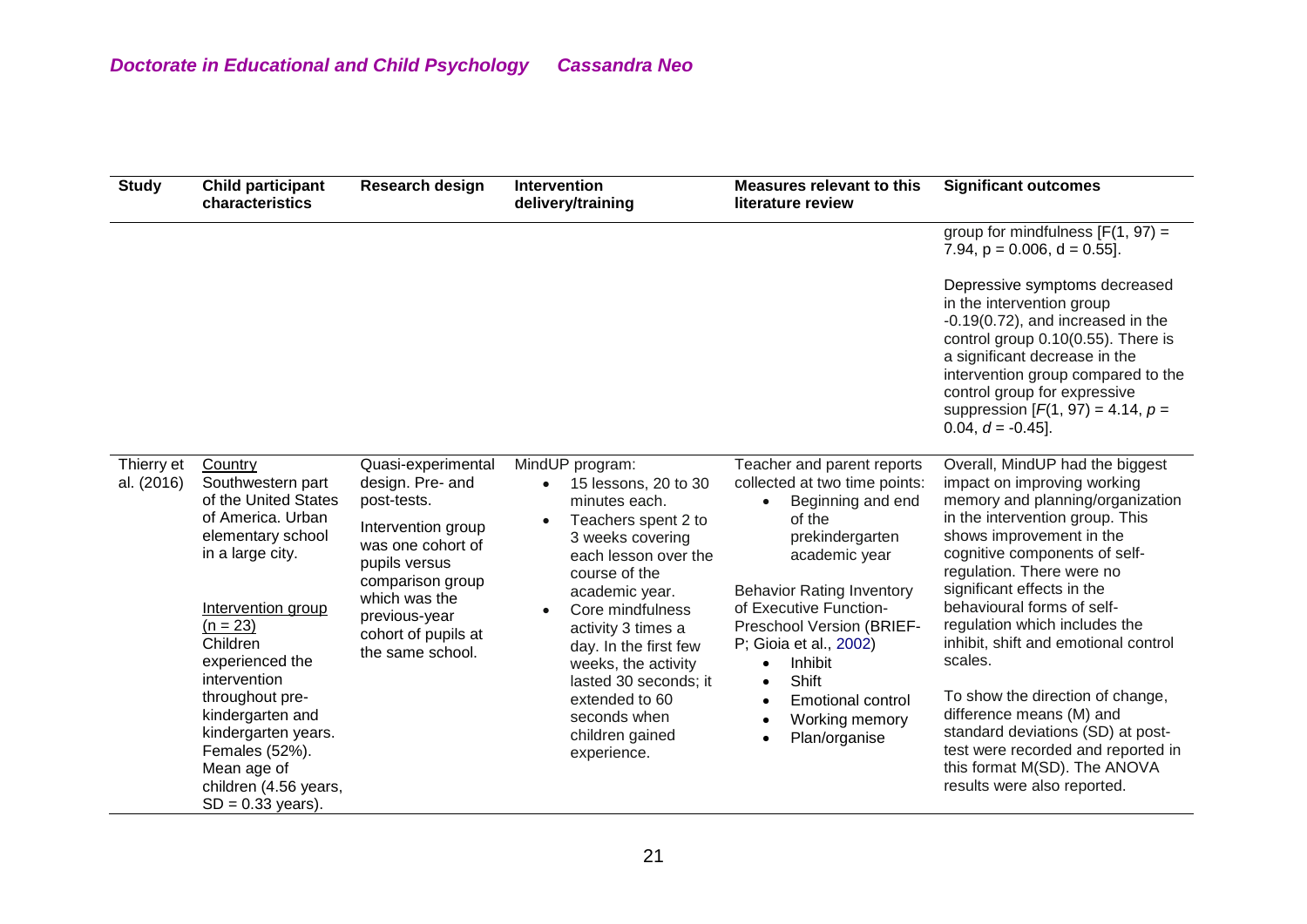| <b>Study</b> | <b>Child participant</b><br>characteristics                                                                                                                                                                                                                              | Research design | Intervention<br>delivery/training                                                                                                                                                                         | <b>Measures relevant to this</b><br>literature review | <b>Significant outcomes</b>                                                                                                                                                                           |
|--------------|--------------------------------------------------------------------------------------------------------------------------------------------------------------------------------------------------------------------------------------------------------------------------|-----------------|-----------------------------------------------------------------------------------------------------------------------------------------------------------------------------------------------------------|-------------------------------------------------------|-------------------------------------------------------------------------------------------------------------------------------------------------------------------------------------------------------|
|              | Hispanic (87%),<br>African American<br>(9%), White (4%).<br>First language<br>Spanish (52%),<br>English (44%),                                                                                                                                                           |                 | Intervention group received<br>the curriculum in their<br>prekindergarten year and<br>continued the core practices<br>in their kindergarten year.                                                         |                                                       | There was a significant<br>improvement in working memory in<br>the intervention group 48.04(5.24)<br>compared to the comparison group<br>56.58(10.80) [F(1, 45) = 11.73, $p <$<br>$.01, d = -1.02$ ]. |
|              | English/Spanish<br>(4%).<br>Control group<br>$(n = 24)$                                                                                                                                                                                                                  |                 | Teachers ( $n = 4$ ) were<br>trained by a certified MindUP<br>trainer<br>One full day training<br>$\bullet$<br>at the start of the<br>academic year                                                       |                                                       | There was a significant<br>improvement in<br>planning/organization in the<br>intervention group 44.17(5.36)<br>compared to the comparison group                                                       |
|              | Children from the<br>previous cohort who<br>did not experience<br>the intervention<br>throughout pre-<br>kindergarten and<br>kindergarten years.<br>Females (46%).<br>Mean age of<br>children (4.54 years,<br>$SD = 0.27$ years).<br>Hispanic (84%),<br>African American |                 | Teachers filled out surveys<br>indicating the following to<br>assess implementation<br>fidelity:<br>Whether or not they<br>$\bullet$<br>delivered the lesson<br>Rating the level of<br>student engagement |                                                       | $55.42(12.65)$ [F(1, 45) = 15.49, p <<br>$.01, d = -1.17$ ].                                                                                                                                          |
|              | (8%), White (8%).<br>First language<br>Spanish (50%),<br>English (42%),<br>English/Spanish<br>$(8%)$ .                                                                                                                                                                   |                 |                                                                                                                                                                                                           |                                                       |                                                                                                                                                                                                       |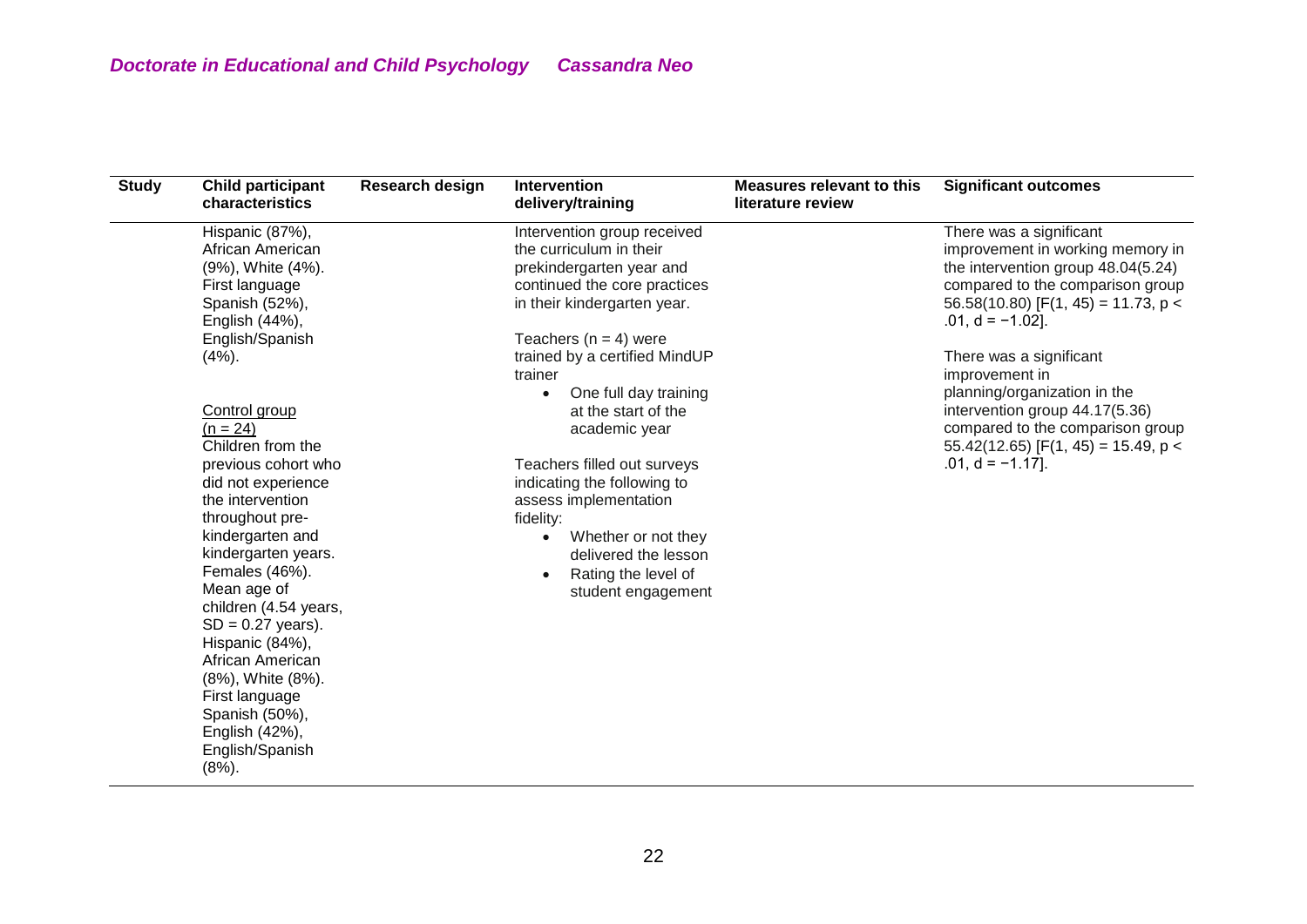#### **Participants**

Schonert-Reichl et al. (2015) conducted random sampling which gave it a high rating on WoE B. After convenience sampling, Matsuba et al. (2020) managed to randomly select the school for the intervention while de Carvalho et al. (2017) distributed selected participants randomly to the intervention group which gave them a medium WoE B rating. The remaining two studies selected participants based on convenience sampling only and had a low WoE B rating.

Altogether, there are 1219 participants. The sample size varied from 47 to 584. 51% of all the participants were females. This shows even gender distribution, and attrition rates were negligible in Matsuba et al. (2020) and Thierry et al. (2016) so they were not penalised in WoE A. All studies evaluated MindUP on different age groups: ages 3 to 5 years in Crooks et al. (2020), 4 to 6 years in Thierry et al. (2016), 7 to 9 years in de Carvalho et al. (2017), 9 to 11 years in Schonert-Reichl et al. (2015) and 12 to 14 years in Matsuba et al. (2020). The type and location of schools varied from private to public schools, and located in the city (de Carvalho et al., 2017; Matsuba et al., 2020; Thierry et al., 2016) versus the suburbs (Schonert-Reichl et al., 2015). Crooks et al. (2020) was allocated schools that had high Social Risk Index (SRIs) indicating the presence of disadvantage characteristics such as lower income, unemployment and children living with a lone-parent

The studies took place in Canada, Portugal, Uganda, and the US where educational systems are likely to be different. As the reviewer is unfamiliar with the differences, this was not part of the WoE appraisal framework. Considering the full age range to be 3 to 14 years old, the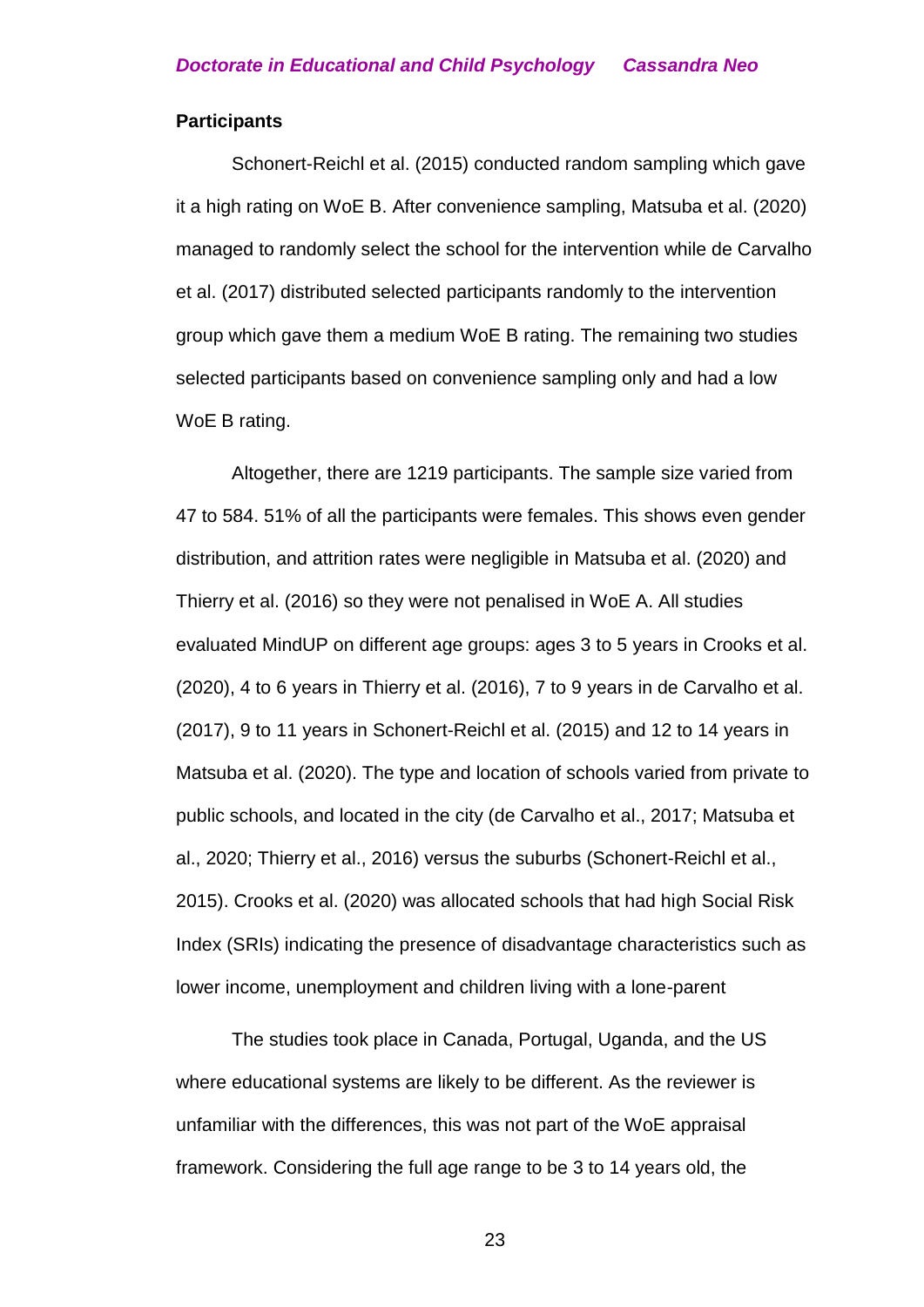variation in demographics, and the different types of education systems, generalisability of the findings from this review could be a strength.

#### **Research Design**

All studies conducted an experimental study with an intervention and comparison group with pre and post-testing done. None of the studies collected follow-up measures to track long-term effects. Schonert-Reichl et al. (2015) conducted an RCT meeting all the essential quality indicators (Gersten et al., 2005) and was rated high on WoE A. The remaining studies used a quasi-experimental design but this could contribute to ecological validity. Although Crooks et al. (2020) and Thierry et al. (2016) used convenience sampling, they both scored high on WoE A for overall methodological quality.

Matsuba et al. (2020) did not describe the comparison condition (rated low on WoE B) nor the characteristic of the teachers who implemented the intervention. de Carvalho et al. (2017) also did not describe the comparison condition (rated low on WoE B) nor checked the fidelity of implementation. Both were given low ratings on WoE A because the missing information was important for replicability of the study.

There were variations across the described comparison group condition for the three studies that had provided information. Thierry et al. (2016) was rated high on WoE B for clearly mentioning what the intervention group had received that the comparison group did not. Therefore, both Crooks et al. (2020) and Schonert-Reichl et al. (2015) were rated medium on WoE B for only describing the comparison conditions because it is important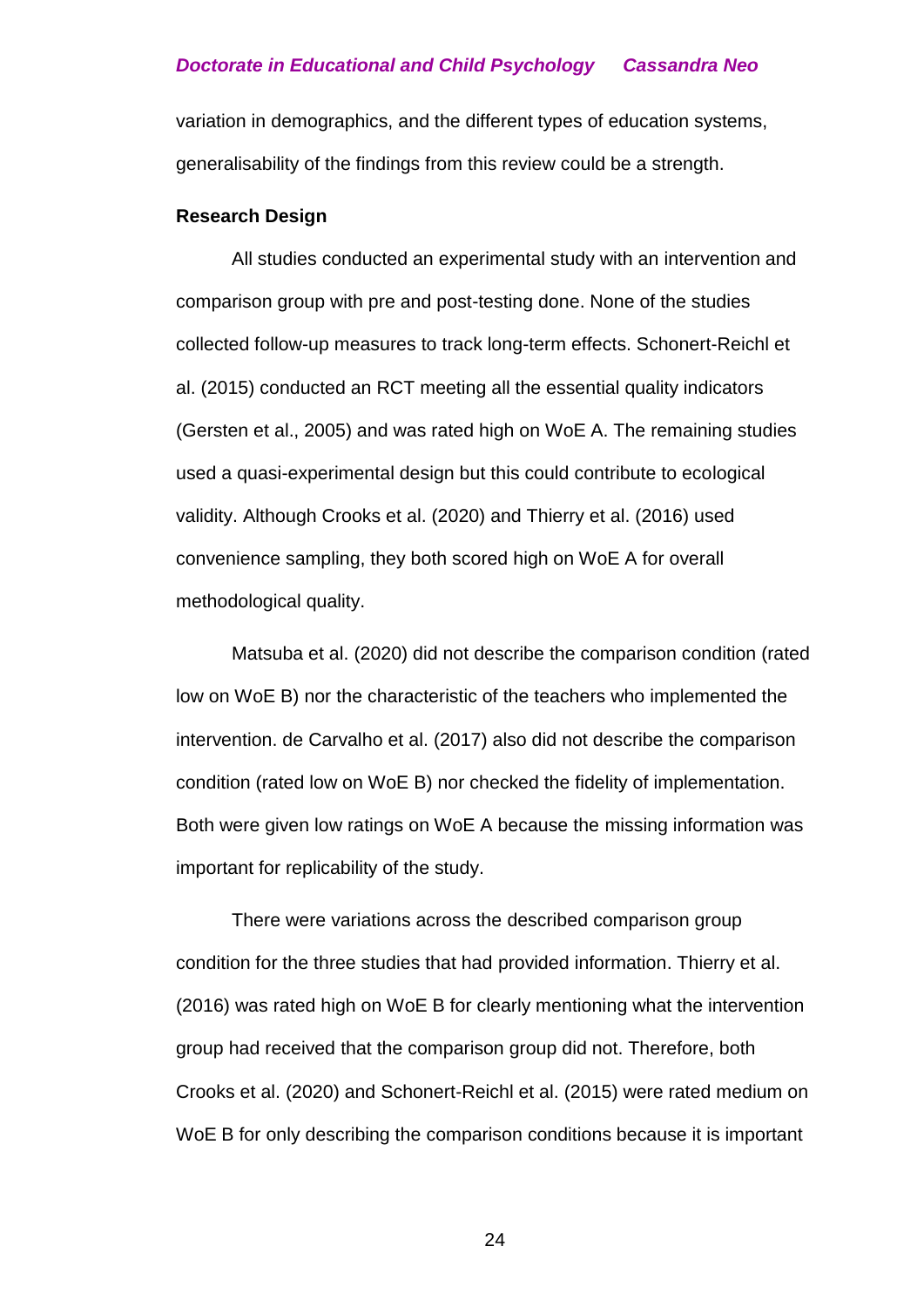to clearly identify the independent variable of interest and to be aware of possible confounding variables that could influence the outcome.

#### **Intervention**

Comparing the delivery of intervention, Crooks et al. (2020) and Thierry et al. (2016) delivered the MindUP curriculum as intended and were given high WoE B ratings. While de Carvalho et al. (2017) and Matsuba et al. (2020) worked to deliver the full curriculum, they had to translate and adapt the materials and outcome measures to the home language of participants to aid comprehension. They were therefore given medium WoE B ratings. Schonert-Reichl et al. (2015) omitted three lessons and was given a low WoE B rating.

The cultural adaptation of intervention to the local context is common and can be successful; it can improve participants' understanding, engagement, and the sustainability of intervention effects (Barrera et al., 2017). de Carvalho et al. (2017) and Matsuba et al. (2020) did exactly that, and had documented how they adapted the curriculum to meet the level of understanding of the local participants whose second language is English. Therefore, they were both rated high on WoE C for cultural sensitivity. The remaining three studies did not make any adaptations because it was deemed as unnecessary and were given a medium WoE C rating. Given the heterogeneity of the cultural background in which the interventions took place, there are positive implications for the generalisability of findings.

All studies provided training for teachers on the delivery of MindUP. This improves the external validity of the intervention. In line with the need for cultural adaptation and to work towards good implementation fidelity, de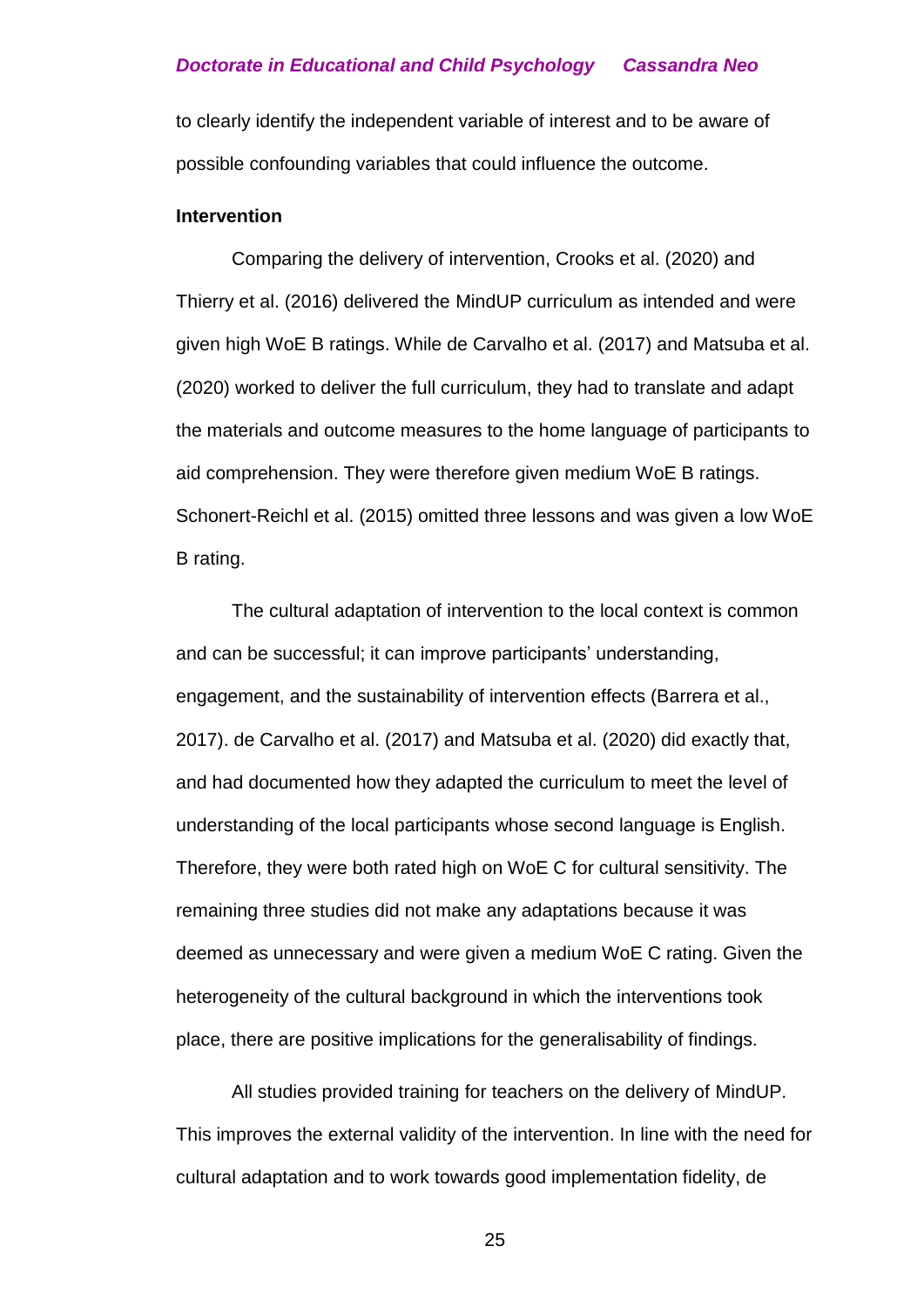Carvalho et al. (2017) spent 12.5 hrs longer than the training offered by TGHF, and Matsuba et al. (2020) spent a few extra days so that teachers have enough time to get familiarise with the content and fully understand the curriculum before teaching it.

The length of delivery of MindUP varied as it was dependent on the participants' age in the study. Crooks et al. (2020) delivered weekly lessons that has a duration of 10 to 15 minutes with each core activity lasting at least 1 minute. Thierry et al. (2016) spent 2 to 3 weeks delivering each lesson for 20 to 30 minutes with each core activity lasting from 30 to 60 seconds. Each core activity lasted for 3 minutes in the remaining three studies. Schonert-Reichl et al. (2015) and de Carvalho et al. (2017) delivered a 40 to 60 minutes weekly lesson while Matsuba et al. (2020) delivered the lessons over the course of two school terms. As mentioned previously, de Carvalho et al. (2017) did not assess implementation fidelity while the remaining studies did not describe going beyond assessing surface features. Domitrovich et al. (2008) suggests that the quality of delivery of school-based interventions need to be monitored beyond implementing the framework (e.g. through observations) as it is difficult to assess generalisability through self-report measures like tracking sheets.

#### **Measures**

Two studies with younger participants used teacher/parent-rated outcome measures (Crooks et al., 2020; Thierry et al., 2016) while the rest were self-reported outcome measures.

As the current review seeks to evaluate whether MindUP improves internalising problems, it is important that the outcome measures chosen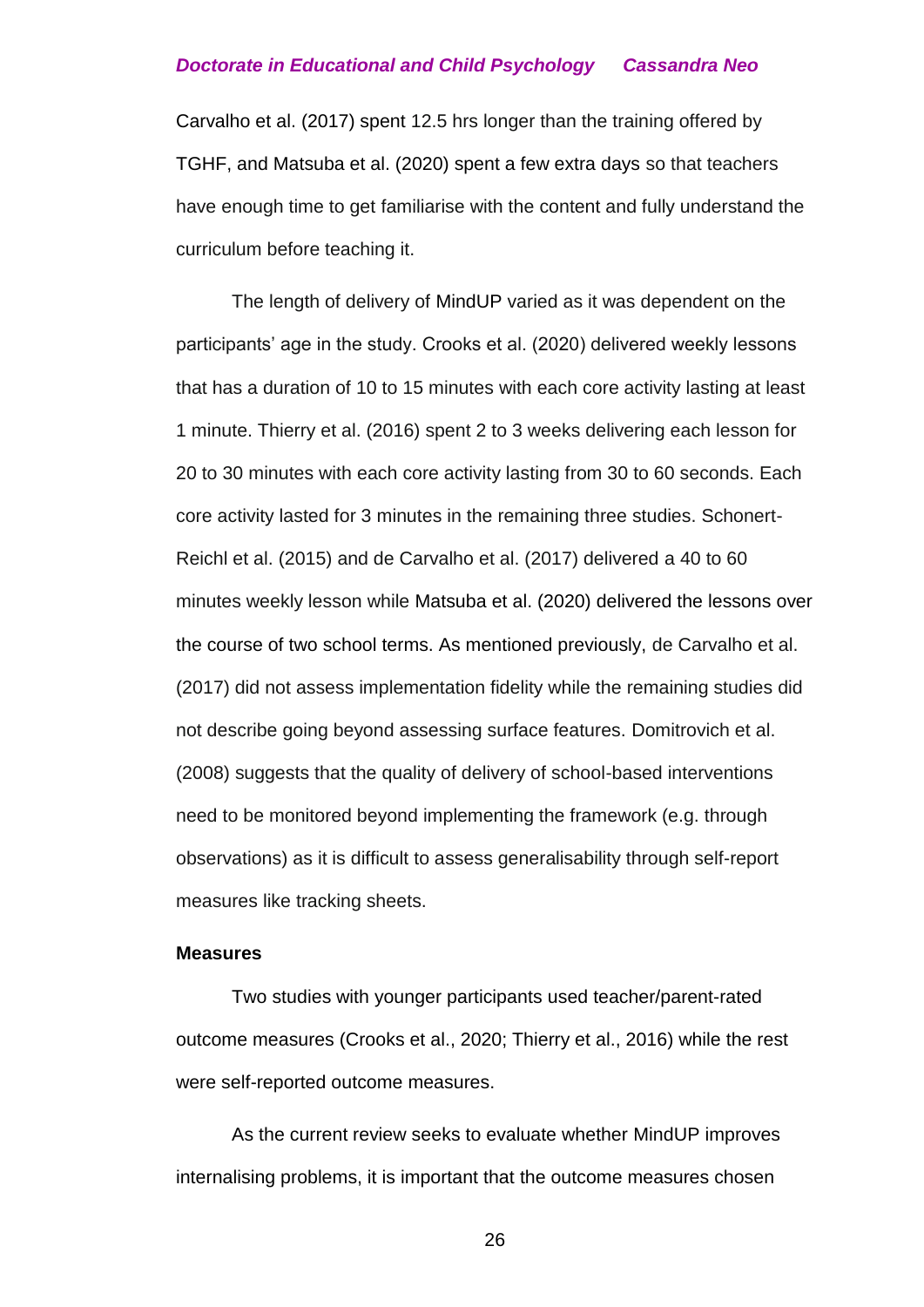have construct validity and provides a measure of internalising problems. de Carvalho et al. (2017) used a modified Portuguese version of the PANAS-C (Laurent et al., 1999) which has good convergent and discriminant validity. After analysing, it showed that the negative affect measure was invariant which gave it a high WoE C rating. Schonert-Reichl et al. (2015) used the SPQC (Kusché et al., 1998) which was found to be reliable and valid for the depression subscale with good internal consistency ( $\alpha$  = 0.67) (Aber et al.,1998). It directly measured internalising problems and was rated high on WoE C.

Matsuba et al. (2020) used the 'anger', 'fear' and 'sadness' outcome measures which makes up the negative affect subdomain of the 'emotion' domain in the NIH Toolbox (Gershon et al., 2013); it was given a medium WoE C rating because it shows test-retest reliability with suitable use in culturally diverse populations and across different developmental stages (Gershon et al., 2013). Crooks et al. (2020) was given a medium WoE C rating for using the internalising problems subscale from the BASC-3 TRS (Reynolds & Kamphaus, 2015). This measure showed internal consistency and discriminant validity (Burback, 2020).

Thierry et al. (2016) was given a low rating on WoE C because the BRIEF-P (Gioia et al., 2002) measured behaviour constructs which was related to executive function in children. Although the emotional control subscale evaluates a child's ability to regulate emotional responses, it does not measure internalising problems and therefore it is not relevant to this review question due to the lack of construct validity.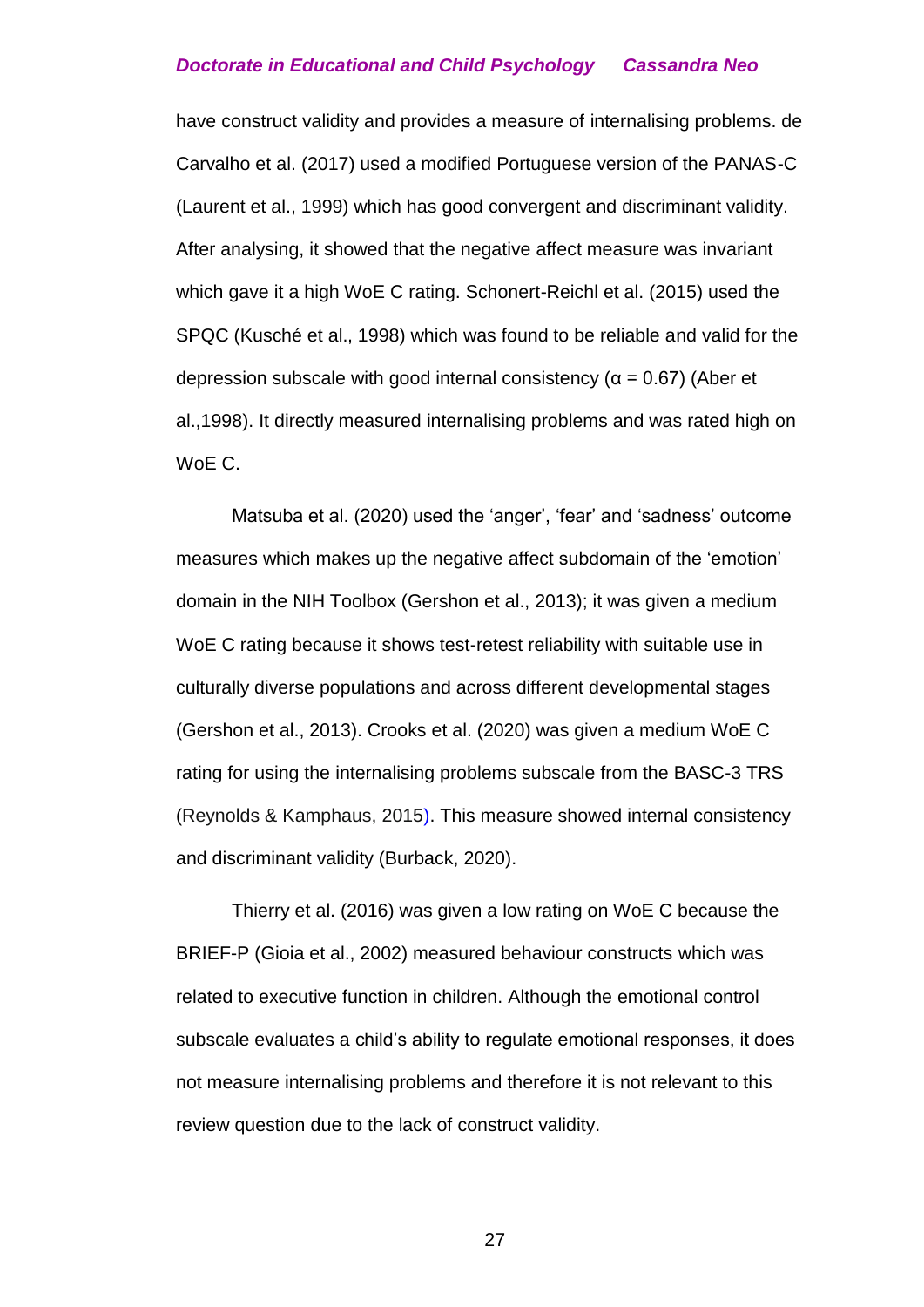#### **Findings and effect sizes**

Table 7 below provides a description of the outcome measures relevant to assessing internalising problems and its effect sizes. The effect sizes represented by Cohen's d (1992) were all calculated using the Campbell Collaboration Effect Size Calculator (Wilson, n.d.) based on information provided in the studies. As mentioned in the previous section, Thierry et al. (2016) did not use a measure relevant to this review question. Moreover, statistics for the emotional control subscale was unavailable. Therefore, an effect size could not be calculated for this study. Matsuba et al. (2020) reported anger, sadness and fear measures separately, so the overall average change score for negative affect had to be manually calculated by the reviewer before calculating the effect size.

Four studies yielded a small effect size but medium WoE D rating except Schonert-Reichl et al. (2015) that had a high WoE D rating. The average WoE D rating for the five studies is medium at 2.14. It seems that although the studies demonstrated good methodological designs and high quality of evidence, the effectiveness of the intervention on reducing internalising problems is not strong enough to recommend its usage in schools.

A fixed-effects meta-analysis was conducted using the effect sizes from four studies through a software from Meta-Essentials (Suurmond et al., 2017). This retrieved an overall effect size estimate of *d* = -0.34 (95% CI lower  $= -0.53$ , upper  $= -0.16$ ) which shows that there is a small effect of MindUP on reducing internalising problems with reference to Cohen's (1992) criteria. Table 8 shows a summary of the details.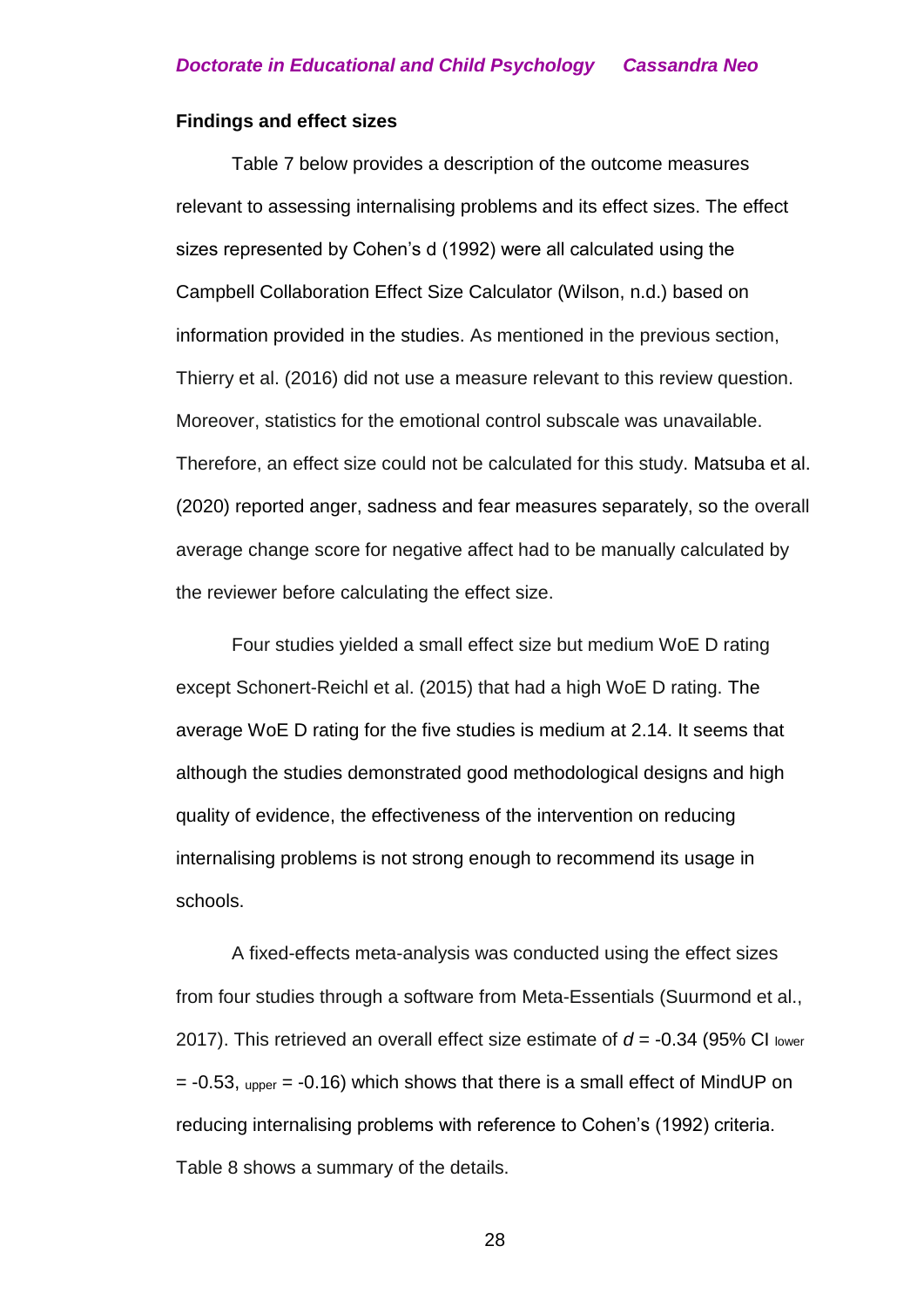Figure 2 shows a forest plot of the four studies. The blue points represent the effect size of each study, while the green point is the overall effect size. The black whiskers are the 95% confidence intervals while the green whiskers represent 95% prediction interval to account for random variation. Although the effect size point estimate was significant overall, the findings showed moderate heterogeneity (Cochran's  $Q = 4.42$ ,  $p = 0.220$ ,  $l^2 =$ 32.07%,  $\tau^2$  = 0.01) where 32% of variability is due to real differences and not by chance (West et al., 2010, p.21). However, Deeks et al. (2021) suggested that the interpretation of  $I^2$  could be misleading as heterogeneity can be due to several factors and 32% might be negligible and therefore little heterogeneity. Thus, the effect of the intervention on internalising problems appears to differ depending on the context in which the intervention was delivered. The different effect sizes from individual studies seem to support this finding. The culturally adapted MindUP intervention produced smaller effect sizes for de Carvalho et al. (2017) ( $d = -0.20$ ) and Matsuba et al.  $(2020)$  (d =  $-0.27$ ) compared to Crooks et al. (2020) (d =  $-0.45$ ) and Schonert-Reichl et al. (2015) ( $d = -0.41$ ). More research needs to be conducted before MindUP can be recommended as a school-based universal intervention for reducing internalising problems.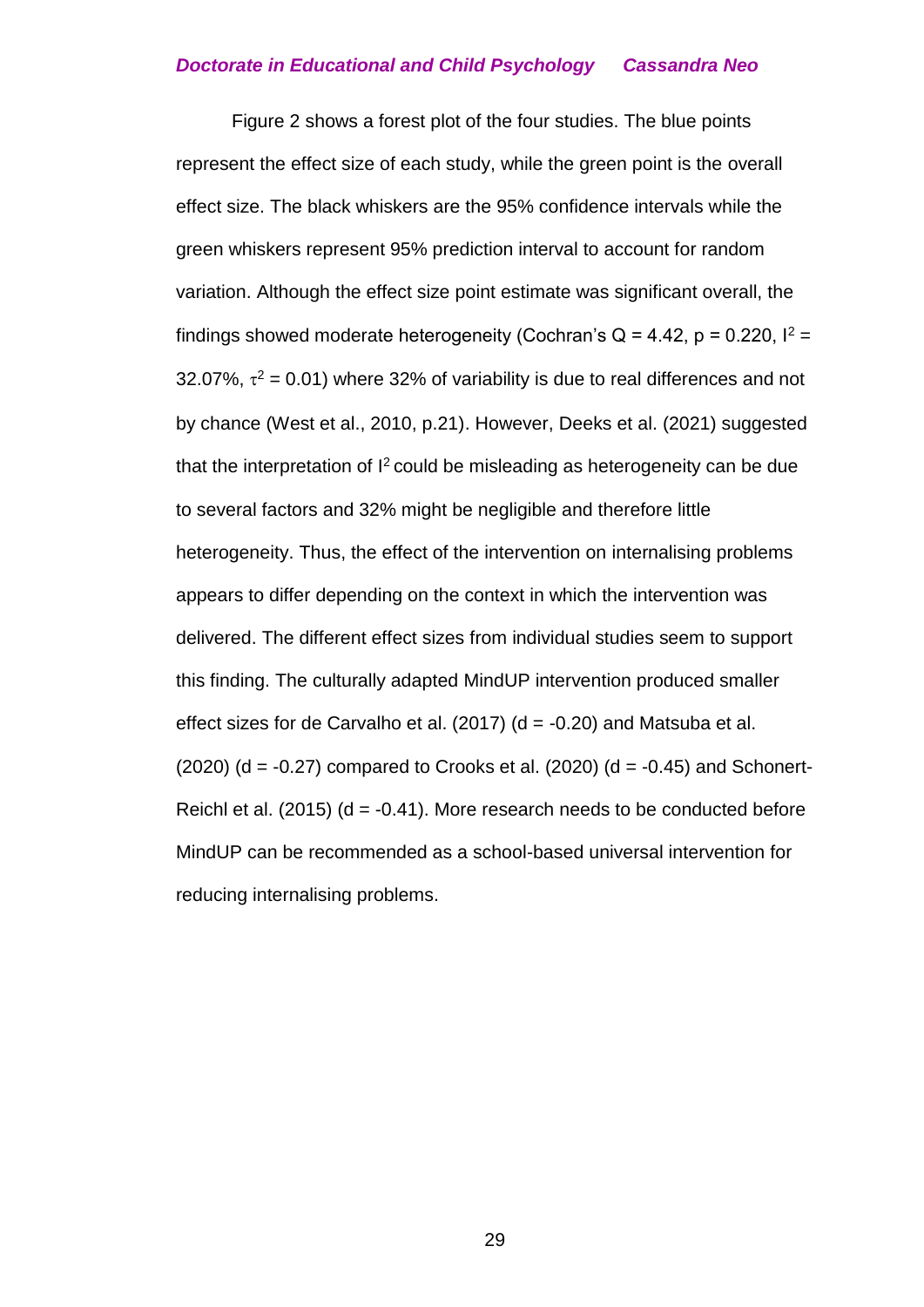#### **Table 7**

#### Calculation of effect size for the included studies

| <b>Study</b>                         | <b>Sample</b><br>size (n) | <b>Measure</b>                                                                                                                                                                                                             | <b>Reported outcomes</b>                                                                                                                                                       | Effect Size (d) and<br>description                                                    | 95%<br>Confidence<br>Interval (CI) | <b>WoED</b>      |
|--------------------------------------|---------------------------|----------------------------------------------------------------------------------------------------------------------------------------------------------------------------------------------------------------------------|--------------------------------------------------------------------------------------------------------------------------------------------------------------------------------|---------------------------------------------------------------------------------------|------------------------------------|------------------|
| Crooks et<br>al. (2020)              | $n = 584$                 | Behavior Assessment System for<br>Children.<br>Third Edition, Teacher Rating Scales<br>(BASC-3 TRS; Reynolds &<br>Kamphaus, 2015)<br><b>Behavioral Symptom Index</b><br>(BSI)<br>Internalising Problems composite<br>scale | There was a reduction in<br>internalising problems scores in<br>the intervention group compared<br>to the comparison group (adjusted<br>$\beta$ = -2.73, SE = 0.7, p < 0.001). | $-0.45$<br>(Small)                                                                    | $-0.62 - 0.29$                     | 2.33<br>(Medium) |
| de<br>Carvalho et<br>al. (2017)      | $n = 454$                 | Modified Positive and Negative Affect<br>Schedule for Children (PANAS-C;<br>Laurent et al., 1999).<br>Negative affect<br>$\bullet$                                                                                         | There is a significant decrease in<br>the intervention group compared<br>to the comparison group for<br>negative affect $[F(1, 443) = 4.339,$<br>$p = 0.037$ , d = 0.20].      | $-0.20$<br>(Small)                                                                    | $-0.38 - -0.01$                    | 1.89<br>(Medium) |
| Matsuba et<br>al. (2020)             | $n = 82$                  | NIH Toolbox for 8 to 12-year olds<br>(Gershon et al., 2013).<br>Anger<br>$\bullet$<br>Fear<br>Sadness<br>$\bullet$                                                                                                         | The negative affect score in the<br>intervention group was 0.26(0.72)<br>compared to the comparison<br>group 0.47(0.84).                                                       | Average<br>$-0.27$<br>(Small)                                                         | $-0.72 - 0.17$                     | 1.72<br>(Medium) |
| Schonert-<br>Reichl et al.<br>(2015) | $n = 99$                  | Depressive symptoms measured by<br>Seattle Personality Questionnaire for<br>Children (SPQC; Kusché et al.,<br>1988).                                                                                                       | There is a significant decrease in<br>the intervention group compared<br>to the control group for expressive<br>suppression $[F(1, 97) = 4.14, p =$<br>$0.04$ , d = $-0.45$ ]. | $-0.41$<br>(Small)<br>Value derived from<br>Wilson's (n.d.) effect<br>size calculator | $-0.81 - -0.01$                    | 2.5<br>(High)    |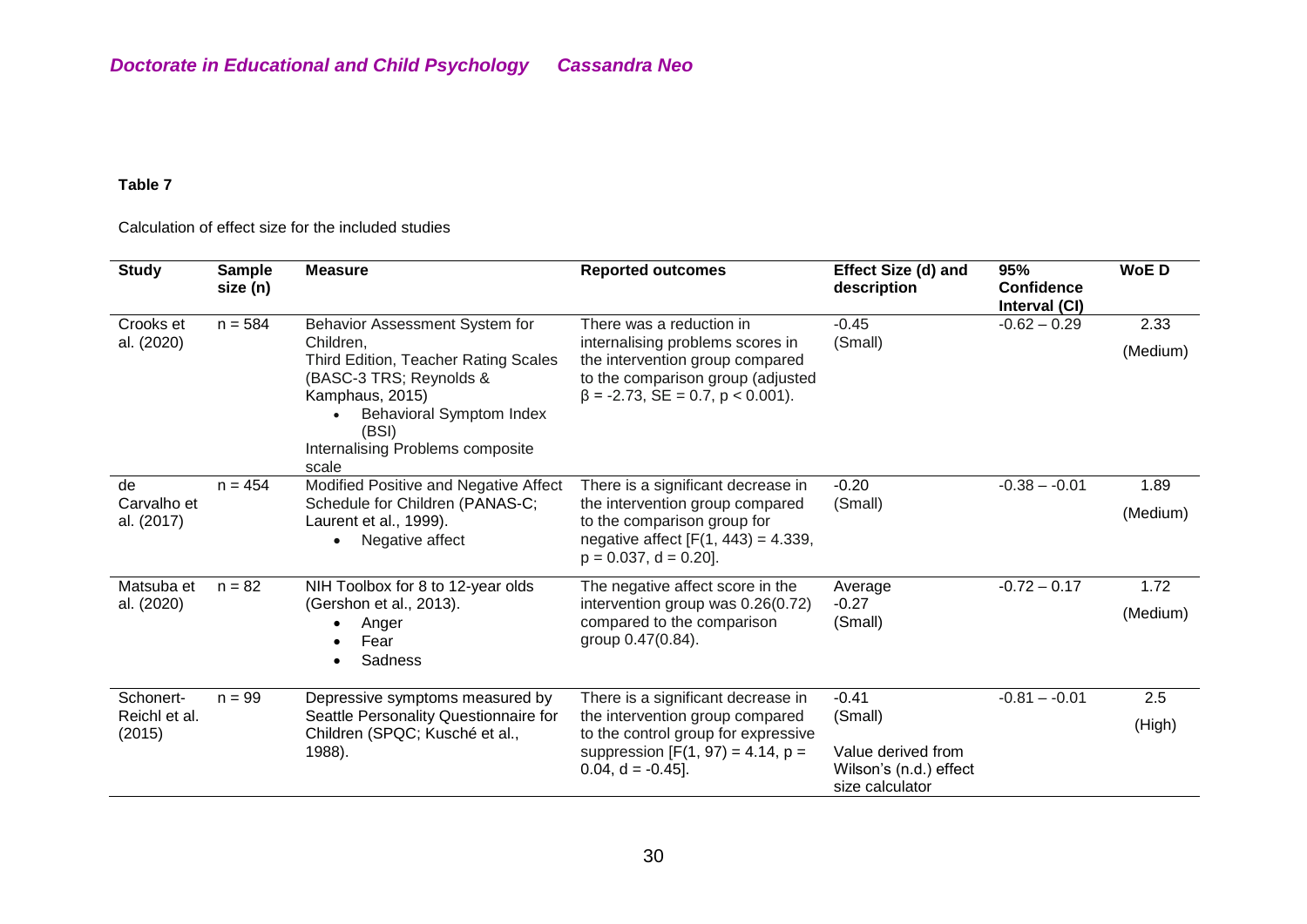| Thierry et<br>al. (2016) | $n = 47$ | Behavior Rating Inventory of<br>Executive Function-Preschool<br>Version (BRIEF-P; Gioia et al., 2002) | No effects were found for the<br>emotional control subscale. No<br>data values were reported. | There is not enough<br>information to<br>calculate effect size. | N.A. | 2.28<br>(Medium) |
|--------------------------|----------|-------------------------------------------------------------------------------------------------------|-----------------------------------------------------------------------------------------------|-----------------------------------------------------------------|------|------------------|
|                          |          | Emotional control subscale                                                                            |                                                                                               |                                                                 |      |                  |

*Note: Cohen's d (1992) was used to show the effect size of the intervention on internalising difficulties. d = 0.2 represents a small effect, d = 0.5 represents a medium effect, and d = 0.8 represents a large effect.*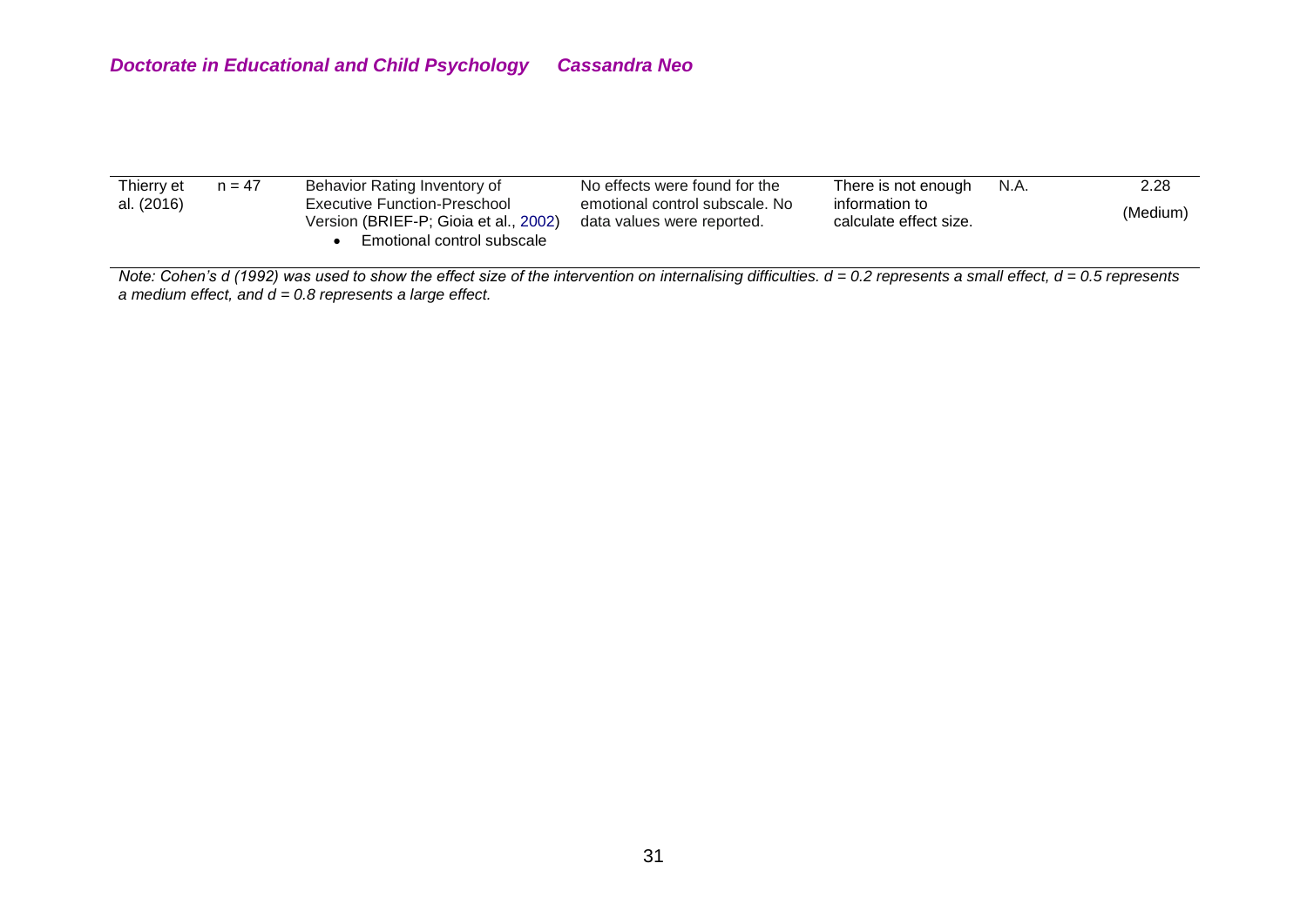#### **Table 8**

|  | Data for the meta-analysis: Sample size (n), effect size (d), variance (V), standard error (SE), 95% confidence interval (CI) |
|--|-------------------------------------------------------------------------------------------------------------------------------|
|  |                                                                                                                               |

| Study                         |      |         |      | <b>SE</b> | $95%$ CI - | $95\%$ CI + |
|-------------------------------|------|---------|------|-----------|------------|-------------|
| Crooks et al. (2020)          | 584  | $-0.45$ | 0.01 | 0.08      | $-0.62$    | 0.29        |
| de Carvalho et al. (2017)     | 454  | $-0.20$ | 0.01 | 0.09      | $-0.38$    | $-0.01$     |
| Matsuba et al. (2020)         | 82   | $-0.27$ | 0.05 | 0.22      | $-0.72$    | 0.17        |
| Schonert-Reichl et al. (2015) | 99   | $-0.41$ | 0.04 | 0.20      | $-0.81$    | $-0.01$     |
| Overall for four studies      | 1219 | $-0.34$ |      | 0.06      | $-0.53$    | $-0.16$     |



Figure 2. Forest plot of the effect sizes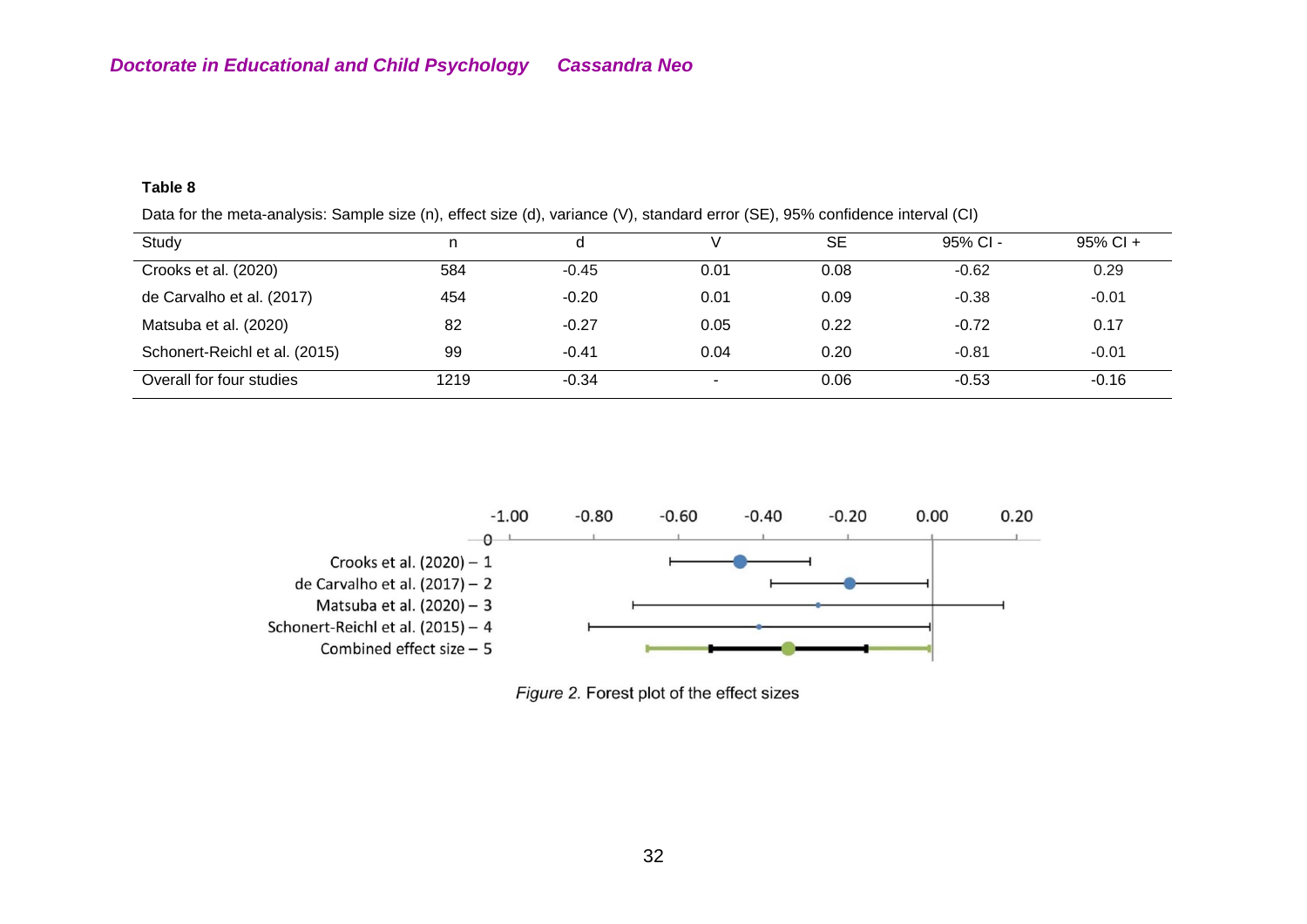#### **Conclusions and Recommendations**

This review sought to evaluate the effectiveness of MindUP for reducing internalising problems in children ages 3 to 14 years old. Four out of the five studies reviewed were medium quality, and one (Schonert-Reichl et al., 2015) was high quality. Through using the WoE framework (Gough, 2007), Gersten et al.'s (2005) coding protocol and evaluating the statistical effect sizes, the reviewer concludes that there is insufficient evidence to say that MindUP is effective in reducing internalising problems in CYP. In order to conclude that an intervention is evidence based, Gersten et al. (2005) stressed that the overall effect size needs to be significantly more than zero because the effect size value reflects the number of studies that carried out the intervention in question, the number of participants involved, and the uniformity and weight of individual study effects.

In this review, the overall effect size is small; if MindUP was implemented, 34% of the time, a randomly selected individual will benefit from reduced internalising problems. Although this would make a huge difference to that individual child, schools would have to weigh the costs of investment in implementing an intervention that could only impact a small number of their student body. One ongoing study by Kuyken et al. (2017) had set out to address this issue of the effectiveness of MBIs in improving SEMH in CYP and its cost effectiveness.

Studies implementing the culturally adapted MindUP produced smaller effect sizes compared to the ones that implemented it as intended. The task of having to understand and implement MindUP when English is not the teachers' first language could be a disadvantage. It is also possible that the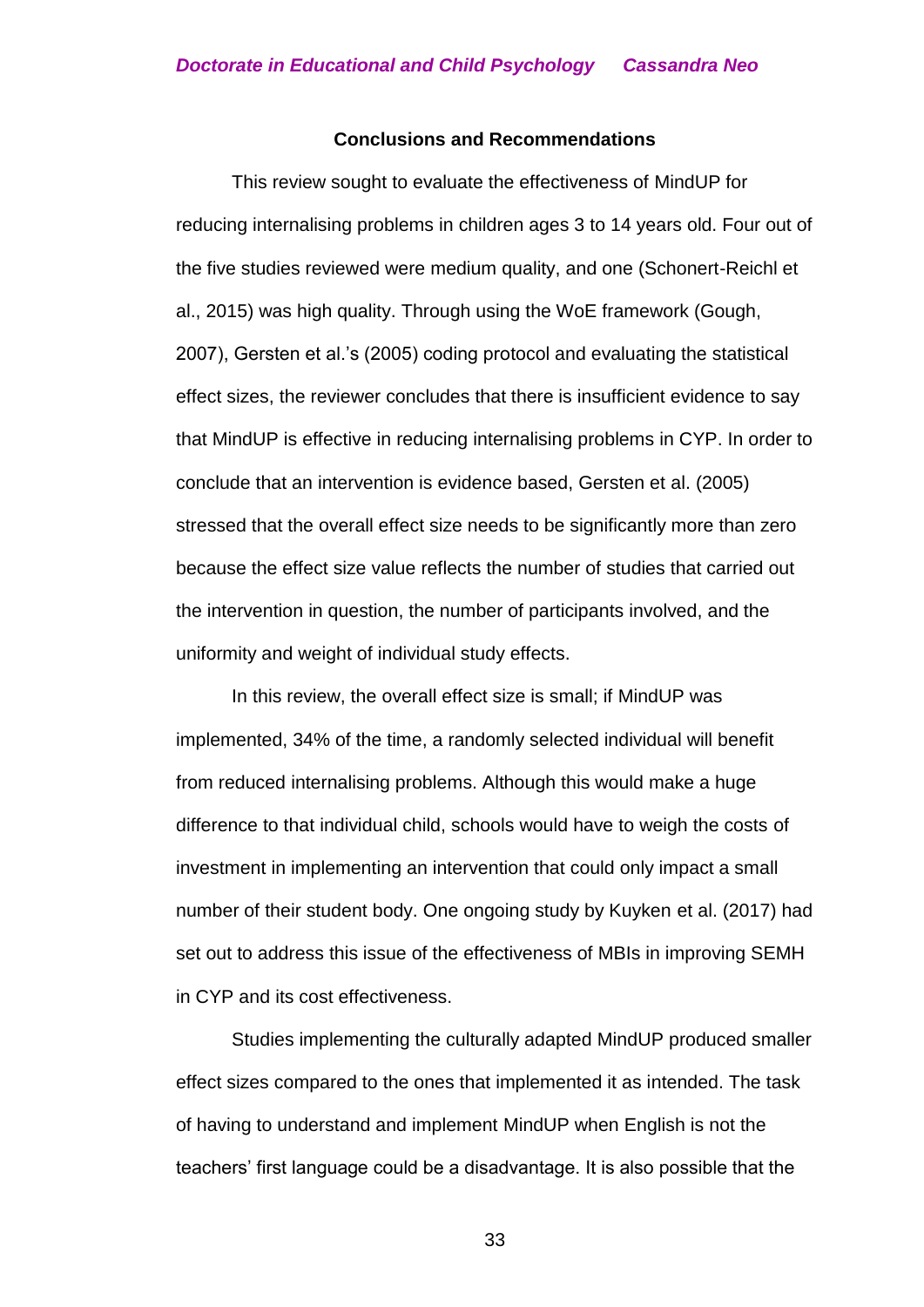idea of internalising problems could be understood or expressed differently in different cultures and contexts.

Matsuba et al. (2020) had to train their teachers for longer periods of time as they had no prior knowledge about mindfulness or experience implementing SEL programmes. Additionally, the characteristics of teachers were not reported which could influence how well teachers understood the principles of the intervention and their ability to implement it effectively. Similarly, the theoretical basis of MindUP was new to teachers in the de Carvalho et al. (2017) study. Kabat-Zinn (2003) argues that unless the interventionist's experience with practising mindfulness is grounded in their own personal life, the benefits will not be manifested. The best implementation of Mindful practice is evident when the class teachers are engaged in their own mindful practice or fully understand the process because if the teachers are mindful in the classroom, how they teach would promote focus, resilience and self-soothing skills in their pupils (Gerszberg, 2017).

#### **Limitations**

There are three limitations to this review. Firstly, the reviewer had neither considered the variation in age range of participants nor the mode of reporting of (e.g. self-report, teacher-report and parent-report) measures for this review due to the limited number of studies evaluating MindUP to date. These could have contributed to the moderate heterogeneity (West et al., 2010). Secondly, studies included in this review did not explicitly set out to evaluate the impact of MindUP on internalising difficulties. A variety of outcome measures were used to analyse other constructs as well. This limits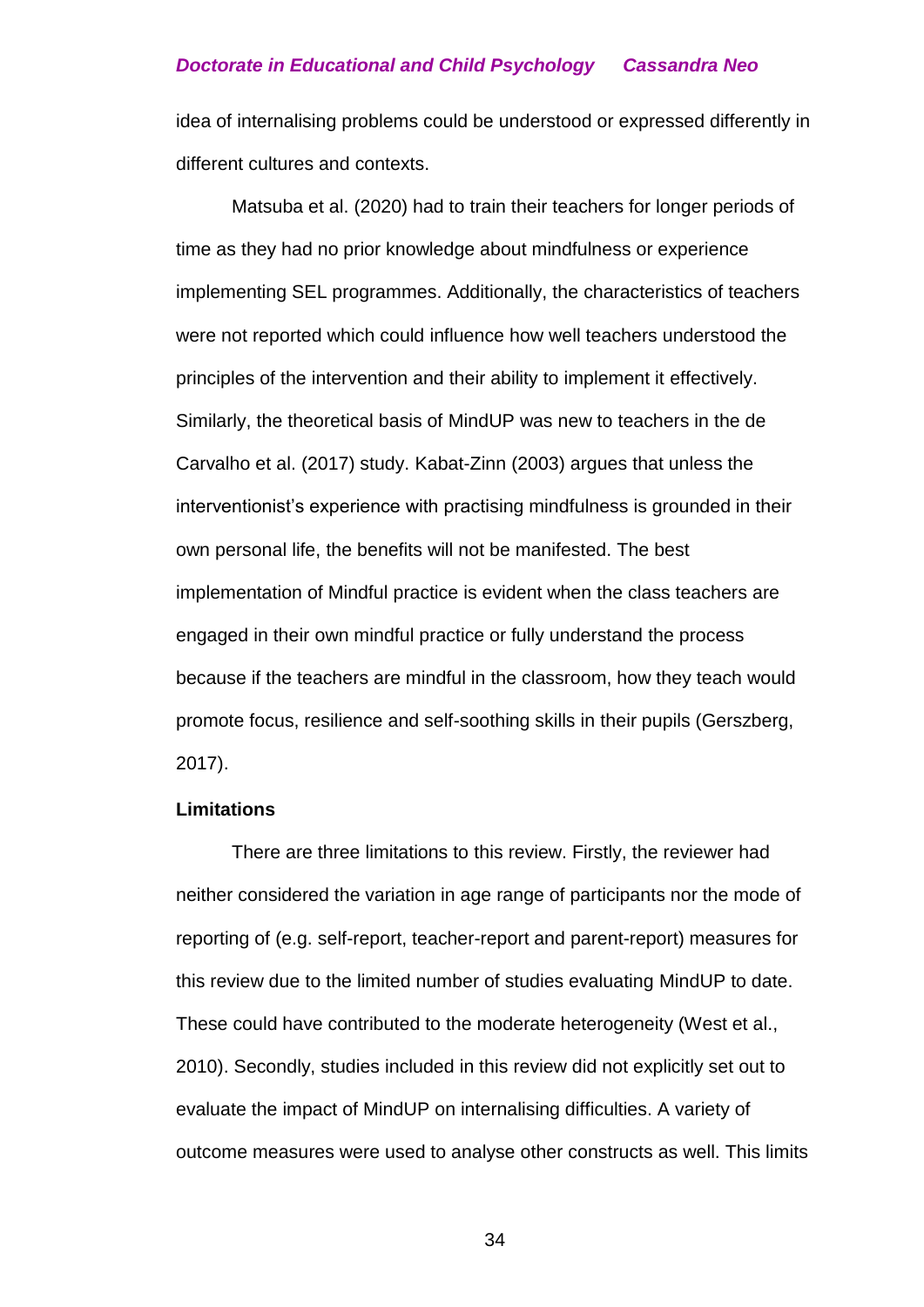the ability to find an effect in relation to internalising problems. Lastly, as the findings from this review only shows a small effect size, there is not enough evidence for EPs to recommend MindUP as an evidence-based universal intervention for internalising difficulties in schools.

#### **Recommendations**

MindUP should be evaluated for its effectiveness in improving internalising problems through experimental designs with outcome measures that specifically evaluate internalising difficulties (Liu et al., 2011). Follow-up measures should also be collected to evaluate sustainability of gains beyond post-intervention. Self-report measures to assess the improvement of internalising problems even in CYP as young as 5 years old (Varni et al., 2007) could be used to triangulate evidence from teacher or parent-reports.

Next, as teachers who deliver the mindfulness programmes should themselves be engaged in it (Kabat-Zinn, 2003), so more research could be done to evaluate the impact of conducting the intervention on both teachers' and students' mental wellbeing, and the relationship between the findings.

Additionally, there is a need for future research to continue evaluating the effectiveness of MindUP using the original manualised version in order to find out whether the effectiveness found by Crooks et al. (2020) and Schonert-Reichl et al. (2015) could be strengthened, resulting in a larger effect size.

Lastly, research on the cultural adaptations of MindUP should continue to be evaluated as these interventions have great potential for their efficacy, increased participation, and sustained implementation by local communities (Barrera et al. 2017). It would also be helpful for future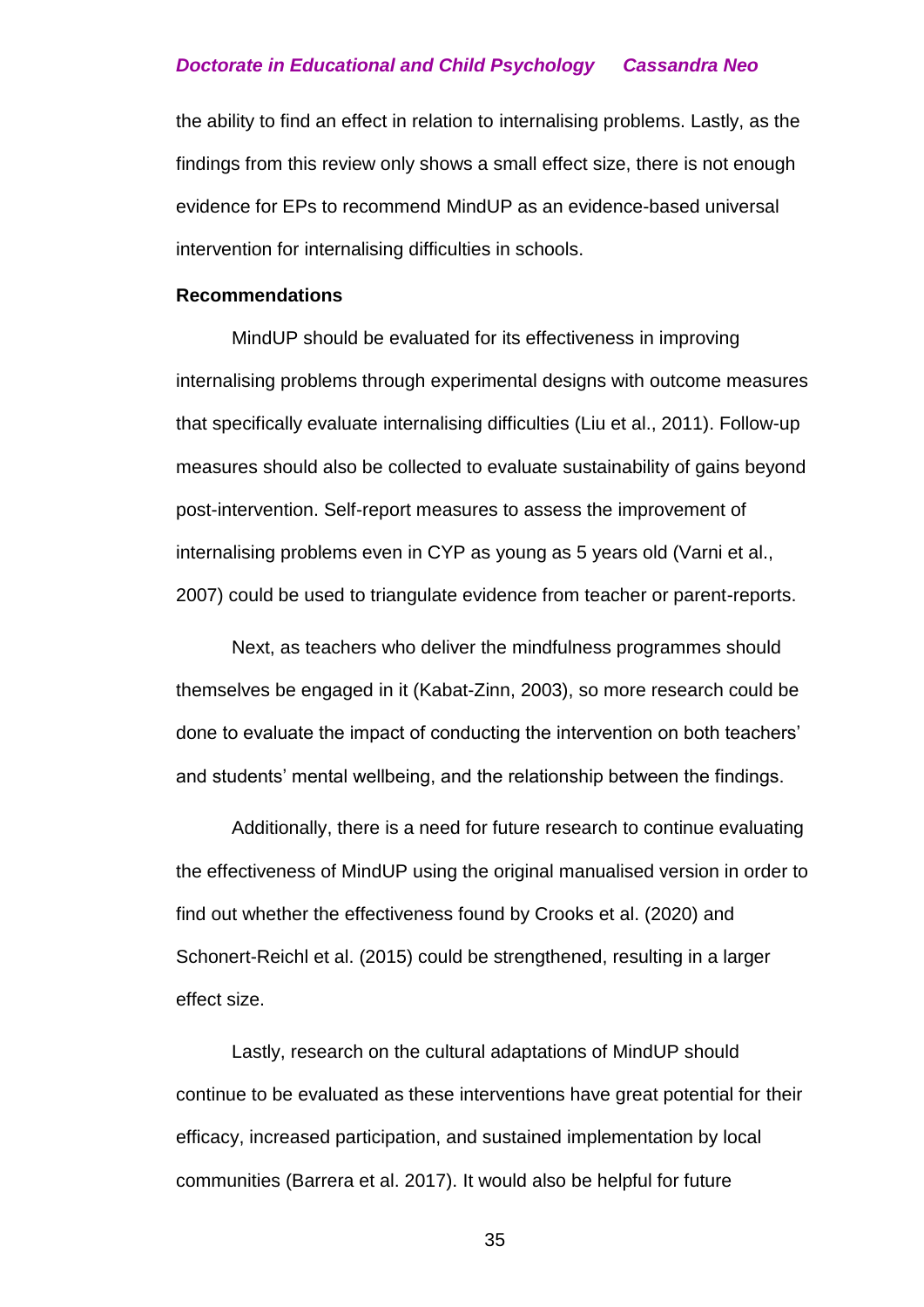researchers to know that MindUP had recently been rebranded to 'MindUP for life' in February 2021 (Park, 2021).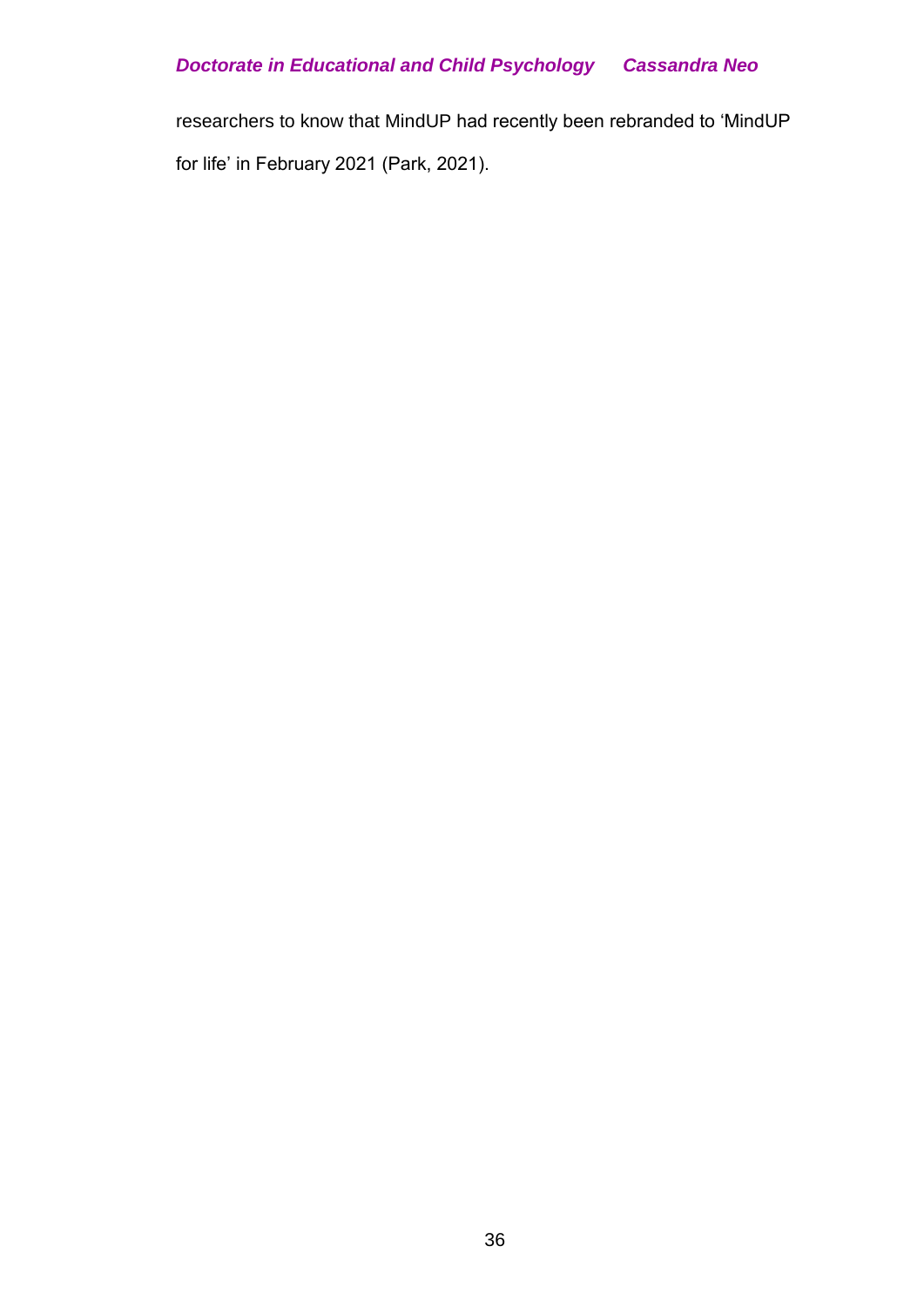#### **References**

Aber, J. L., Brown, J. L., Jones, A., & Samples, F. (1998). Seattle Personality Questionnaire 1995.

Barrera, M., Berkel, C., & Castro, F. G. (2017). Directions for the advancement of culturally adapted preventive interventions: Local adaptations, engagement, and sustainability. *Prevention Science*, *18*(6), 640-648. <https://doi.org/10.1007/s11121-016-0705-9>

- Burback, S. (2020). Construct Validity of the Behavior Assessment System for Children-Teacher Rating Scales (BASC-3 TRS): Comparisons with the Adjustment Scales for Children and Adolescents (ASCA).
- CASEL. (2013). *Effective social and emotional learning programs: Preschool and elementary school edition.*

[https://www.google.com/url?sa=t&rct=j&q=&esrc=s&source=web&cd=](https://www.google.com/url?sa=t&rct=j&q=&esrc=s&source=web&cd=&ved=2ahUKEwj0leeXuP7vAhW5TBUIHSWGAukQFjACegQIAxAD&url=https%3A%2F%2Fcasel.org%2Fwp-content%2Fuploads%2F2016%2F01%2F2013-casel-guide.pdf&usg=AOvVaw3Bz4SNeMC2-G5sWjS0xRNP)

[&ved=2ahUKEwj0leeXuP7vAhW5TBUIHSWGAukQFjACegQIAxAD&u](https://www.google.com/url?sa=t&rct=j&q=&esrc=s&source=web&cd=&ved=2ahUKEwj0leeXuP7vAhW5TBUIHSWGAukQFjACegQIAxAD&url=https%3A%2F%2Fcasel.org%2Fwp-content%2Fuploads%2F2016%2F01%2F2013-casel-guide.pdf&usg=AOvVaw3Bz4SNeMC2-G5sWjS0xRNP)

[rl=https%3A%2F%2Fcasel.org%2Fwp-](https://www.google.com/url?sa=t&rct=j&q=&esrc=s&source=web&cd=&ved=2ahUKEwj0leeXuP7vAhW5TBUIHSWGAukQFjACegQIAxAD&url=https%3A%2F%2Fcasel.org%2Fwp-content%2Fuploads%2F2016%2F01%2F2013-casel-guide.pdf&usg=AOvVaw3Bz4SNeMC2-G5sWjS0xRNP)

[content%2Fuploads%2F2016%2F01%2F2013-casel-](https://www.google.com/url?sa=t&rct=j&q=&esrc=s&source=web&cd=&ved=2ahUKEwj0leeXuP7vAhW5TBUIHSWGAukQFjACegQIAxAD&url=https%3A%2F%2Fcasel.org%2Fwp-content%2Fuploads%2F2016%2F01%2F2013-casel-guide.pdf&usg=AOvVaw3Bz4SNeMC2-G5sWjS0xRNP)

[guide.pdf&usg=AOvVaw3Bz4SNeMC2-G5sWjS0xRNP](https://www.google.com/url?sa=t&rct=j&q=&esrc=s&source=web&cd=&ved=2ahUKEwj0leeXuP7vAhW5TBUIHSWGAukQFjACegQIAxAD&url=https%3A%2F%2Fcasel.org%2Fwp-content%2Fuploads%2F2016%2F01%2F2013-casel-guide.pdf&usg=AOvVaw3Bz4SNeMC2-G5sWjS0xRNP)

Cohen, J. (1992). A power primer. *Psychological Bulletin*, *112*(1), 155–159. <https://doi.org/10.1037/0033-2909.112.1.155>

Corcoran, R. P., Cheung, A. C., Kim, E., & Xie, C. (2018). Effective universal school-based social and emotional learning programmes for improving academic achievement: A systematic review and meta-analysis of 50 years of research. *Educational Research Review*, *25*, 56-72. <https://doi.org/10.1016/j.edurev.2017.12.001>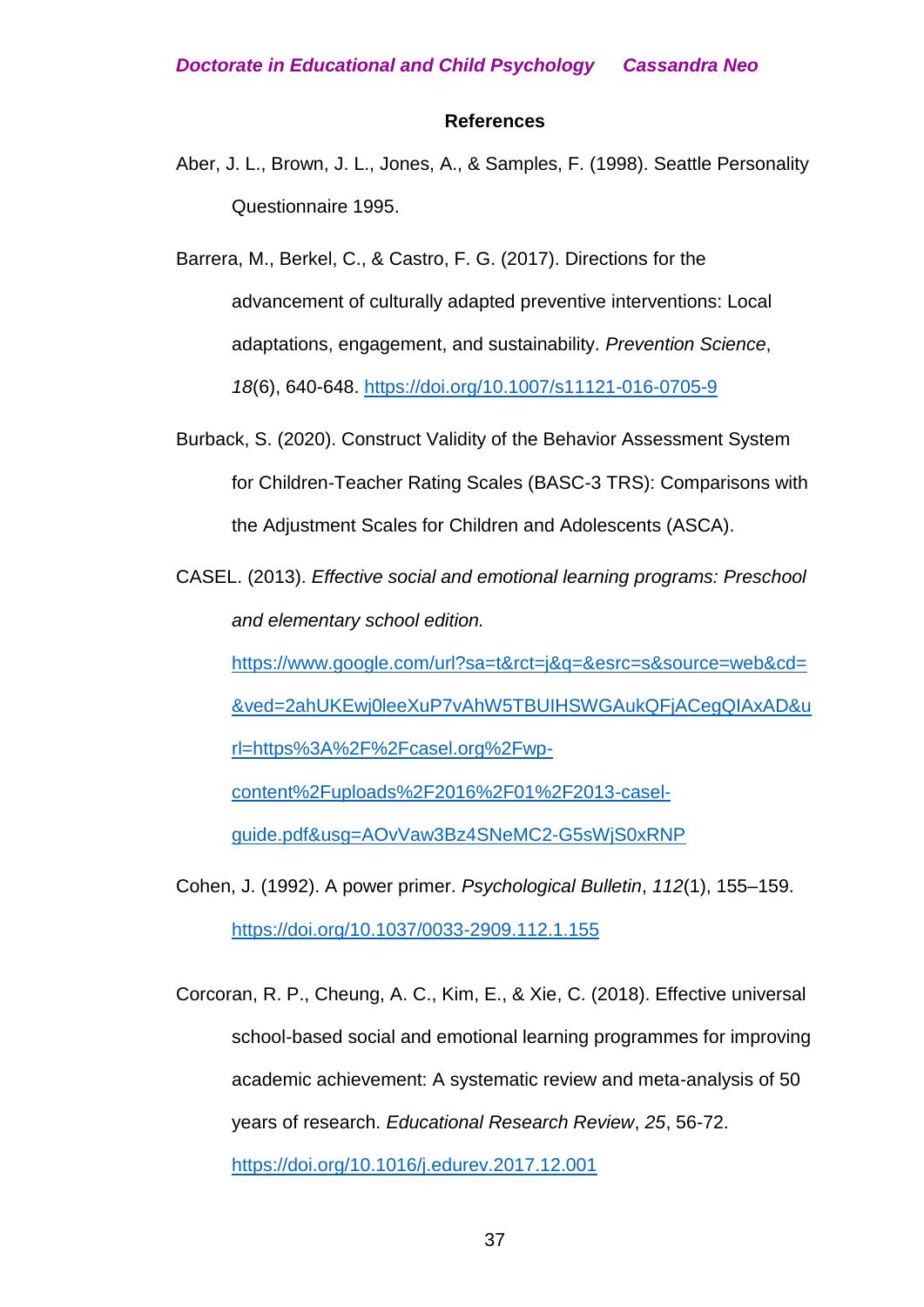- Crooks, C. V., Bax, K., Delaney, A., Kim, H., & Shokoohi, M. (2020). Impact of mindUP among young children: Improvements in behavioral problems, adaptive Skills, and executive functioning. *Mindfulness*, *11*(10), 2433-2444.<https://doi.org/10.1007/s12671-020-01460-0>
- Davis, M. H. (1983). The effects of dispositional empathy on emotional reactions and helping: A multidimensional approach. *Journal of Personality, 51(2), 167–184.* [https://doi.org/10.1111/j.1467-](https://doi.org/10.1111/j.1467-6494.1983.tb00860.x) [6494.1983.tb00860.x](https://doi.org/10.1111/j.1467-6494.1983.tb00860.x)
- de Carvalho, J. S., Pinto, A. M., & Marôco, J. (2017). Results of a mindfulness-based social-emotional learning program on portuguese elementary students and teachers: a quasi-experimental study. *Mindfulness*, *8*(2), 337-350. [https://doi.org/10.1007/s12671-016-0603](https://doi.org/10.1007/s12671-016-0603-z) [z](https://doi.org/10.1007/s12671-016-0603-z)
- Deeks, J.J., Higgins, J.P.T., Altman, D.G. (Eds.). (2021). Chapter 10: Analysing data and undertaking meta-analyses. In J. P. T. Higgins, J. Thomas, J. Chandler, M. Cumpston, T. Li, M. J. Page, & V. A. Welch (Eds.). *Cochrane Handbook for Systematic Reviews of Interventions*  version 6.2.<https://training.cochrane.org/handbook/current/chapter-10>

Department for Education, & Department of Health. (2015). *Special educational needs and disability code of practice: 0 to 25 years*. [https://www.gov.uk/government/publications/send-code-of-practice-0](https://www.gov.uk/government/publications/send-code-of-practice-0-to-25) [to-25](https://www.gov.uk/government/publications/send-code-of-practice-0-to-25)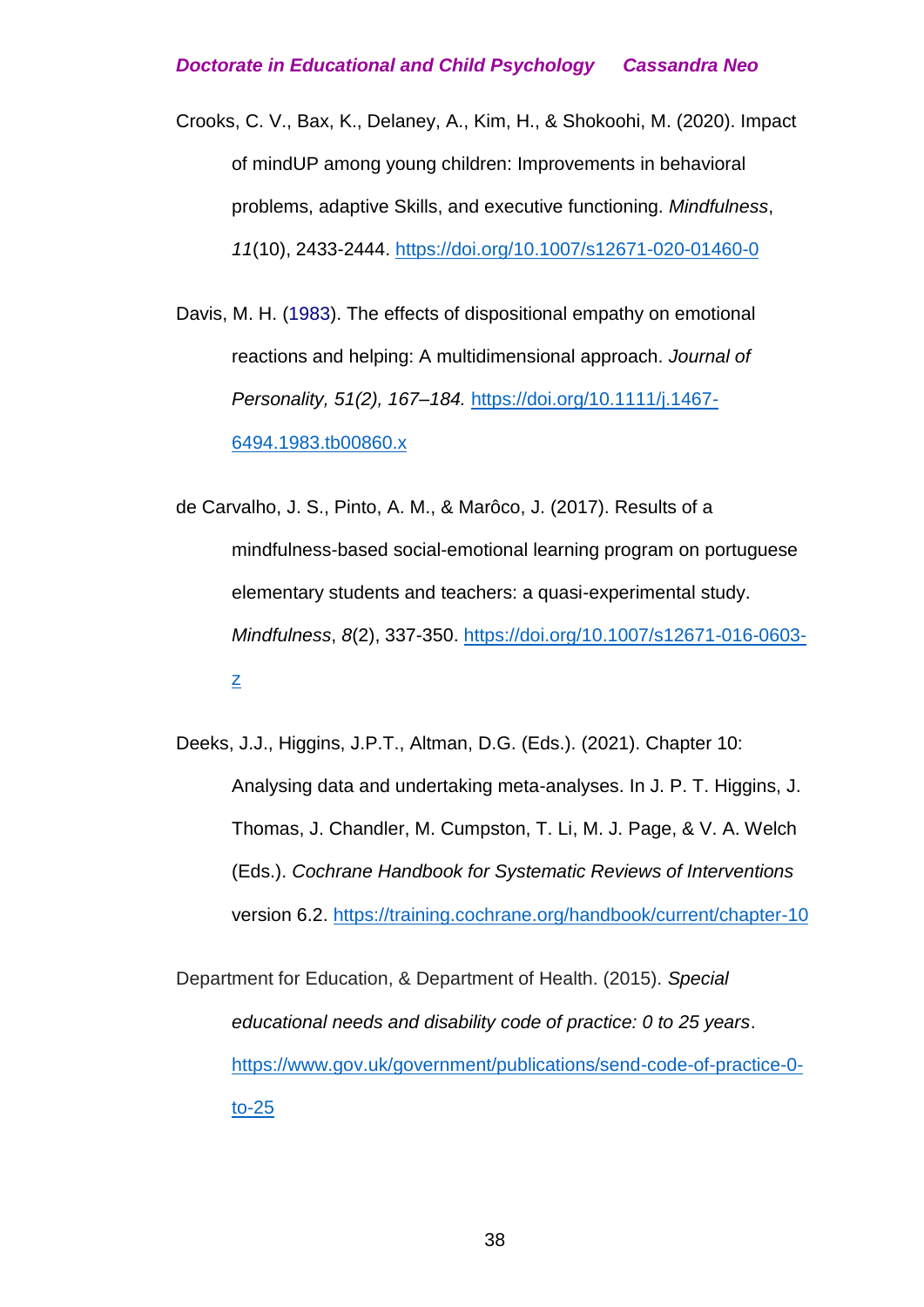Department for Education. (2019). *State of the nation 2019: Children and young people's wellbeing research report.*

[https://assets.publishing.service.gov.uk/government/uploads/system/u](https://assets.publishing.service.gov.uk/government/uploads/system/uploads/attachment_data/file/838022/State_of_the_Nation_2019_young_people_children_wellbeing.pdf)

[ploads/attachment\\_data/file/838022/State\\_of\\_the\\_Nation\\_2019\\_youn](https://assets.publishing.service.gov.uk/government/uploads/system/uploads/attachment_data/file/838022/State_of_the_Nation_2019_young_people_children_wellbeing.pdf)

[g\\_people\\_children\\_wellbeing.pdf](https://assets.publishing.service.gov.uk/government/uploads/system/uploads/attachment_data/file/838022/State_of_the_Nation_2019_young_people_children_wellbeing.pdf)

Department for Education. (2021). *Statutory framework for the early years foundation stage: Setting the standards for learning, development and care for children from birth to five.*

[https://assets.publishing.service.gov.uk/government/uploads/system/u](https://assets.publishing.service.gov.uk/government/uploads/system/uploads/attachment_data/file/974907/EYFS_framework_-_March_2021.pdf)

[ploads/attachment\\_data/file/974907/EYFS\\_framework\\_-](https://assets.publishing.service.gov.uk/government/uploads/system/uploads/attachment_data/file/974907/EYFS_framework_-_March_2021.pdf)

March 2021.pdf

Department of Health. (2015). *Future in mind: Promoting, protecting and improving our children and young people's mental health and wellbeing.*

[https://assets.publishing.service.gov.uk/government/uploads/system/u](https://assets.publishing.service.gov.uk/government/uploads/system/uploads/attachment_data/file/414024/Childrens_Mental_Health.pdf) [ploads/attachment\\_data/file/414024/Childrens\\_Mental\\_Health.pdf](https://assets.publishing.service.gov.uk/government/uploads/system/uploads/attachment_data/file/414024/Childrens_Mental_Health.pdf)

Diamond, A. (2009). The interplay of biology and the environment broadly defined. *Developmental Psychology*, *45*(1), 1.

[https://doi.org/10.1037/a0014601](https://doi.apa.org/doi/10.1037/a0014601)

Domitrovich, C. E., Bradshaw, C. P., Poduska, J. M., Hoagwood, K., Buckley, J. A., Olin, S., Romanelli, L. H., Leaf, P. J., Greenberg, M. T., & Ialongo, N. S. (2008). Maximizing the Implementation Quality of Evidence-Based Preventive Interventions in Schools: A Conceptual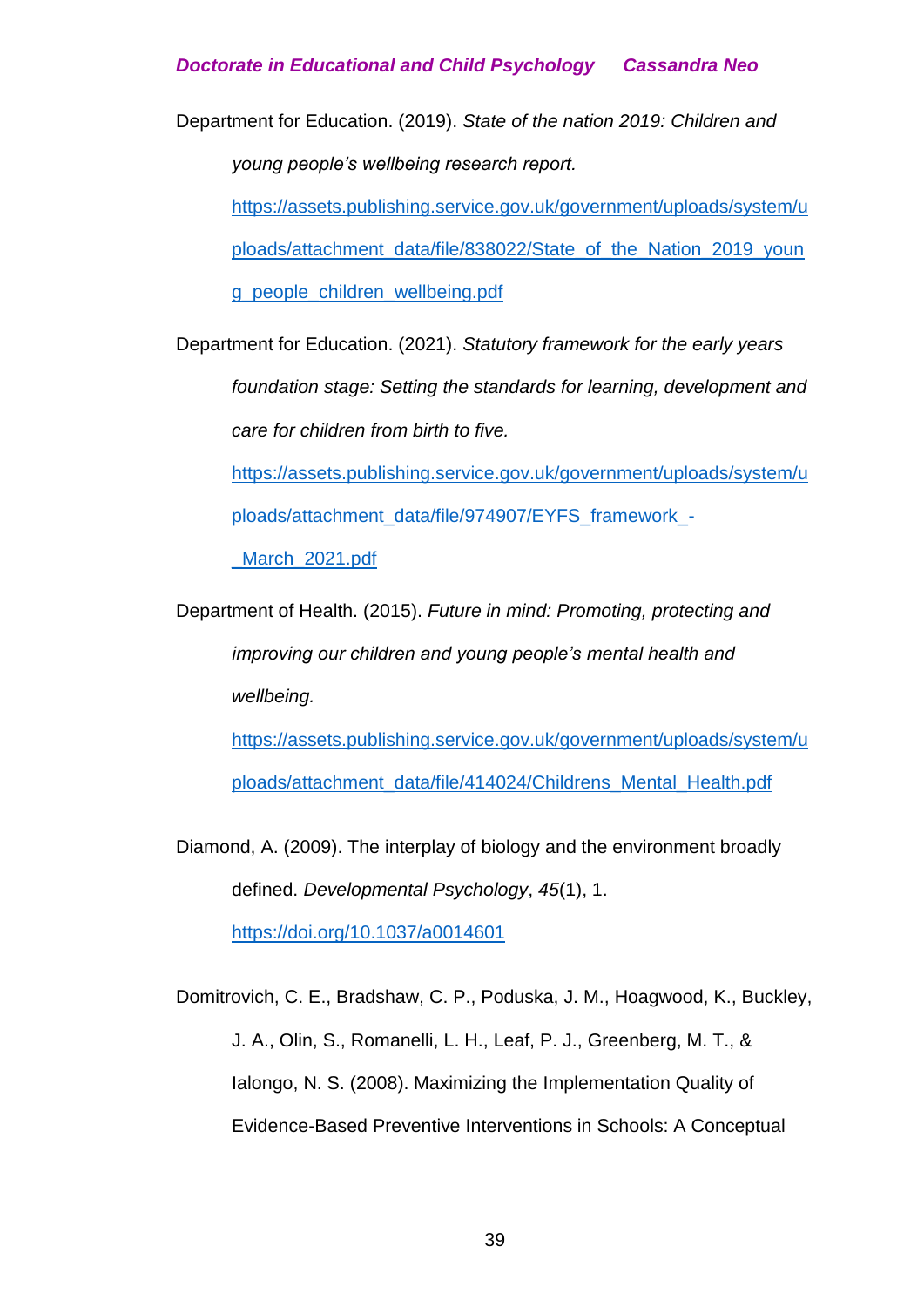Framework. *Advances in School Mental Health Promotion*, *1*(3), 6–28. <https://doi.org/10.1080/1754730x.2008.9715730>

- Dunning, D. L., Griffiths, K., Kuyken, W., Crane, C., Foulkes, L., Parker, J., & Dalgleish, T. (2019). Research Review: The effects of mindfulnessbased interventions on cognition and mental health in children and adolescents–a meta‐analysis of randomized controlled trials. *Journal of Child Psychology and Psychiatry*, *60*(3), 244-258. <https://doi.org/10.1111/jcpp.12980>
- Durlak, J. A., & Wells, A. M. (1997). Primary prevention mental health programmes for children and adolescents: A meta‐analytic review. *American Journal of Community Psychology*, *25*(2), 115-152. <https://doi.org/10.1023/A:1024654026646>
- Gershon, R. C., Wagster, M. V., Hendrie, H. C., Fox, N. A., Cook, K. F., & Nowinski, C. J. (2013). NIH toolbox for assessment of neurological and behavioral function. *Neurology, 80(11 Suppl. 3), S2–S6.*  <https://doi.org/10.1212/WNL.0b013e3182872e5f>
- Gersten, R., Fuchs, L. S., Compton, D. L., Coyne, M., Greenwood, C., & Innocenti, M. S. (2005). Quality indicators for group experimental and quasi-experimental research in special education. *Exceptional Children, 71, 149–164.* <https://doi.org/10.1177/001440290507100202>
- Gerszberg, C. O. (2017, September 14). The future of education: Mindful classrooms. *Mindful: Healthy mind, healthy life.*

<https://www.mindful.org/future-education-mindful-classrooms/>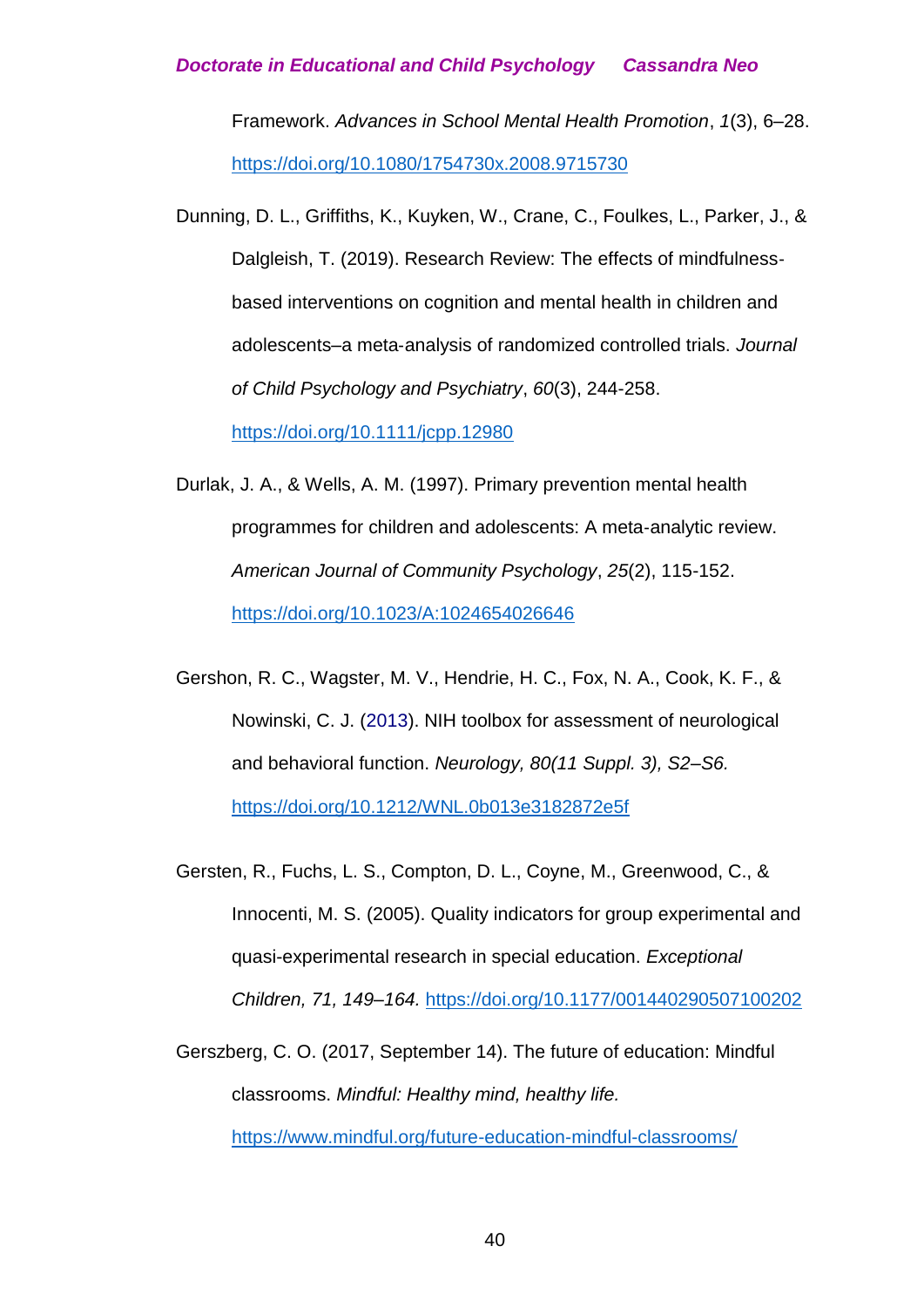- Gioia, G. A., Andrews, K., & Isquith, P. K. (1996). Behavior rating inventory of executive function-preschool version (BRIEF-P). Psychological Assessment Resources.
- Gioia, G. A., Espy, K. A., & Isquith, P. K. (2002). Behavior Rating Inventory of Executive Function—Preschool Version (BRIEF-P). Odessa, FL: Psychological Assessment Resources.
- Gioia, G. A., Isquith, P. K., Guy, S. C., & Kenworthy, L. (2000). BRIEF: Behavior rating inventory of executive function. Psychological Assessment Resources.
- Gough, D. (2007). Weight of evidence: A framework for the appraisal of the quality and relevance of evidence. *Research Papers in Education, 22, 213–228.* <https://doi.org/10.1080/02671520701296189>
- Greenberg, M. T., Weissberg, R. P., O'Brien, M. U., Zins, J. E., Fredericks, L., Resnik, H., & Elias, M. J. (2003). Enhancing school-based prevention and youth development through coordinated social, emotional, and academic learning. *American Psychologist, 58*(6-7), 466–474. [https://doi.org/10.1037/0003-066X.58.6-7.466](https://doi.apa.org/doi/10.1037/0003-066X.58.6-7.466)
- Gullone, E., & Taffe, J. (2012). The Emotion Regulation Questionnaire for Children and Adolescents (ERQ–CA): A psychometric evaluation. *Psychological Assessment, 24*(2), 409–417. [https://doi.org/10.1037/a0025777](https://psycnet.apa.org/doi/10.1037/a0025777)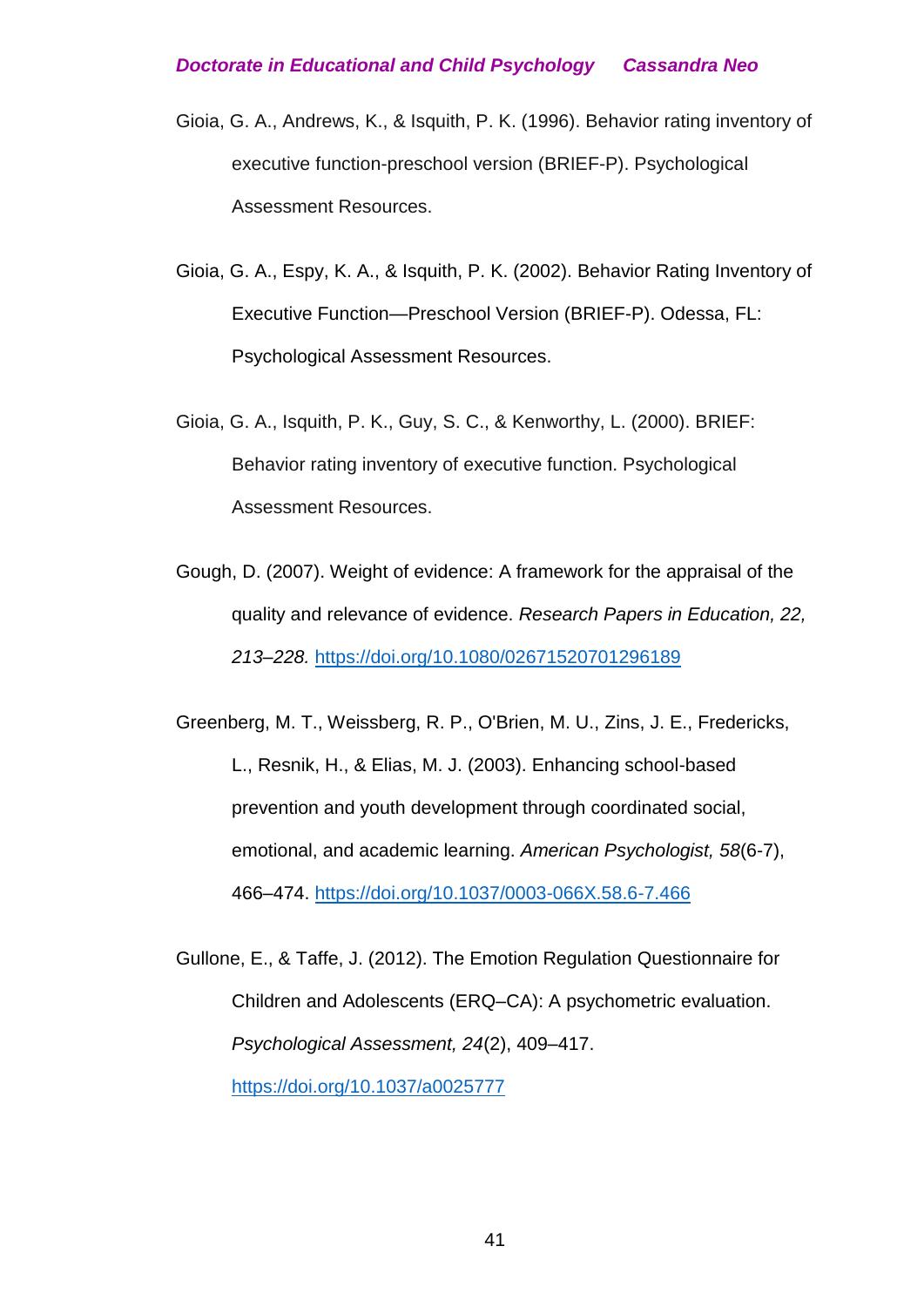- Kabat‐Zinn, J. (2003). Mindfulness‐based interventions in context: Past, present, and future. *Clinical Psychology: Science and Practice*, *10*(2), 144-156. [https://doi.org/10.1093/clipsy.bpg016](https://psycnet.apa.org/doi/10.1093/clipsy.bpg016)
- Kusché, C. A., Greenberg, M. T., & Beilke, R. (1988). *Seattle personality questionnaire for young school-aged children.* [*Unpublished manuscript].* University of Washington, Department of Psychology, Seattle.
- Kuyken, W., Nuthall, E., Byford, S., Crane, C., Dalgleish, T., Ford, T., ... & Williams, J. M. G. (2017). The effectiveness and cost-effectiveness of a mindfulness training programme in schools compared with normal school provision (MYRIAD): study protocol for a randomised controlled trial. *Trials*, *18*(1), 1-17. <https://doi.org/10.1186/s13063-017-1917-4>

Kuyken, W., Weare, K., Ukoumunne, O., Vicary, R., Motton, N., Burnett, R., . . . Huppert, F. (2013). Effectiveness of the Mindfulness in Schools Programme: Non-randomised controlled feasibility study. *British Journal of Psychiatry, 203*(2), 126-131. doi:10.1192/bjp.bp.113.126649

Laurent, J., Catanzaro, S. J., Joiner, T. E., Rudolph, K. D., Potter, K. I., Lambert, S., & Gathright, T. (1999). A measure of positive and negative affect for children: Scale development and preliminary validation. *Psychological Assessment, 11(3), 326–338.* <https://doi.org/10.1037/1040-3590.11.3.326>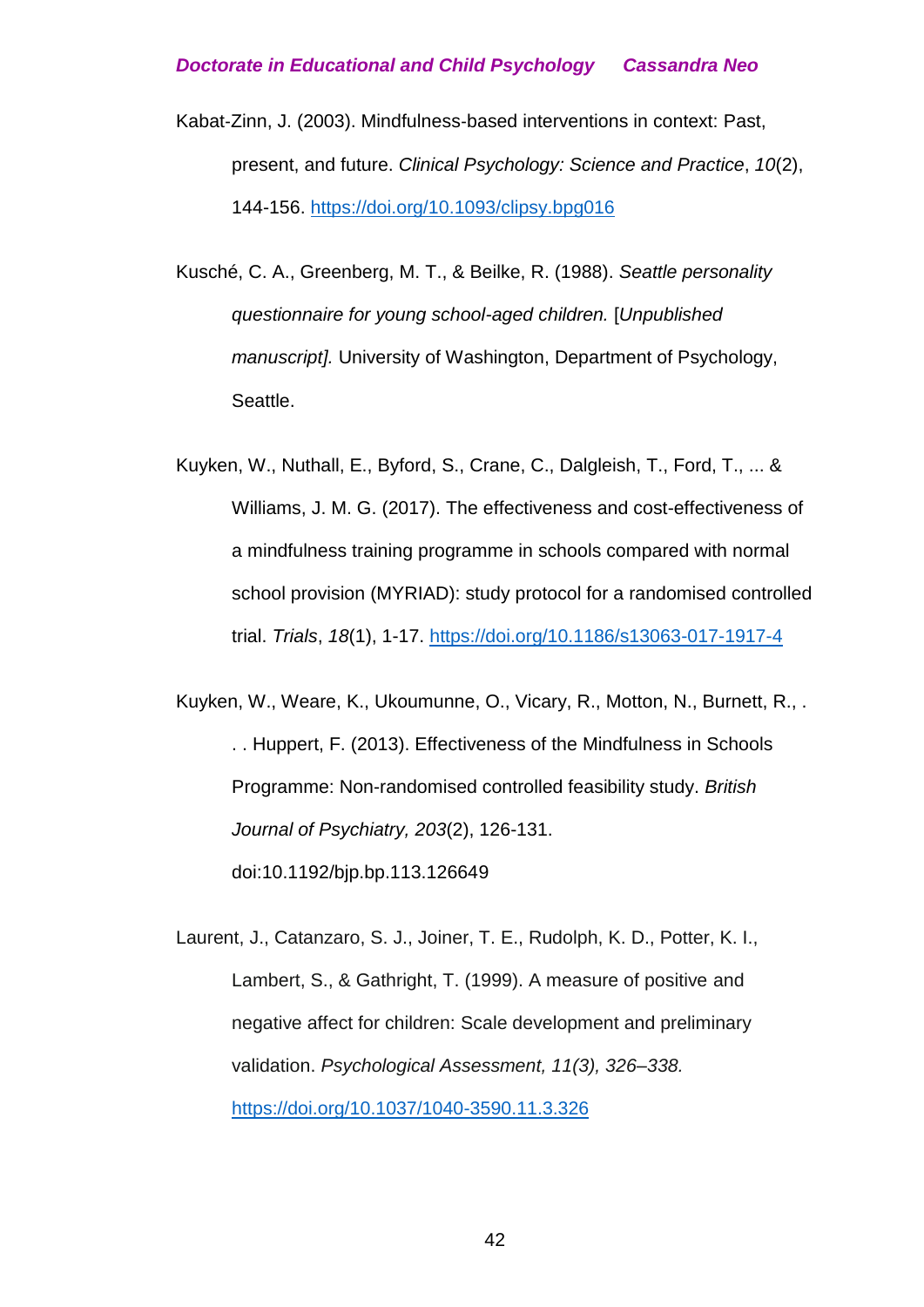- Lawlor, M. S., Schonert-Reichl, K. A., Gadermann, A. M., & Zumbo, B. D. (2014). A validation study of the mindful attention awareness scale adapted for children. *Mindfulness*, *5*(6), 730-741. <https://doi.org/10.1007/s12671-013-0228-4>
- Litvack-Miller, W., McDougall, D., & Romney, D. M. (1997). The structure of empathy during middle childhood and its relationship to prosocial behavior. *Genetic, Social, and General Psychology Monographs, 123(3), 303–325.*
- Liu, J., Chen, X., & Lewis, G. (2011). Childhood internalizing behaviour: analysis and implications. *Journal of Psychiatric and Mental Health Nursing*, *18*(10), 884-894. [https://doi.org/10.1111/j.1365-](https://doi.org/10.1111/j.1365-2850.2011.01743.x) [2850.2011.01743.x](https://doi.org/10.1111/j.1365-2850.2011.01743.x)
- Lyubomirsky, S., & Layous, K. (2013). How do simple positive activities increase well-being? *Current Directions in Psychological Science, 22*(1), 57–62. [https://doi.org/10.1177/0963721412469809](https://psycnet.apa.org/doi/10.1177/0963721412469809)
- Maloney, J. E., Lawlor, M. S., Schonert-Reichl, K. A., & Whitehead, J. (2016). A mindfulness-based social and emotional learning curriculum for school-aged children: The MindUP Program. In K. A. Schonert-Reichl & R. W. Roeser (Eds.), *Handbook of mindfulness in education: Integrating theory and research into practice* (pp. 313–334). Springer-Verlag Publishing. [https://doi.org/10.1007/978-1-4939-3506-2\\_20](https://psycnet.apa.org/doi/10.1007/978-1-4939-3506-2_20)
- Marsh, H. W., Barnes, J., Cairns, L., & Tidman, M. (1984). Self-Description Questionnaire: Age and sex effects in the structure and level of self-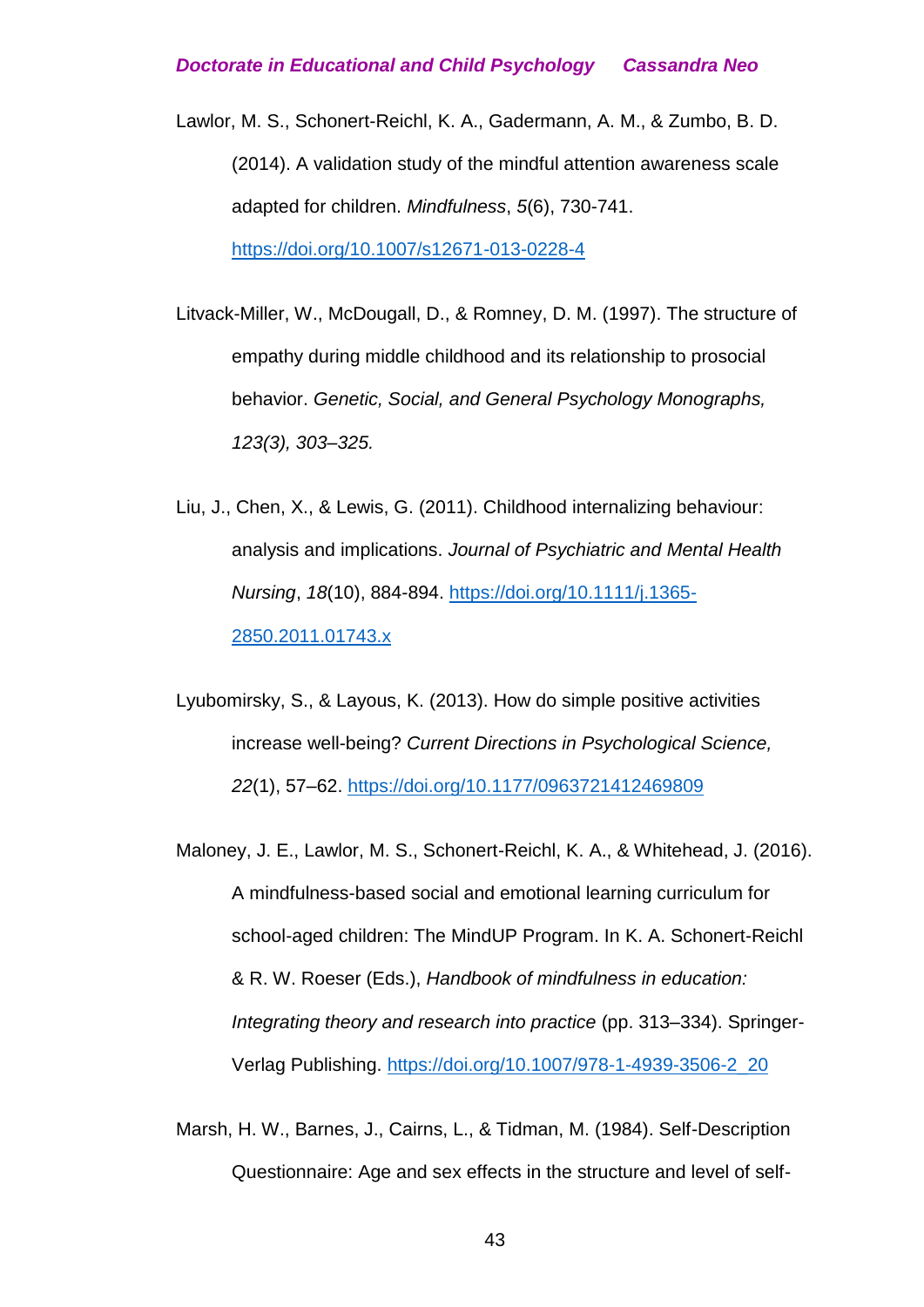concept for preadolescent children. *Journal of Educational Psychology, 76*(5), 940–956. [https://doi.org/10.1037/0022-](https://psycnet.apa.org/doi/10.1037/0022-0663.76.5.940) [0663.76.5.940](https://psycnet.apa.org/doi/10.1037/0022-0663.76.5.940)

Matsuba, M. K., Schonert-Reichl, K. A., McElroy, T., & Katahoire, A. (2020). Effectiveness of a SEL/mindfulness program on Northern Ugandan children. *International Journal of School & Educational Psychology*, 1- 19. <https://doi.org/10.1080/21683603.2020.1760977>

Maynard, B. R., Solis, M. R., Miller, V. L., & Brendel, K. E. (2017). Mindfulness‐based interventions for improving cognition, academic achievement, behavior, and socioemotional functioning of primary and secondary school students. *Campbell Systematic Reviews*, *13*(1), 1- 144. <https://doi.org/10.4073/CSR.2017.5>

- Musty, T. A. (2015). The MindUP curriculum grades 3-5: Brain-focused strategies for learning and living. *School Social Work Journal*, *39*(2), 81.
- Neff, K. D. (2003). The development and validation of a scale to measure self-compassion. *Self and Identity, 2*(3), 223–250. [https://doi.org/10.1080/15298860309027](https://psycnet.apa.org/doi/10.1080/15298860309027)
- Noam, G. G., & Goldstein, L. S. (1998). *The resilience inventory.* [Unpublished protocol].
- Park, J. (2021, February 1). *MindUP rebrands as mindup for life and evolves visual identity to embody new holistic direction.* Little black book.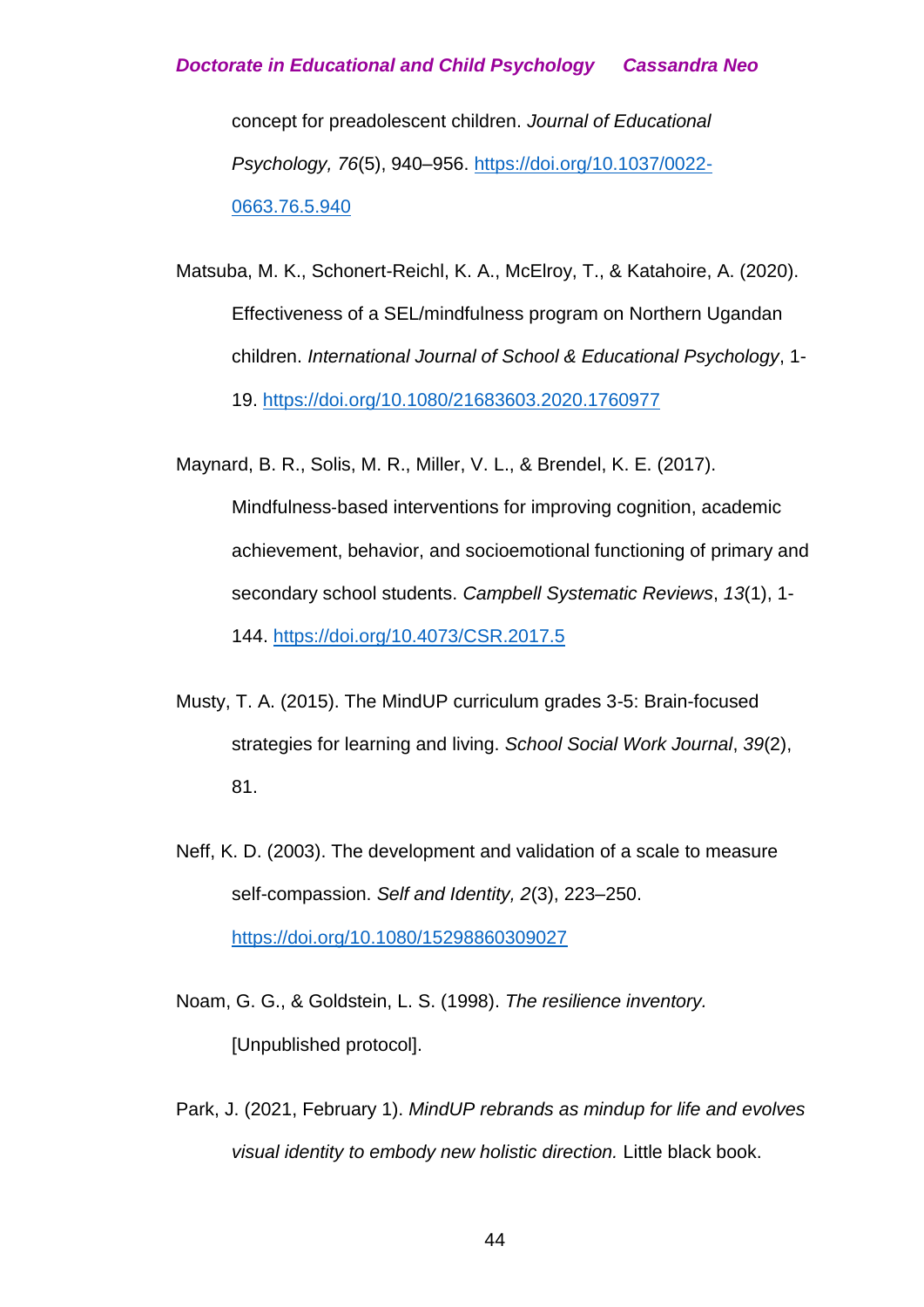[https://www.lbbonline.com/news/mindup-rebrands-as-mindup-for-life](https://www.lbbonline.com/news/mindup-rebrands-as-mindup-for-life-and-evolves-visual-identity-to-embody-new-holistic-direction)[and-evolves-visual-identity-to-embody-new-holistic-direction](https://www.lbbonline.com/news/mindup-rebrands-as-mindup-for-life-and-evolves-visual-identity-to-embody-new-holistic-direction)

- Petticrew, M., & Roberts, H. (2003). Evidence, hierarchies, and typologies: Horses for courses. *Journal of Epidemiology and Community Health*, *57*, 527–529. <http://dx.doi.org/10.1136/jech.57.7.527>
- Reynolds, C. R., & Kamphaus, R. W. (2015). Behavior assessment system for children–third edition (BASC-3). Pearson.
- Roeser, R. W., & Zelazo, P. D. (2012). Contemplative science, education and child development: Introduction to the special section. *Child Development Perspectives, 6*(2), 143–145. [https://doi.org/10.1111/j.1750-8606.2012.00242.x](https://psycnet.apa.org/doi/10.1111/j.1750-8606.2012.00242.x)
- Schonert-Reichl, K. A., Oberle, E., Lawlor, M. S., Abbott, D., Thomson, K., Oberlander, T. F., & Diamond, A. (2015). Enhancing cognitive and social–emotional development through a simple-to-administer mindfulness-based school program for elementary school children: A randomized controlled trial. *Developmental Psychology, 51*(1), 52–66. [https://doi.org/10.1037/a0038454](https://psycnet.apa.org/doi/10.1037/a0038454)

Schonert-Reichl, K. A., Smith, V., Zaidman-Zait, A., & Hertzman, C. (2012). Promoting children's prosocial behaviors in school: Impact of the "Roots of Empathy" program on the social and emotional competence of school-aged children. *School Mental Health: A Multidisciplinary Research and Practice Journal, 4*(1), 1–21. [https://doi.org/10.1007/s12310-011-9064-7](https://psycnet.apa.org/doi/10.1007/s12310-011-9064-7)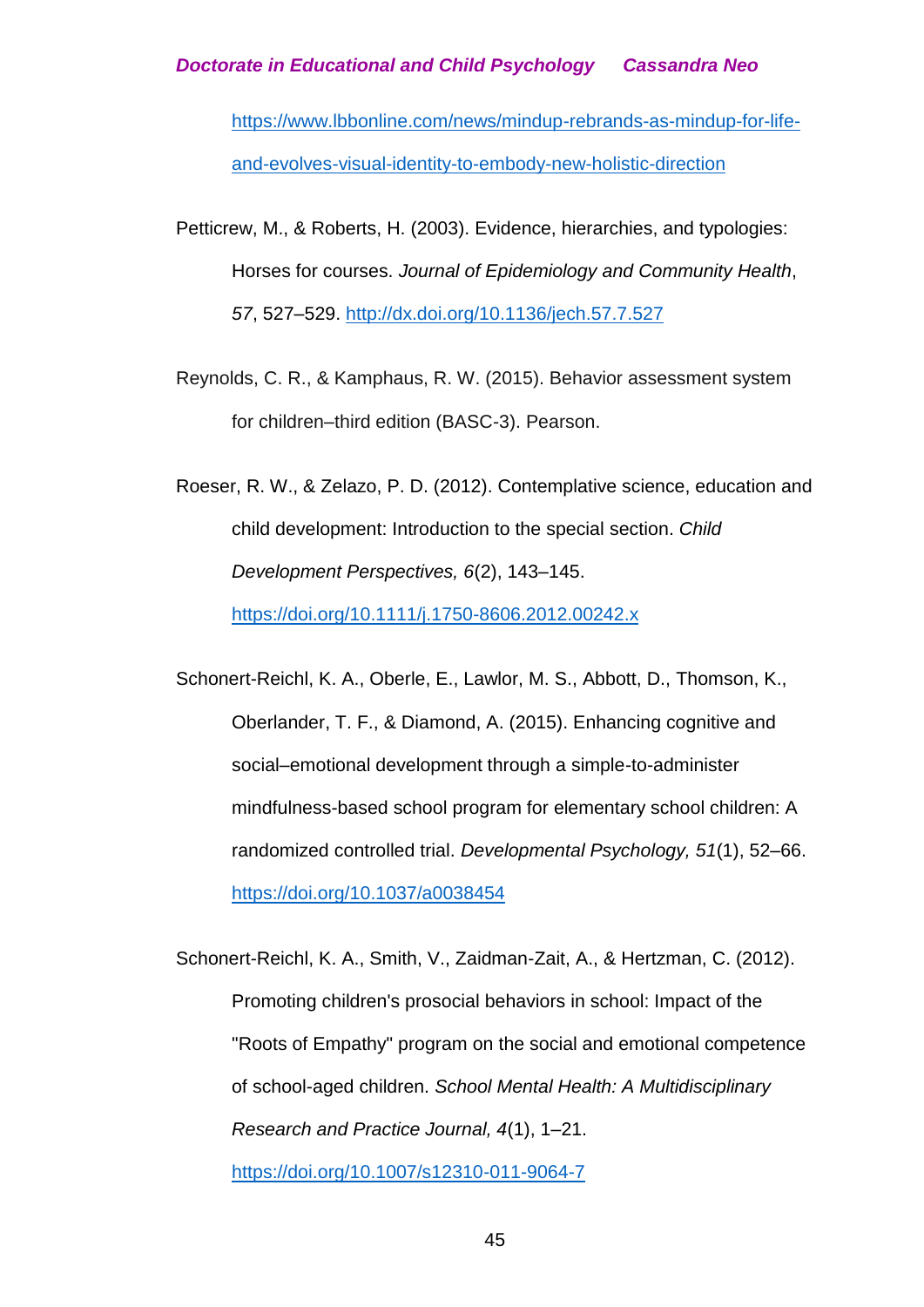- Sibinga, E. M., Webb, L., Ghazarian, S. R., & Ellen, J. M. (2016). Schoolbased mindfulness instruction: an RCT. *Pediatrics*, *137*(1). <https://doi.org/10.1542/peds.2015-2532>
- Sisk, D. A. (2018). The art and science of planting seeds of mindfulness. *Gifted Education International*, *34*(2), 118-128. [https://doi.org/10.1177/0261429417716354](https://doi.org/10.1177%2F0261429417716354)
- Song, M. (2003). *Two studies on the Resilience Inventory (RI): Toward the goal of creating a culturally sensitive measure of adolescence resilience.* [Doctoral dissertation]. Harvard Graduate School of Education.
- Suurmond, R., van Rhee, H., & Hak, T. (2017). Introduction, comparison, and validation of Meta‐Essentials: a free and simple tool for meta‐analysis. *Research synthesis methods*, *8*(4), 537-553.

<https://doi.org/10.1002/jrsm.1260>

The Goldie Hawn Foundation. (n.d.). *MindUP*. [https://mindup.org/mindup-for](https://mindup.org/mindup-for-schools/)[schools/](https://mindup.org/mindup-for-schools/)

Thierry, K. L., Bryant, H. L., Nobles, S. S., & Norris, K. S. (2016). Two-year impact of a mindfulness-based program on preschoolers' selfregulation and academic performance. *Early Education and Development, 27*(6), 805–821.

[https://doi.org/10.1080/10409289.2016.1141616](https://psycnet.apa.org/doi/10.1080/10409289.2016.1141616)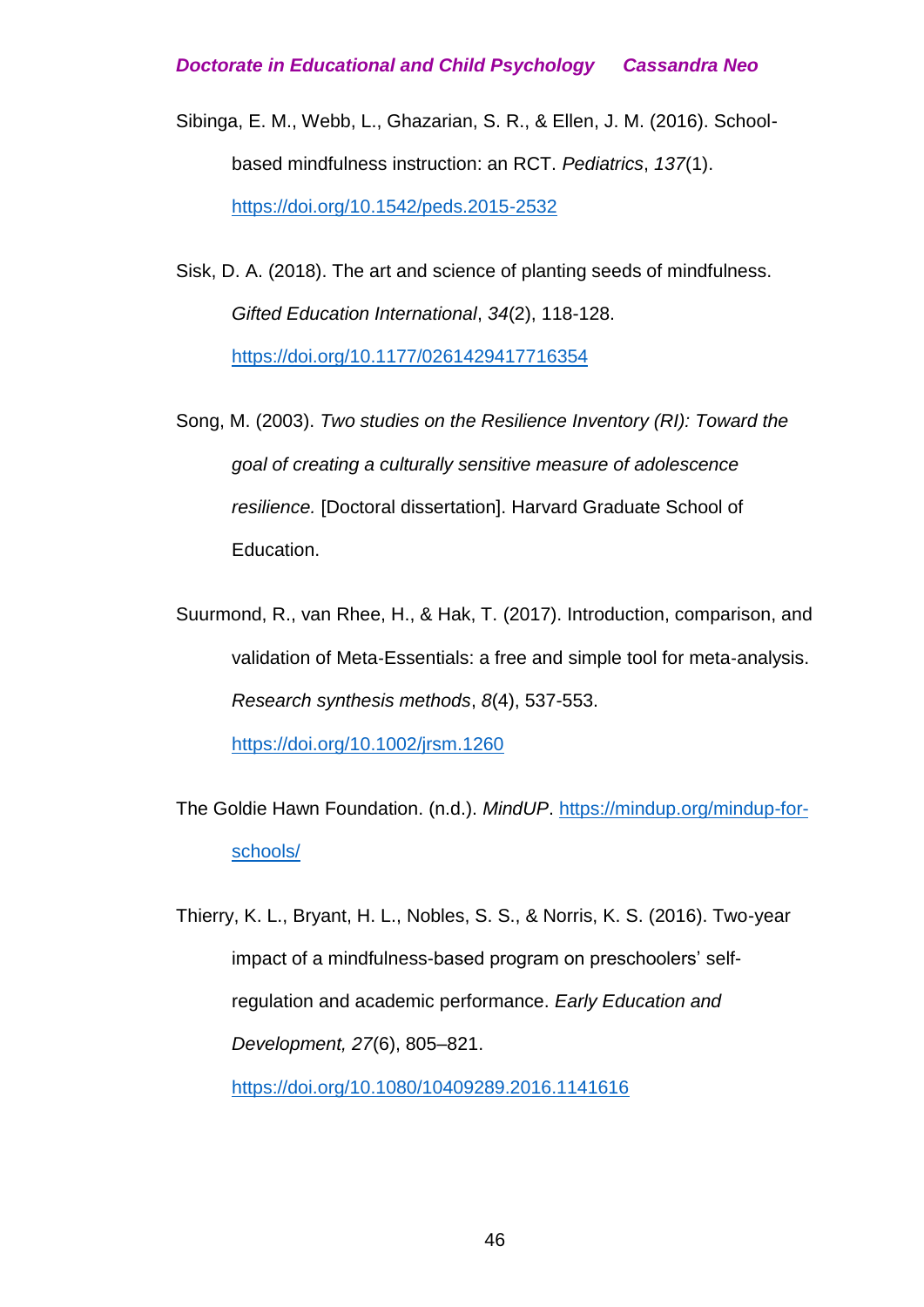Varni, J. W., Limbers, C. A., & Burwinkle, T. M. (2007). How young can children reliably and validly self-report their health-related quality of life?: An analysis of 8,591 children across age subgroups with the PedsQL™ 4.0 Generic Core Scales. *Health and Quality of Life Outcomes*, *5*(1), 1-13. <https://doi.org/10.1186/1477-7525-5-1>

Weare, K. (2019). Mindfulness and contemplative approaches in education. *Current Opinion in Psychology*, *28*, 321-326. <https://doi.org/10.1016/j.copsyc.2019.06.001>

- Wentzel, K. R. (1993). Motivation and achievement in early adolescence: The role of multiple classroom goals. *The Journal of Early Adolescence*, *13*(1), 4-20. [https://doi.org/10.1177/0272431693013001001](https://doi.org/10.1177%2F0272431693013001001)
- West, S. L., Gartlehner, G., Mansfield, A. J., Poole, C., Tant, E., Lenfestey, N., ... & Lohr, K. N. (2010). Comparative effectiveness review methods: Clinical heterogeneity.

<https://www.ncbi.nlm.nih.gov/books/NBK53310/>

Wilson, D. B., Ph.D. (n.d.). Practical Meta-Analysis Effect Size Calculator [Online calculator]. Retrieved February 12, 2021, from [https://campbellcollaboration.org/research-resources/effect-size](https://www.campbellcollaboration.org/research-resources/effect-size-calculator.html)[calculator.html](https://www.campbellcollaboration.org/research-resources/effect-size-calculator.html)

World Health Organization. (n.d.). *Improving the mental and brain health of children and adolescents.* [https://www.who.int/activities/Improving-the](https://www.who.int/activities/Improving-the-mental-and-brain-health-of-children-and-adolescents)[mental-and-brain-health-of-children-and-adolescents](https://www.who.int/activities/Improving-the-mental-and-brain-health-of-children-and-adolescents)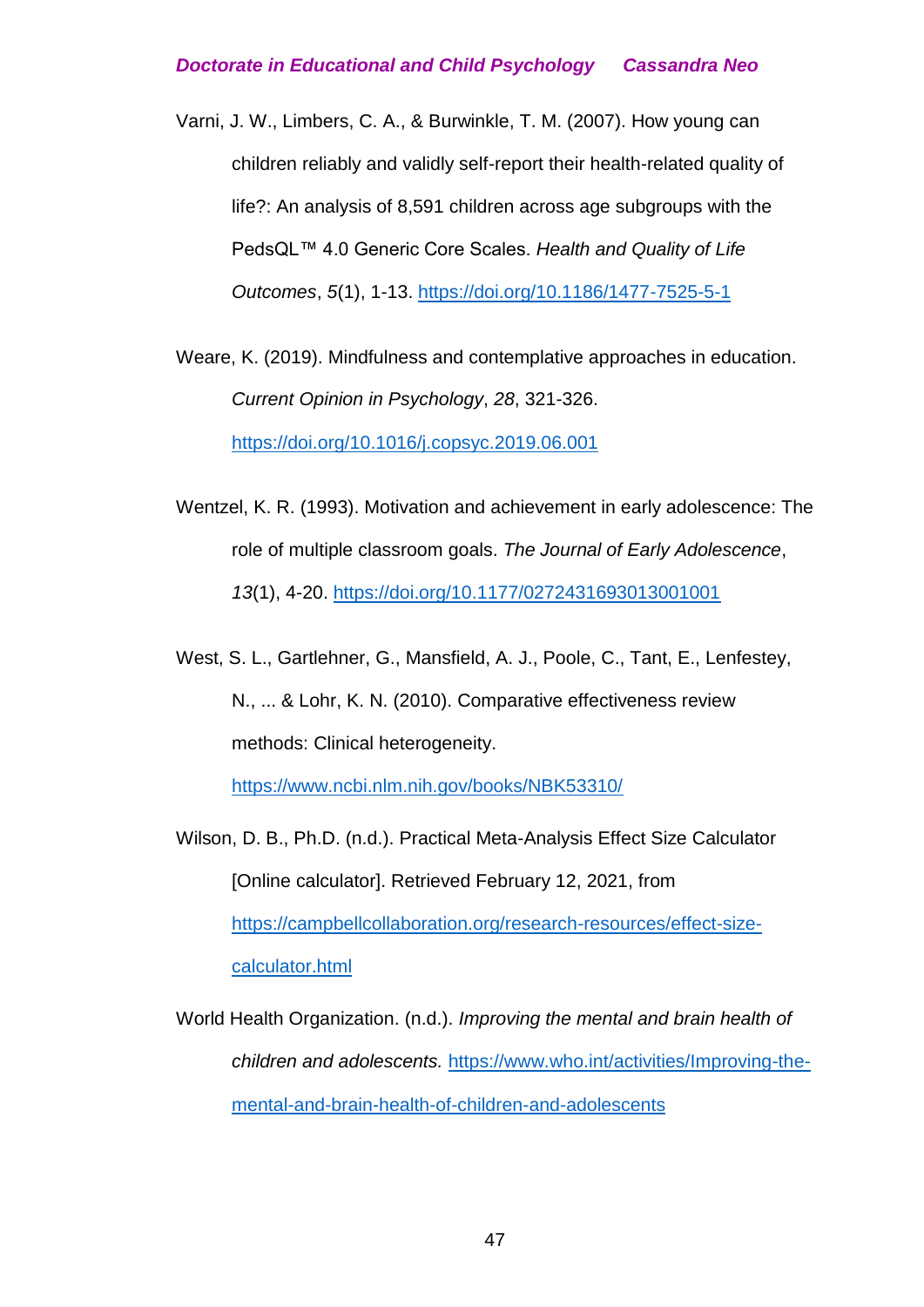Zelazo, P. D., & Lyons, K. E. (2012). The potential benefits of mindfulness training in early childhood: A developmental social cognitive neuroscience perspective. *Child Development Perspectives, 6*(2), 154–160. [https://doi.org/10.1111/j.1750-8606.2012.00241.x](https://psycnet.apa.org/doi/10.1111/j.1750-8606.2012.00241.x)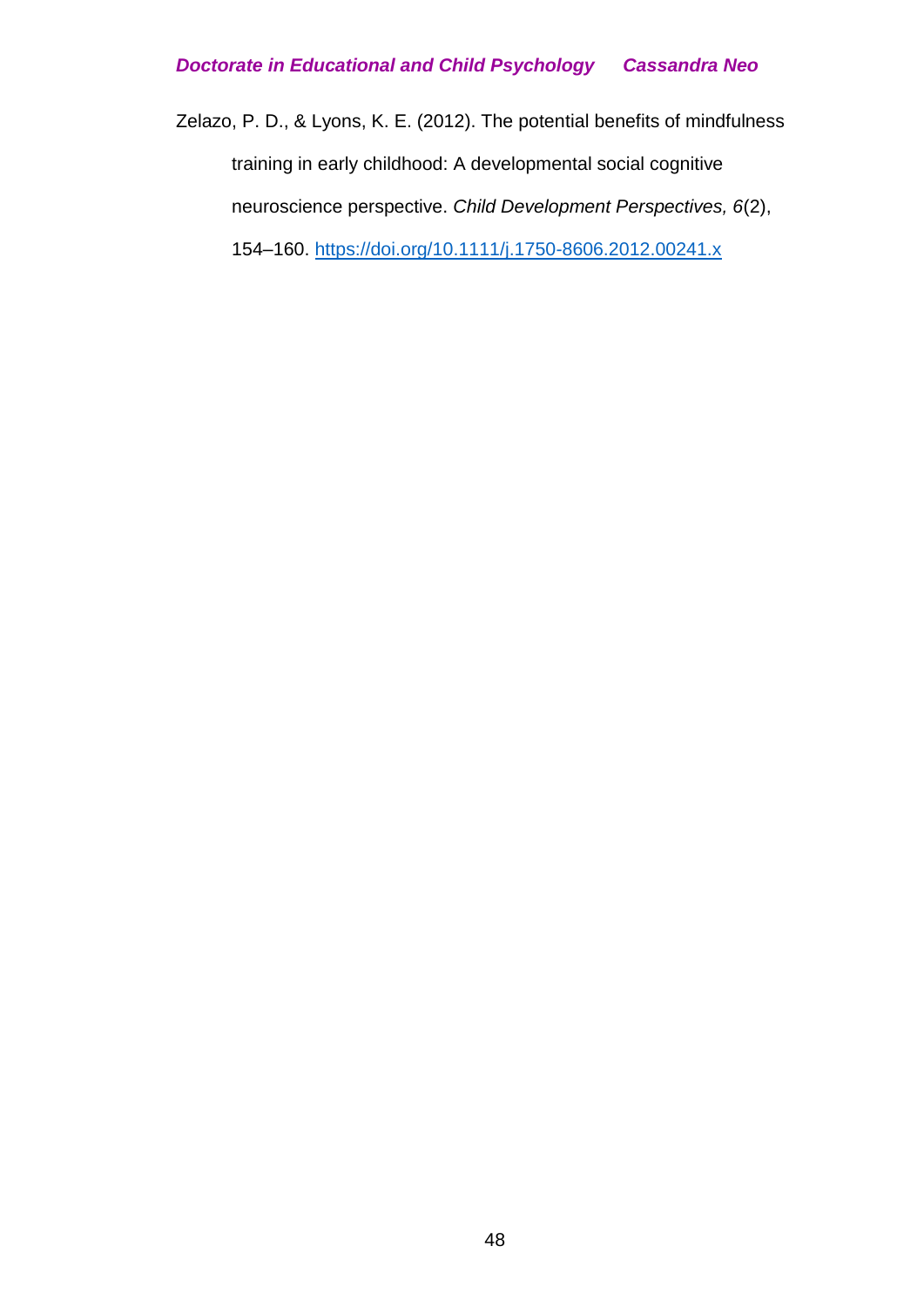# **Appendices**

### **Table 1**

*List of Content in Appendices*

| <b>Appendix</b> | <b>Content</b>                                           | Page(s) |
|-----------------|----------------------------------------------------------|---------|
| A               | Excluded studies from the review at full text            | 52-53   |
|                 | screening and ancestral search with rationale            |         |
| B               | Weight of Evidence A: Methodological quality             | 54      |
| C               | Changes made to Gersten et al. (2005) coding<br>protocol | 55-57   |
|                 |                                                          |         |
| D               | Example of a completed coding protocol                   | 58-62   |
| Е               | Weight of Evidence B: Methodological                     | 63-64   |
|                 | relevance                                                |         |
| F               | Weight of Evidence C: Topic relevance                    | 65-66   |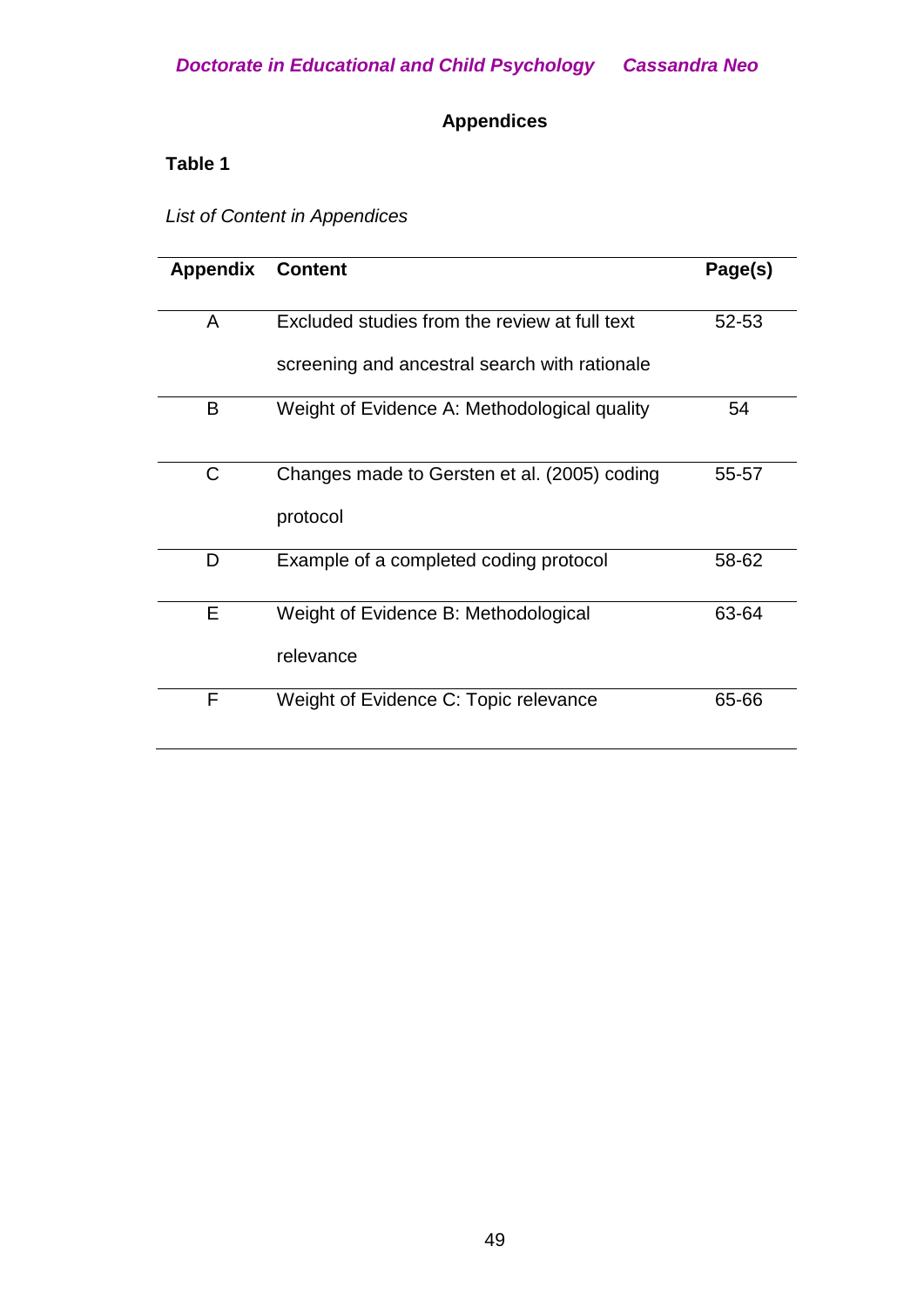# **Appendix A**

### **Table 2**

*Excluded studies from the review at full text screening and ancestral search with rationale*

| <b>Reference of excluded study</b>                                                                                                                                                                                                                                                                                                                                           | <b>Rationale</b>                                                                                                                                                                                                                                                                                                                                                        |
|------------------------------------------------------------------------------------------------------------------------------------------------------------------------------------------------------------------------------------------------------------------------------------------------------------------------------------------------------------------------------|-------------------------------------------------------------------------------------------------------------------------------------------------------------------------------------------------------------------------------------------------------------------------------------------------------------------------------------------------------------------------|
| Arthurson, K. (2015). Teaching<br>mindfulness to year sevens as<br>part of health and personal<br>development. Australian Journal<br>of Teacher Education, 40(5), 2.<br>Excluded at full text<br>screening                                                                                                                                                                   | Criteria 3: Type of Intervention<br>The programme implemented in<br>this study was developed using<br>several different mindfulness<br>programmes including the<br>MindUP curriculum rather than<br>purely implementing MindUP.<br>Criteria 4: Research design and<br>methodology<br>This was a pilot study with no<br>comparison or control group.                     |
| Johnstone, J. M., Roake, C.,<br>Sheikh, I., Mole, A., Nigg, J. T., &<br>Oken, B. (2016). School-based<br>mindfulness intervention for<br>stress reduction in adolescents:<br>Design and methodology of an<br>open-label, parallel group,<br>randomised controlled trial.<br>Contemporary clinical trials<br>communications, 4, 99-104.<br>Excluded at full text<br>screening | Criteria 3: Study did not deliver MindUP<br>The programme implemented in<br>this study was developed using<br>several different mindfulness<br>programmes.<br>Only the MindUP lessons<br>$\bullet$<br>involving brain science were<br>delivered rather than the full<br>programme.                                                                                      |
| Kielty, M., Gilligan, T., Staton, R.,<br>& Curtis, N. (2017). Cultivating<br>mindfulness with third grade<br>students via classroom-based<br>interventions. Contemporary<br>School Psychology, 21(4), 317-<br>322.<br>Excluded at full text<br>$\bullet$<br>screening                                                                                                        | Criteria 3: Study did not deliver MindUP<br>The programme implemented in<br>this study was developed using<br>several different mindfulness<br>programmes including the<br>MindUP curriculum rather than<br>purely implementing MindUP.<br>Criteria 4: Research design and<br>methodology<br>A mixed methods design was<br>used with no comparison or<br>control group. |
| Schonert-Reichl, K. A., & Lawlor,<br>M. S. (2010). The effects of a<br>mindfulness-based education<br>program on pre-and early                                                                                                                                                                                                                                               | Criteria 3: Study did not deliver MindUP<br>Although CASEL (n.d.) and<br>Maloney et al. (2016) described<br>that this paper delivered                                                                                                                                                                                                                                   |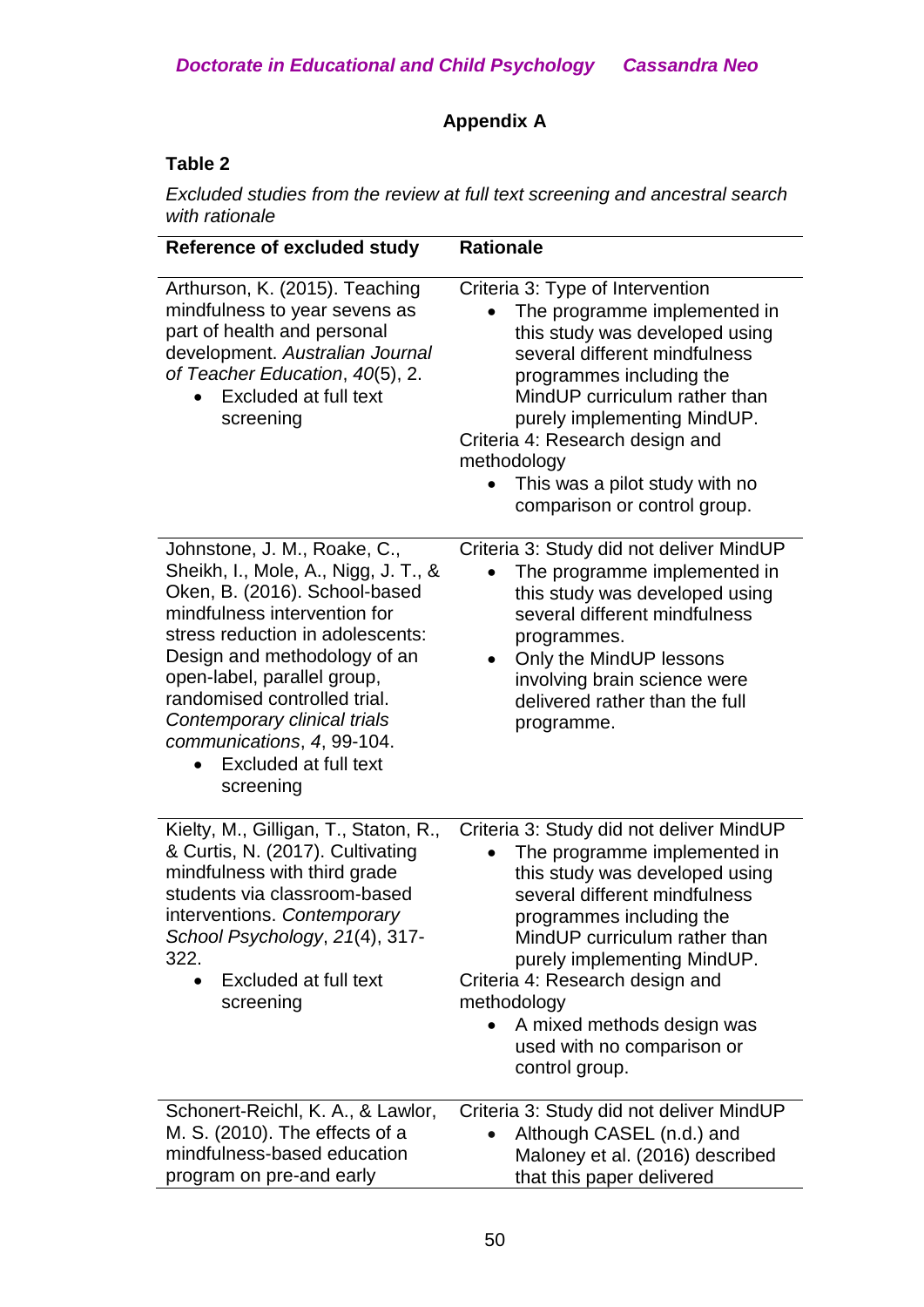| adolescents' well-being and<br>social and emotional<br>competence. Mindfulness, 1(3),<br>137-151.<br>Excluded at ancestral<br>$\bullet$<br>search full text screening                                                                        | 'MindUP', the intervention<br>described within the paper was a<br>different one called Mindfulness<br>Education (ME) program, and<br>"teachers underwent an intensive<br>1-day training session and<br>received bi-weekly consultation<br>from one of the authors of the ME<br>program curriculum (Nancy<br>Fischer)." (Schonert-Reichl &<br>Lawlor, 2010, p. 143).                                        |
|----------------------------------------------------------------------------------------------------------------------------------------------------------------------------------------------------------------------------------------------|------------------------------------------------------------------------------------------------------------------------------------------------------------------------------------------------------------------------------------------------------------------------------------------------------------------------------------------------------------------------------------------------------------|
| Schonert-Reichl, K. A., Oberle,<br>E., Lawlor, M. S., Abbott, D.,<br>Thomson, K., Oberlander, T. F.,<br>Diamond, A. (2010). Accelerating<br>cognitive and social emotional                                                                   | Having contacted the first author, this<br>paper was published with the reference<br>below and is already included for this<br>review.                                                                                                                                                                                                                                                                     |
| development in elementary<br>school classrooms: Benefits of a<br>simple to<br>administer program. Manuscript<br>submitted for publication (copy<br>on file with author).<br>Excluded at ancestral<br>$\bullet$<br>search full text screening | Schonert-Reichl, K. A., Oberle, E.,<br>Lawlor, M. S., Abbott, D., Thomson, K.,<br>Oberlander, T. F., & Diamond, A.<br>(2015). Enhancing cognitive and social-<br>emotional development through a<br>simple-to-administer mindfulness-based<br>school program for elementary school<br>children: A randomised controlled trial.<br>Developmental psychology, 51(1), 52.<br>https://doi.org/10.1037/a0038454 |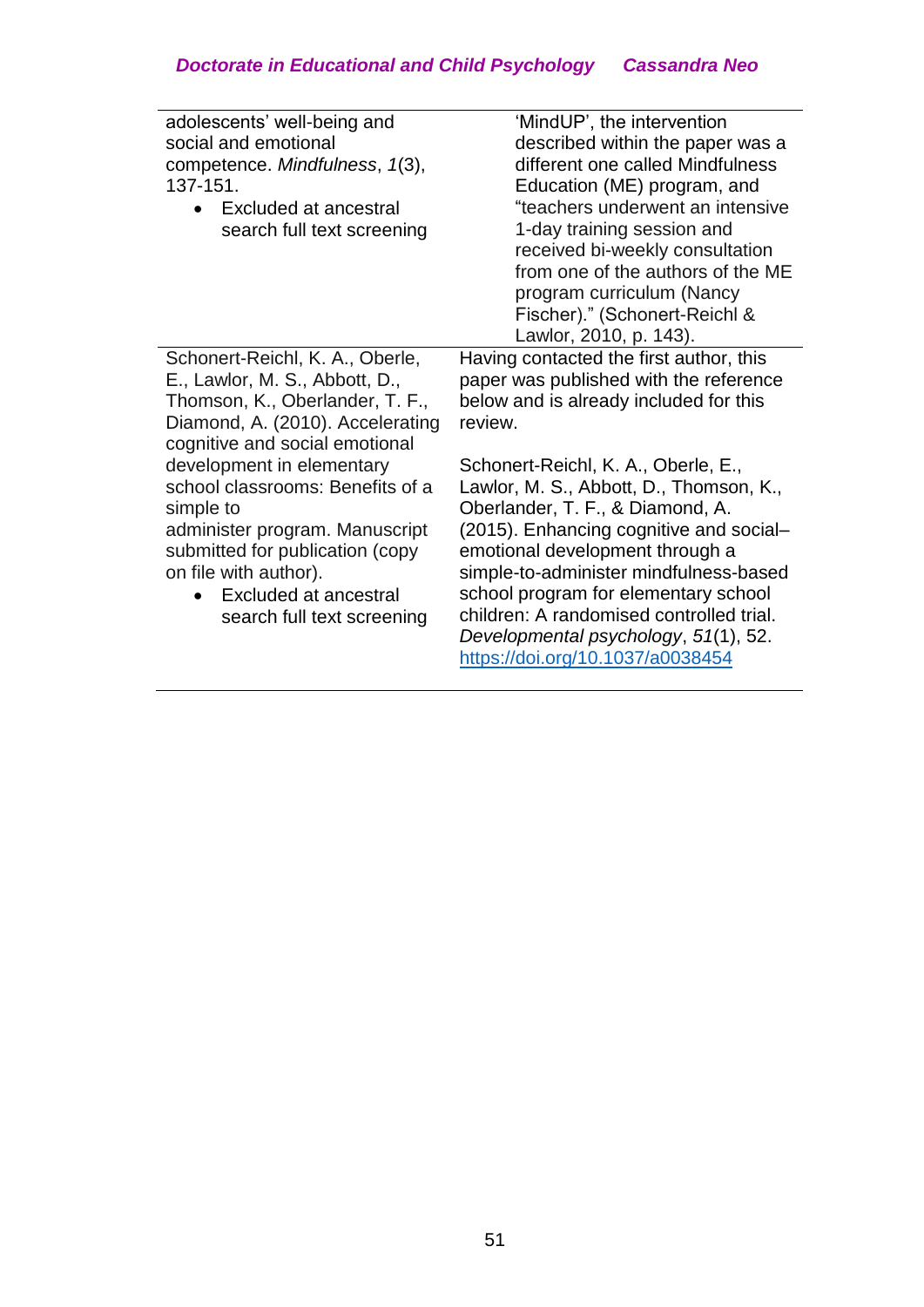### **Appendix B**

Weight of Evidence A: Methodological quality

Table 9 below shows the criteria to be met for each respective WoE A rating.

It has been adapted from Gersten et al. (2005). A study that is given a WoE

A rating of 'high' is also considered 'high quality' by Gersten et al. (2005). A

study that is given a 'medium' rating is considered as 'acceptable quality' by

Gersten et al. (2005). A study is given a 'low' rating by the reviewer as it did

not meet the 'high' nor 'acceptable' qualities suggested by Gersten et al.

(2005).

### **Table 3**

| WoE A Rating Criteria Adapted from Gersten et al. (2005) |  |
|----------------------------------------------------------|--|
|----------------------------------------------------------|--|

| <b>WoE A rating</b> | <b>Criteria</b>                                          |
|---------------------|----------------------------------------------------------|
| 3                   | 9 or more Essential Quality Indicators met and 5 or more |
| High                | Desirable Quality Indicators met                         |
| 2                   | 9 Essential Quality Indicators met and 1 to 4 Desirable  |
| Medium              | <b>Quality Indicators met</b>                            |
|                     | Less than 9 Essential Quality Indicators met (regardless |
| L <sub>OW</sub>     | of number of Desirable Quality Indicators met)           |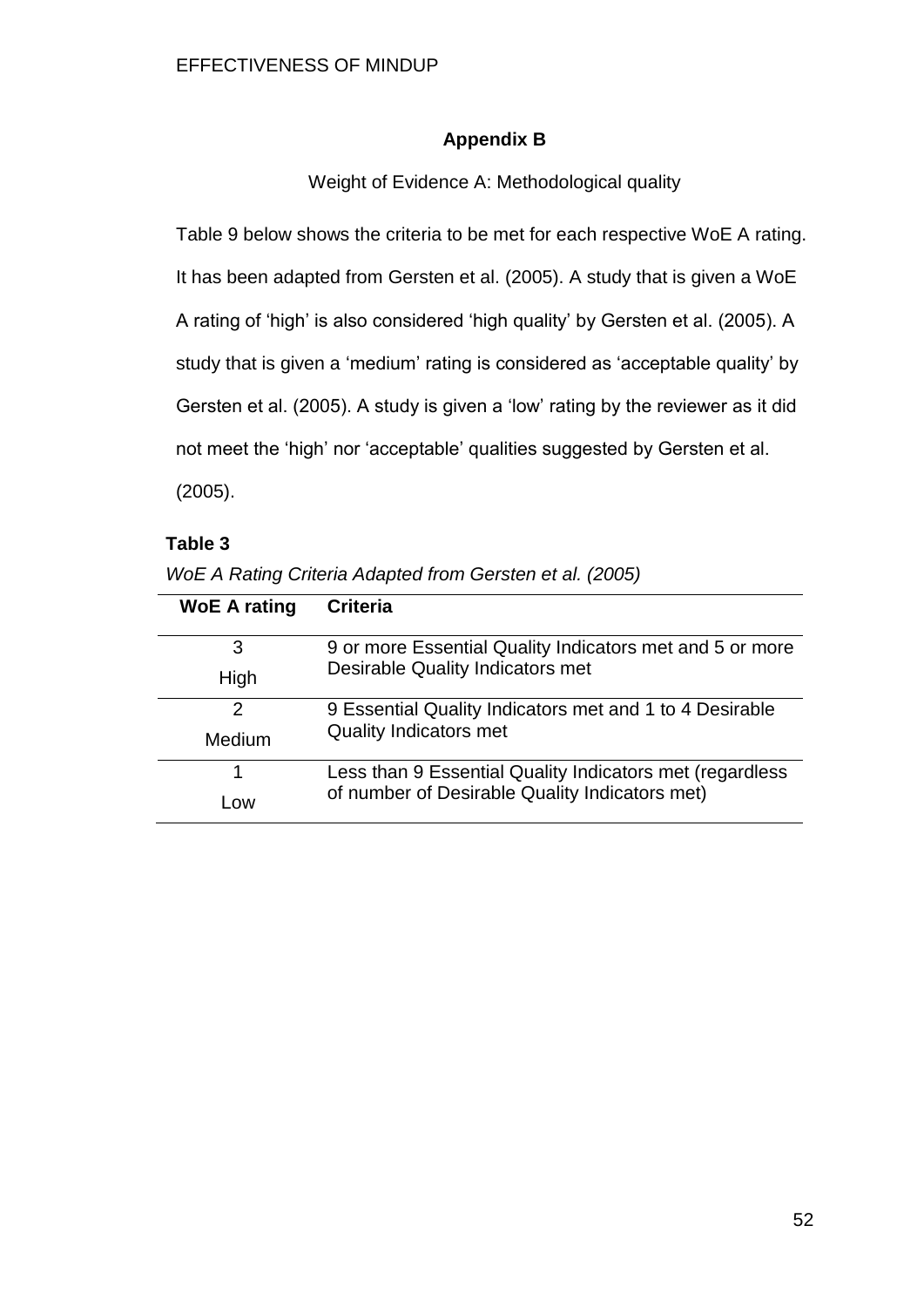### **Appendix C**

Changes made to Gersten et al. (2005) coding protocol

Changes made to the coding protocol (Gersten et al., 2005) are annotated in

the following manner: Added texts are [written within square brackets].

Deleted texts have strikes across them. The rationales have been written in

*italics and underlined*. The rest of the text is presented in its original form.

Due to the changes, there are now 10 desirable criteria instead of 8.

According to Gersten et al. (2005), in order to be rated as 'high' quality, a

study must have met 50% of the desirable criteria. Therefore, a study must

now meet 5 desirable criteria instead of 4, also reflected in Appendix D,

Table 4.

### **Table 4**

### **Essential and Desirable Quality Indicators for Group Experimental and Quasi-Experimental Research Articles and Reports**

### **Essential Quality Indicators**

*Quality Indicators for Describing Participants*

1 Was sufficient information provided to [indicate and explain why certain participants were excluded from the intervention]? determine/confirm whether the participants the disability(ies) or difficulties presented?

*Rationale: As this systematic literature review is looking at whether MindUP, as a universal intervention, can prevent or reduce Social, Emotional and Mental Health (SEMH) difficulties, it would be more important if the study indicated whether any participants were excluded from the intervention and the reasons why they were excluded.*

- 2 Were appropriate procedures used to increase the likelihood that relevant characteristics of participants in the sample were comparable across conditions?
- 3 Was sufficient information given characterising the interventionists or teachers provided? Did it indicate whether they were comparable across conditions?

*Quality Indicators for Implementation of the Intervention and Description of Comparison Conditions*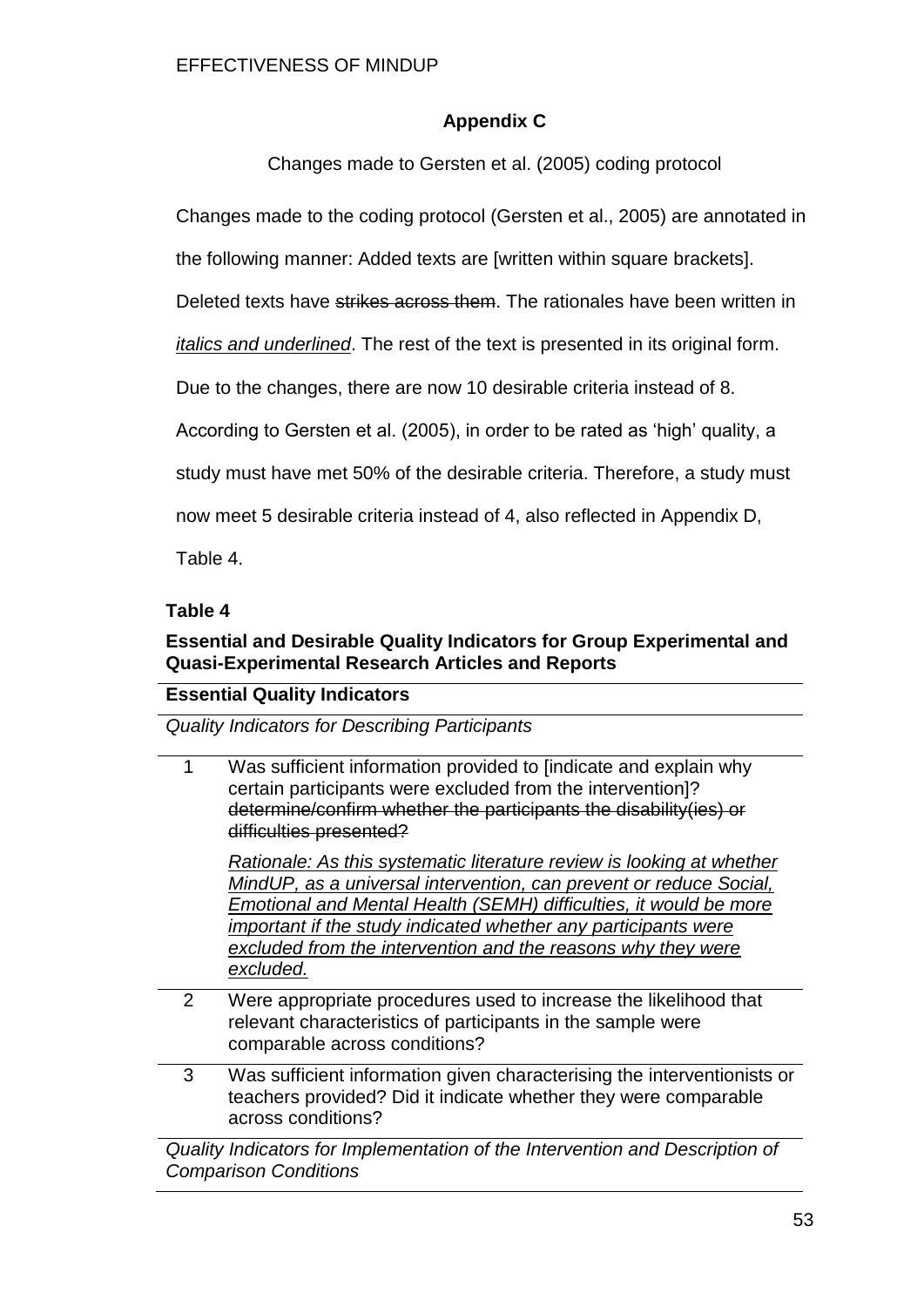### EFFECTIVENESS OF MINDUP

| $\mathbf{1}$   | Was the intervention clearly described and specified?                                                                                                                                                                                                                                                         |
|----------------|---------------------------------------------------------------------------------------------------------------------------------------------------------------------------------------------------------------------------------------------------------------------------------------------------------------|
| $\overline{2}$ | Was the fidelity of implementation described and assessed?                                                                                                                                                                                                                                                    |
| 3              | Was the nature of services provided in comparison conditions<br>described?                                                                                                                                                                                                                                    |
|                | <b>Quality Indicators for Outcome Measures</b>                                                                                                                                                                                                                                                                |
| 1              | Were multiple measures used to provide an appropriate balance<br>between measures closely aligned with the intervention and<br>measures of generalised performance?                                                                                                                                           |
| 2              | Were outcomes for capturing the intervention's effect measured at<br>the appropriate times?                                                                                                                                                                                                                   |
|                | <b>Quality Indicators for Data Analysis</b>                                                                                                                                                                                                                                                                   |
| 1              | Were the data analysis techniques appropriately linked to key<br>research questions and hypotheses? Were they appropriately linked<br>to the unit of analysis in the study?                                                                                                                                   |
| 2              | Did the research report include not only inferential statistics but also<br>effect size calculations?                                                                                                                                                                                                         |
|                | <b>Desirable Quality Indicators</b>                                                                                                                                                                                                                                                                           |
| 1              | Was data available on attrition rates among intervention samples?<br>Was severe overall attrition documented? If so, is attrition<br>comparable across samples? Is overall attrition less than 30%?                                                                                                           |
|                | Rationale: Questions were separated as they were judged to be<br>addressing different issues.                                                                                                                                                                                                                 |
| 2              | Was severe overall attrition documented? If so, is attrition<br>comparable across samples? Is overall attrition less than 30%?                                                                                                                                                                                |
| 3              | Did the study provide not only internal consistency reliability but also<br>test-retest reliability and interrater reliability (when appropriate) for<br>outcome measures? Were data collectors and/or scorers blind to<br>study conditions and equally (un)familiar to examinees across study<br>conditions? |
|                | Rationale: Questions were separated as they were judged to be<br>addressing different issues.                                                                                                                                                                                                                 |
| 4              | Were data collectors and/or scorers blind to study conditions and<br>equally (un)familiar to examinees across study conditions?                                                                                                                                                                               |
| 5              | Were outcomes for capturing the intervention's effect measured<br>beyond an immediate post-test?                                                                                                                                                                                                              |
| 6              | Was evidence of the criterion-related validity and construct validity of<br>the measures provided?                                                                                                                                                                                                            |
| $\overline{7}$ | Did the research team assess not only surface features of fidelity<br>implementation (e.g., number of minutes allocated to the<br>intervention or teacher/interventionist following procedures<br>specified), but also examine quality of implementation?                                                     |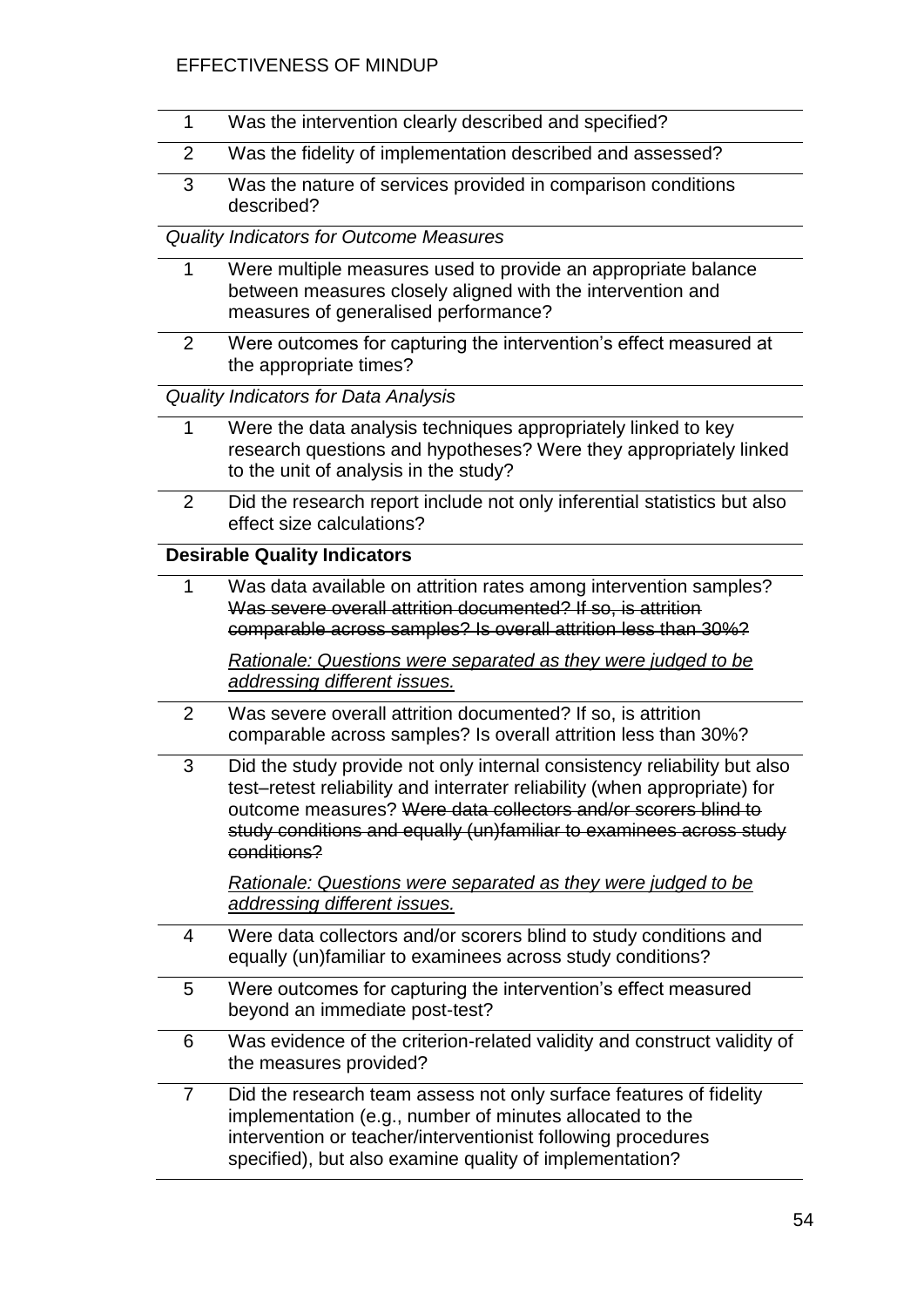| 8  | Was any documentation of the nature of instruction or series<br>provided in comparison conditions?                                                                                                              |
|----|-----------------------------------------------------------------------------------------------------------------------------------------------------------------------------------------------------------------|
| 9  | Did the research report include actual audio or videotape excerpts<br>[examples of paper work such as lesson plans or worksheets] that<br>capture the nature of the intervention?                               |
|    | Rationale: Some studies included appendices with lessons plans<br>which captures the full nature of the intervention. This was judged to<br>provide similar ecological validity to audio or videotape excerpts. |
| 10 | Were results presented in a clear, coherent fashion?                                                                                                                                                            |
|    |                                                                                                                                                                                                                 |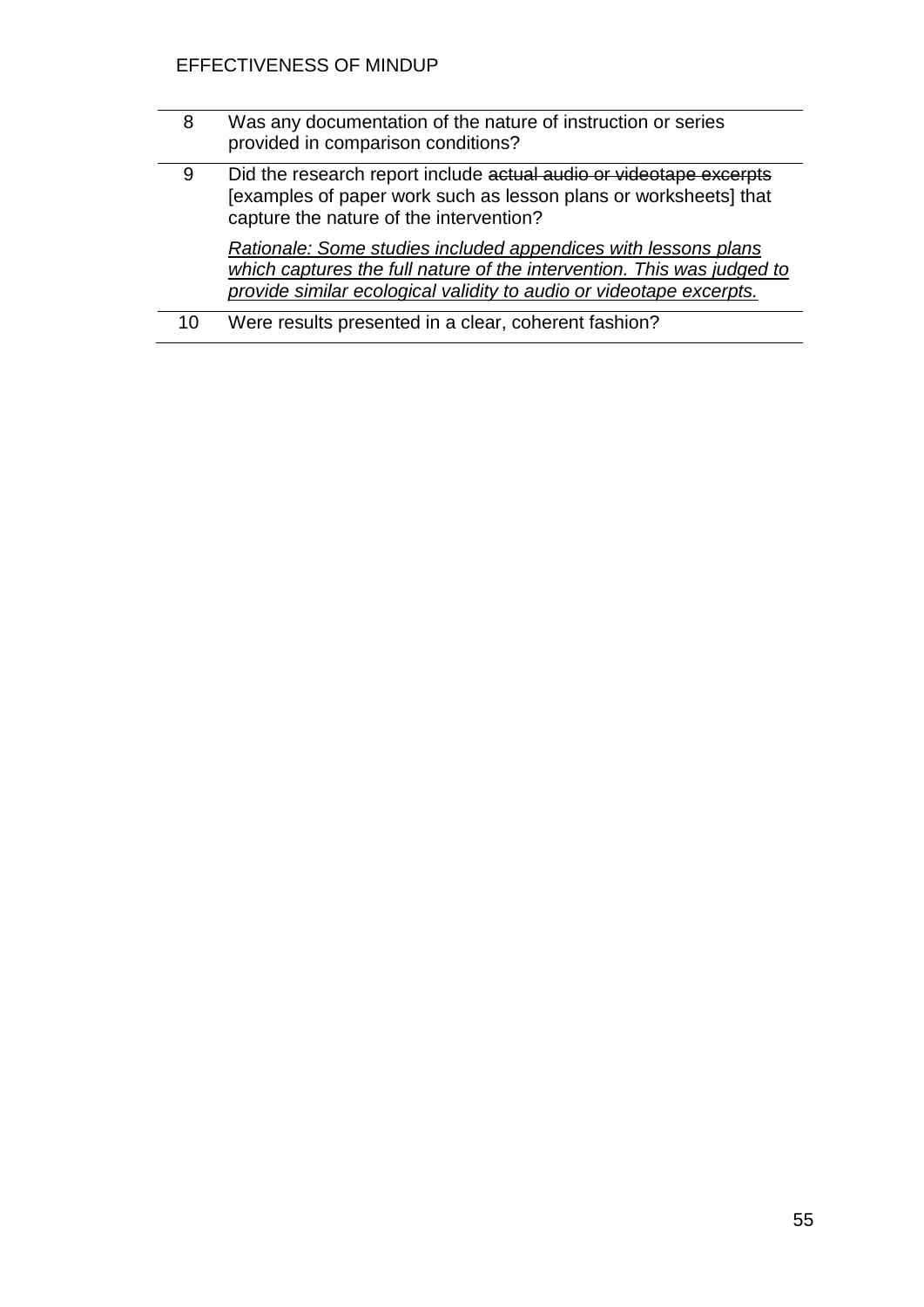### **Appendix D**

Example of a completed coding protocol

**Coding protocol**: Gersten, R., Fuchs, L. S., Compton, D., Coyne, M., Greenwood, C, & Innocenti, M. (2005). Quality indicators for group experimental and quasi-experimental research in special education. Exceptional Children, 71,149-164.

**Reference for this study:** Crooks, C. V., Bax, K., Delaney, A., Kim, H., & Shokoohi, M. (2020). Impact of mindUP among young children: Improvements in behavioral problems, adaptive Skills, and executive functioning. *Mindfulness*, *11*(10), 2433-2444.

#### **Table 5**

**Essential and Desirable Quality Indicators for Group Experimental and Quasi-Experimental Research Articles and Reports**

#### **Essential Quality Indicators**

*Quality Indicators for Describing Participants*

| 1 | Was sufficient information provided to indicate and explain why<br>certain participants were excluded from the intervention?                                     |
|---|------------------------------------------------------------------------------------------------------------------------------------------------------------------|
|   | $\boxtimes$ Yes – Figure 1 in the paper shows how the final group of<br>participants were chosen.                                                                |
|   | $\Box$ No                                                                                                                                                        |
|   | $\Box$ Unknown/Unable to Code                                                                                                                                    |
| 2 | Were appropriate procedures used to increase the likelihood that<br>relevant characteristics of participants in the sample were<br>comparable across conditions? |
|   | $\Box$ Yes                                                                                                                                                       |
|   | $\boxtimes$ No – Non-randomised allocation was used.                                                                                                             |
|   | $\Box$ Unknown/Unable to Code                                                                                                                                    |
| 3 | Was sufficient information given characterising the interventionists or<br>teachers provided? Did it indicate whether they were comparable<br>across conditions? |
|   | ⊠ Yes                                                                                                                                                            |
|   | $\Box$ No                                                                                                                                                        |
|   | □ Unknown/Unable to Code                                                                                                                                         |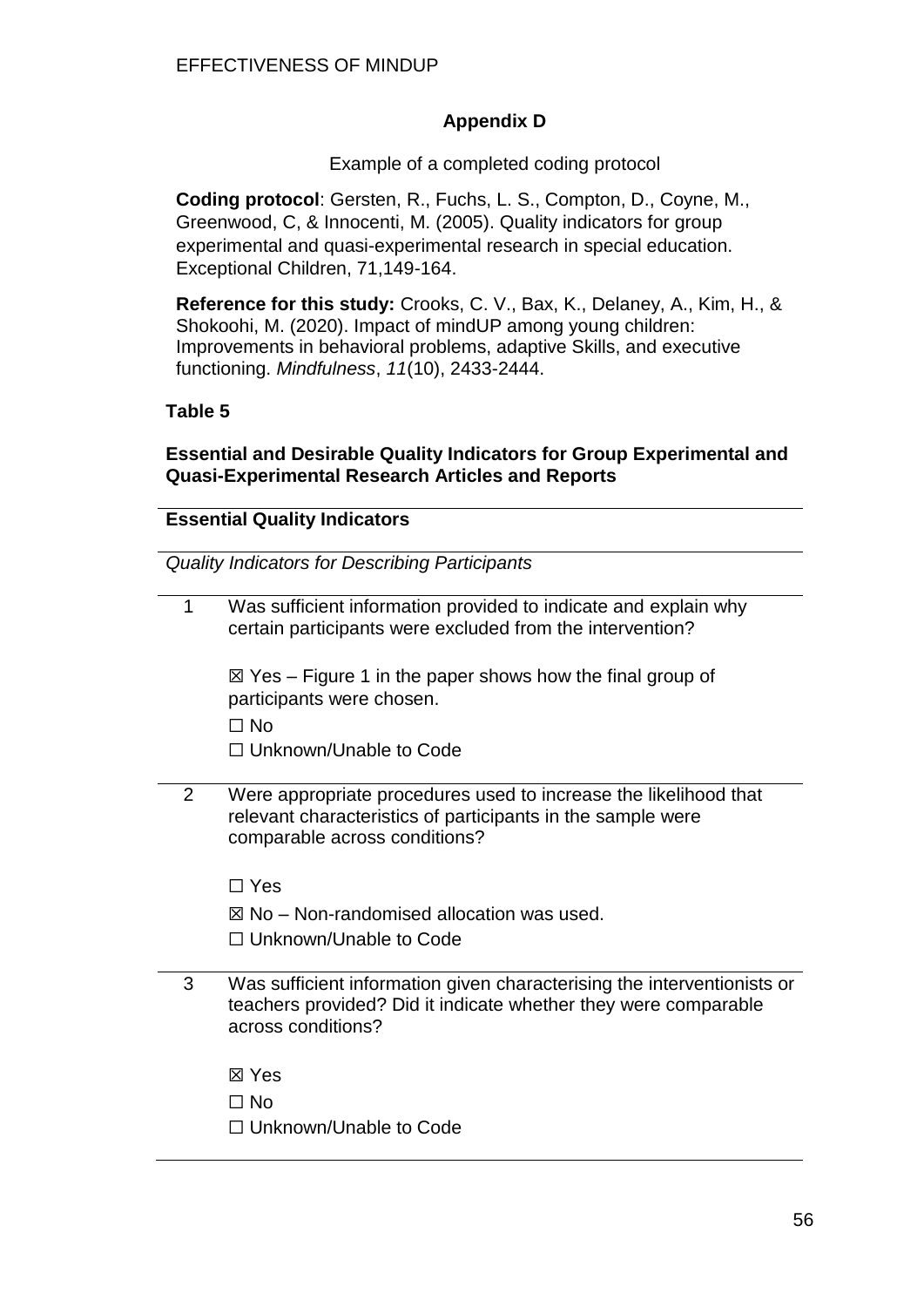*Quality Indicators for Implementation of the Intervention and Description of Comparison Conditions*

1 Was the intervention clearly described and specified?

☒ Yes

☐ No

☐ Unknown/Unable to Code

### 2 Was the fidelity of implementation described and assessed?

☒ Yes

☐ No

□ Unknown/Unable to Code

3 Was the nature of services provided in comparison conditions described?

☒ Yes

☐ No

□ Unknown/Unable to Code

*Quality Indicators for Outcome Measures*

- 1 Were multiple measures used to provide an appropriate balance between measures closely aligned with the intervention and measures of generalised performance?
	- ☒ Yes
	- ☐ No
	- ☐ Unknown/Unable to Code
- 2 Were outcomes for capturing the intervention's effect measured at the appropriate times?
	- ☒ Yes
	- ☐ No
	- ☐ Unknown/Unable to Code

*Quality Indicators for Data Analysis*

| Were the data analysis techniques appropriately linked to key     |
|-------------------------------------------------------------------|
| research questions and hypotheses? Were they appropriately linked |
| to the unit of analysis in the study?                             |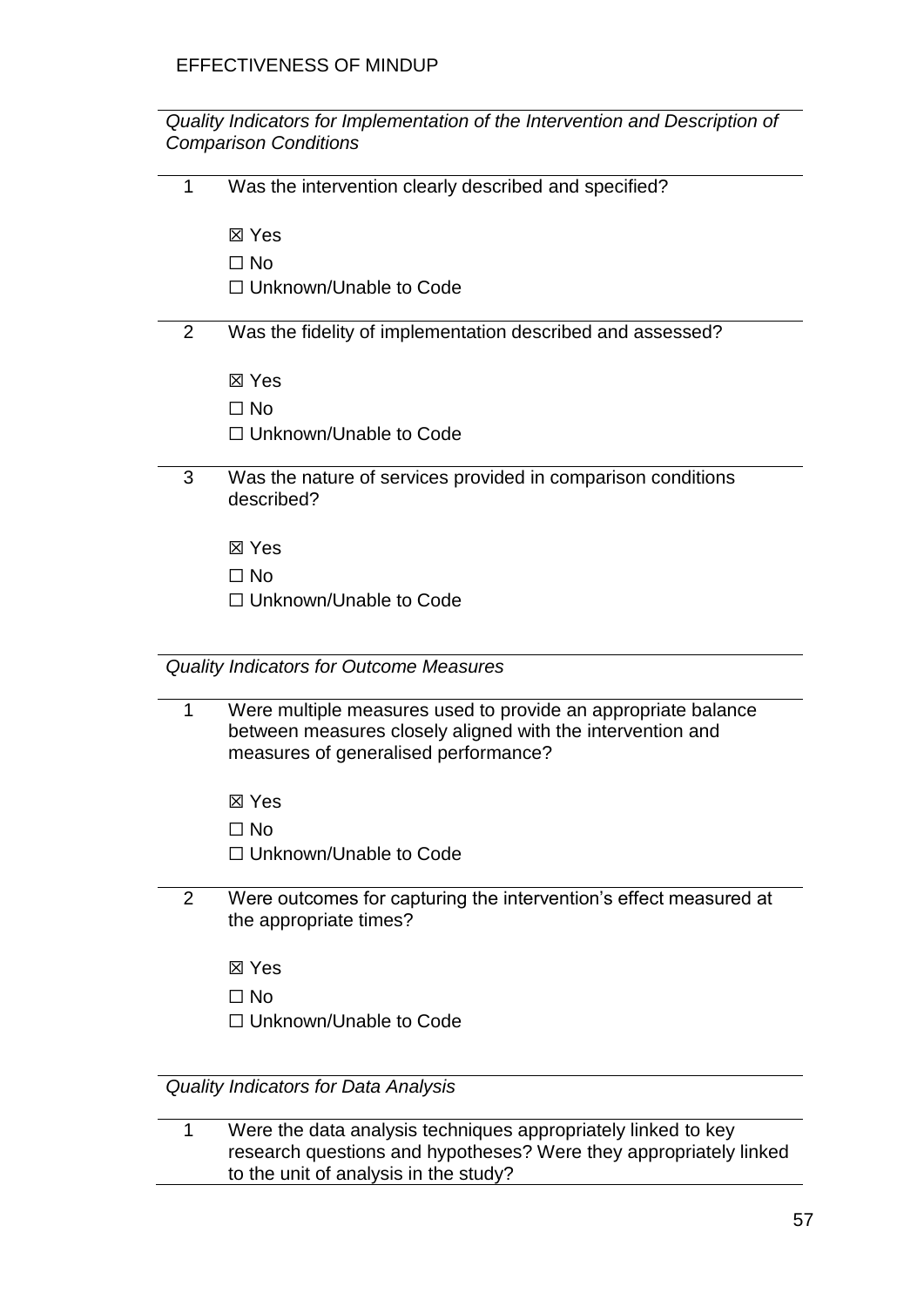|  |  | ⊠ Yes - Teacher reported measures were provided. |  |
|--|--|--------------------------------------------------|--|
|  |  |                                                  |  |

| ۰. |
|----|
|----|

☐ Unknown/Unable to Code

- 2 Did the research report include not only inferential statistics but also effect size calculations?
	- ☒ Yes Intra-class correlations (ICC) were reported.
	- ☐ No
	- ☐ Unknown/Unable to Code

### **Desirable Quality Indicators**

| $\mathbf{1}$   | Was data available on attrition rates among intervention samples?                                                                                                           |
|----------------|-----------------------------------------------------------------------------------------------------------------------------------------------------------------------------|
|                | $\boxtimes$ Yes – The participants and interventionists were present                                                                                                        |
|                | throughout the intervention so there is no attrition to report on.<br>$\square$ No                                                                                          |
|                | □ Unknown/Unable to Code                                                                                                                                                    |
|                |                                                                                                                                                                             |
| $\overline{2}$ | Was severe overall attrition documented? If so, is attrition<br>comparable across samples? Is overall attrition less than 30%?                                              |
|                | ⊠ Yes                                                                                                                                                                       |
|                | $\Box$ No                                                                                                                                                                   |
|                | $\Box$ Unknown/Unable to Code                                                                                                                                               |
| 3              | Did the study provide not only internal consistency reliability but also<br>test-retest reliability and interrater reliability (when appropriate) for<br>outcome measures?  |
|                | $\Box$ Yes                                                                                                                                                                  |
|                | $\boxtimes$ No                                                                                                                                                              |
|                | $\Box$ Unknown/Unable to Code                                                                                                                                               |
| 4              | Were data collectors and/or scorers blind to study conditions and<br>equally (un)familiar to examinees across study conditions?                                             |
|                | $\Box$ Yes                                                                                                                                                                  |
|                | $\boxtimes$ No – Teachers who implemented the intervention were engaged as<br>paid research assistants and rated their pupils in their classes.<br>□ Unknown/Unable to Code |
|                |                                                                                                                                                                             |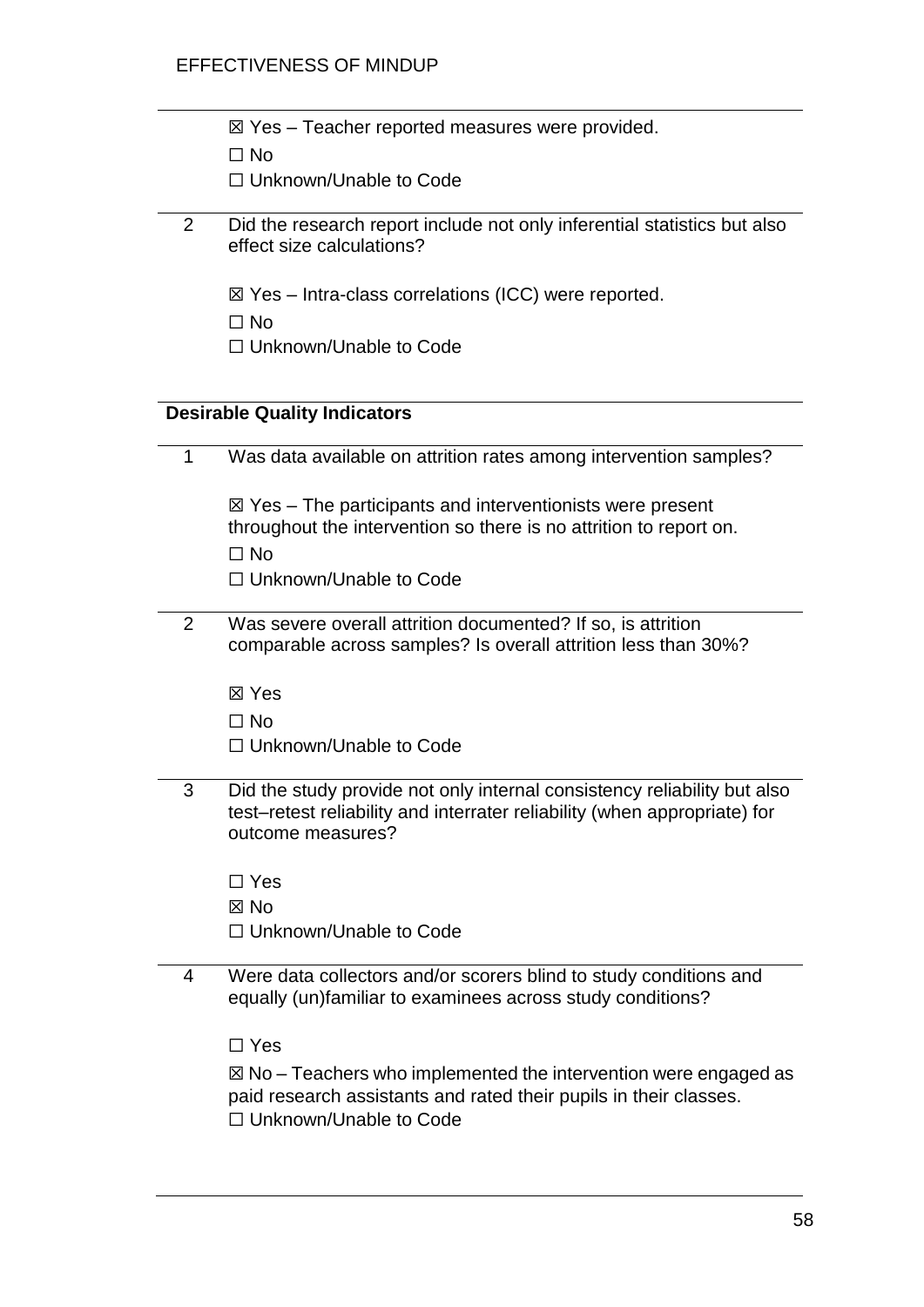### EFFECTIVENESS OF MINDUP

| 5              | Were outcomes for capturing the intervention's effect measured<br>beyond an immediate post-test?                                                                                                                                                          |  |  |
|----------------|-----------------------------------------------------------------------------------------------------------------------------------------------------------------------------------------------------------------------------------------------------------|--|--|
|                | $\Box$ Yes                                                                                                                                                                                                                                                |  |  |
|                | $\boxtimes$ No                                                                                                                                                                                                                                            |  |  |
|                | $\Box$ Unknown/Unable to Code                                                                                                                                                                                                                             |  |  |
|                |                                                                                                                                                                                                                                                           |  |  |
| 6              | Was evidence of the criterion-related validity and construct validity of<br>the measures provided?                                                                                                                                                        |  |  |
|                | $\Box$ Yes                                                                                                                                                                                                                                                |  |  |
|                | $\boxtimes$ No                                                                                                                                                                                                                                            |  |  |
|                | $\Box$ Unknown/Unable to Code                                                                                                                                                                                                                             |  |  |
| $\overline{7}$ | Did the research team assess not only surface features of fidelity<br>implementation (e.g., number of minutes allocated to the<br>intervention or teacher/interventionist following procedures<br>specified), but also examine quality of implementation? |  |  |
|                | $\Box$ Yes                                                                                                                                                                                                                                                |  |  |
|                | $\boxtimes$ No                                                                                                                                                                                                                                            |  |  |
|                | □ Unknown/Unable to Code                                                                                                                                                                                                                                  |  |  |
| 8              | Was any documentation of the nature of instruction or series<br>provided in comparison conditions?                                                                                                                                                        |  |  |
|                | $\boxtimes$ Yes – Topics from the regular curriculum were mentioned.                                                                                                                                                                                      |  |  |
|                | $\Box$ No                                                                                                                                                                                                                                                 |  |  |
|                | $\Box$ Unknown/Unable to Code                                                                                                                                                                                                                             |  |  |
| 9              | Did the research report include examples of paper work such as<br>lesson plans or worksheets that capture the nature of the<br>intervention?                                                                                                              |  |  |
|                | ⊠ Yes                                                                                                                                                                                                                                                     |  |  |
|                | $\Box$ No                                                                                                                                                                                                                                                 |  |  |
|                | $\Box$ Unknown/Unable to Code                                                                                                                                                                                                                             |  |  |
| 10             | Were results presented in a clear, coherent fashion?                                                                                                                                                                                                      |  |  |
|                | ⊠ Yes                                                                                                                                                                                                                                                     |  |  |
|                | $\Box$ No                                                                                                                                                                                                                                                 |  |  |
|                | $\Box$ Unknown/Unable to Code                                                                                                                                                                                                                             |  |  |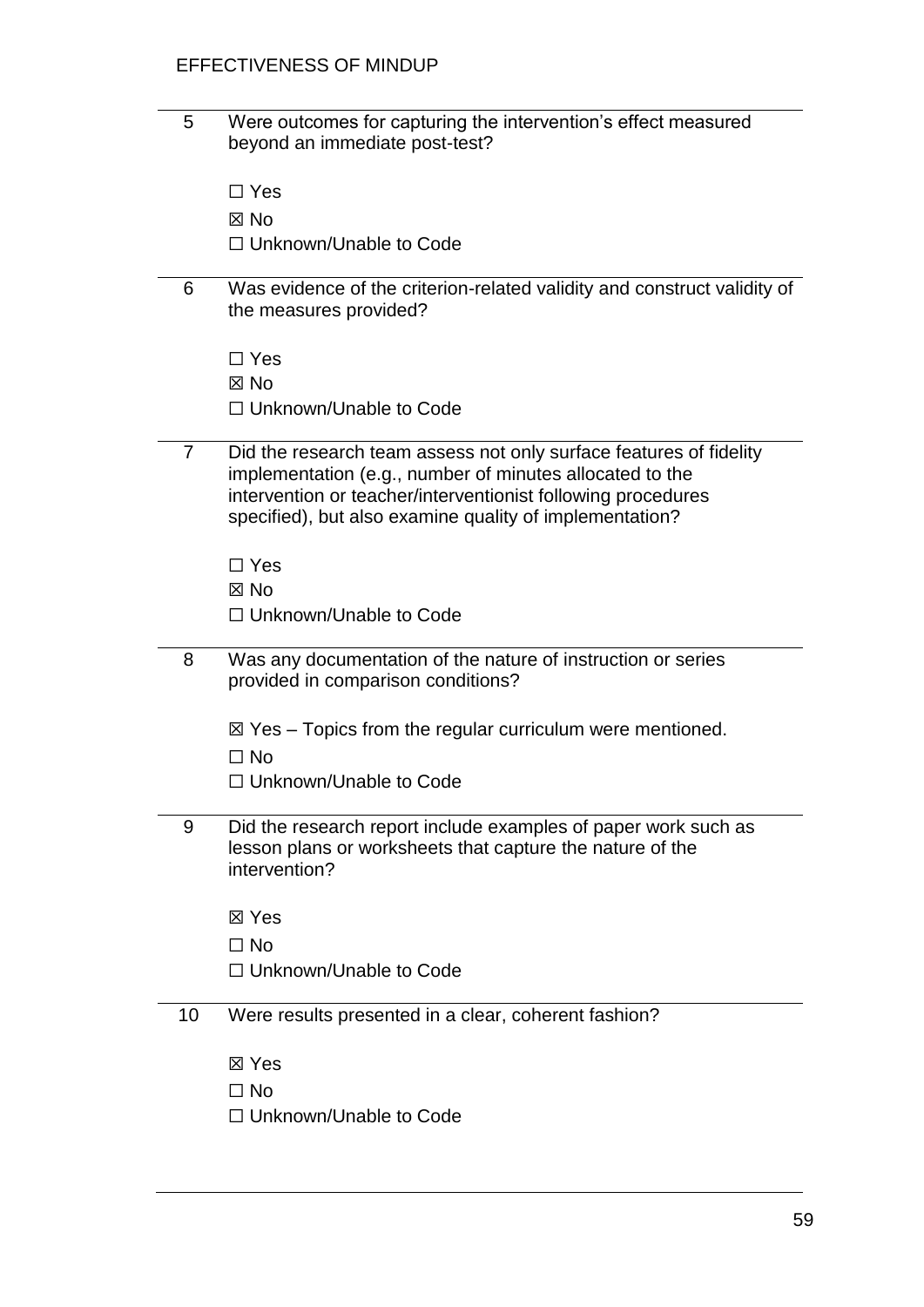# **Calculation of WoE A Rating:**

|                  | $(3 = High)$                  | $(2 = \text{Median})$     | $(1 = Low)$                   |
|------------------|-------------------------------|---------------------------|-------------------------------|
|                  | 9 or more                     | 9 Essential               | Less than 9 Essential         |
|                  | <b>Essential Quality</b>      | <b>Quality Indicators</b> | <b>Quality Indicators met</b> |
|                  | Indicators met and            | met and 1 to 4            | (regardless of                |
|                  | 5 or more                     | <b>Desirable Quality</b>  | number of Desirable           |
|                  | <b>Desirable Quality</b>      | Indicators met            | <b>Quality Indicators</b>     |
|                  | Indicators met                |                           | met)                          |
| <b>Essential</b> | 9                             |                           |                               |
| Quality          |                               |                           |                               |
| Indicators       |                               |                           |                               |
| met              |                               |                           |                               |
| (maximum         |                               |                           |                               |
| $= 10$           |                               |                           |                               |
| <b>Desirable</b> | 5                             |                           |                               |
| Quality          |                               |                           |                               |
| Indicators       |                               |                           |                               |
| met              |                               |                           |                               |
| (maximum         |                               |                           |                               |
| $= 10$           |                               |                           |                               |
|                  | Overall rating $(1 to 3) = 3$ |                           |                               |
|                  |                               |                           |                               |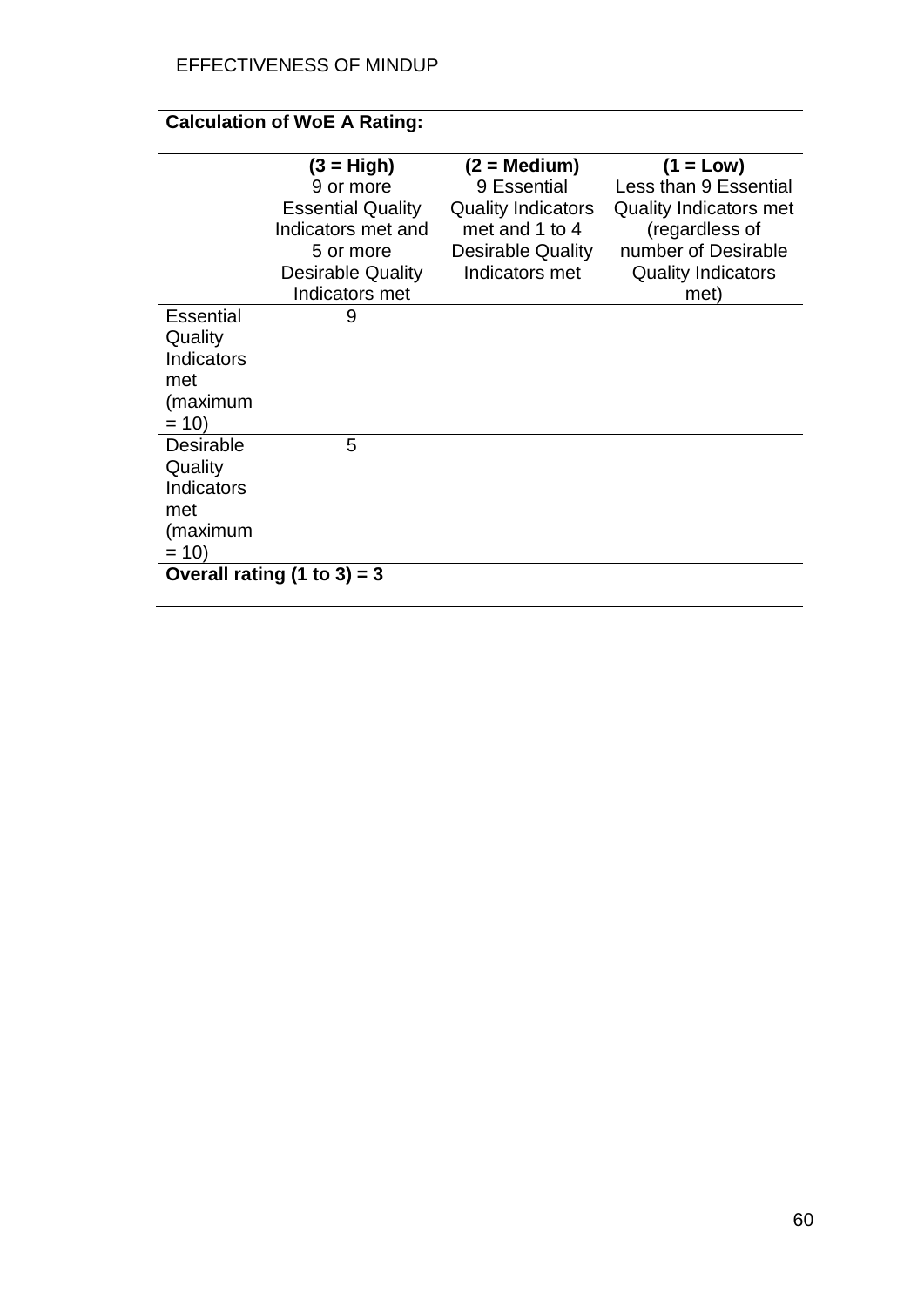### **Appendix E**

Weight of Evidence B: Methodological relevance

WoE B determines the quality, appropriateness, and methodological

relevance of each study in answering the review question (Gough, 2007). As

suggested by findings from Petticrew and Roberts (2003) about

'effectiveness' questions, the criteria laid out in Table 10 below is suited to

make judgements on the 'effectiveness' of MindUP.

### **Table 10**

*WoE B Rating Criteria*

|                                     | $(3 = High)$                                                                                                                               | $(2 = Medium)$ $(1 = Low)$                                                                                                                          |                                                                                        | <b>Rationale</b>                                                                                        |
|-------------------------------------|--------------------------------------------------------------------------------------------------------------------------------------------|-----------------------------------------------------------------------------------------------------------------------------------------------------|----------------------------------------------------------------------------------------|---------------------------------------------------------------------------------------------------------|
| <b>Selection of</b><br>participants | Randomised<br>Controlled<br><b>Trial with</b><br>random<br>assignment<br>of<br>participants<br>to<br>intervention<br>and control<br>groups | Quasi-<br>experimental<br>design with<br>an element of<br>random<br>assignment<br>to ensure<br>groups were<br>equal                                 | Quasi-<br>experimental<br>design<br>without any<br>random<br>assignment                | Selecting the<br>participants<br>randomly<br>prevents<br>selection bias                                 |
| <b>Intervention</b><br>delivered    | Full<br>intervention<br>curriculum<br>was delivered<br>as intended                                                                         | Intervention<br>curriculum<br>was adapted                                                                                                           | Intervention<br>was delivered<br>with 20% or<br>less omitted                           | To fully<br>evaluate the<br>effectiveness<br>of MindUP                                                  |
| Comparison<br>group<br>intervention | Clearly<br>described the<br>comparison<br>group<br>condition and<br>point out how<br>it differs from<br>the<br>intervention<br>condition   | Clearly<br>described the<br>comparison<br>group<br>condition but<br>did not point<br>out how it<br>differs from<br>the<br>intervention<br>condition | Did not<br>provide any<br>information<br>about the<br>comparison<br>group<br>condition | To find out<br>whether<br>improvement<br>in the<br>intervention<br>group was<br>due to<br><b>MindUP</b> |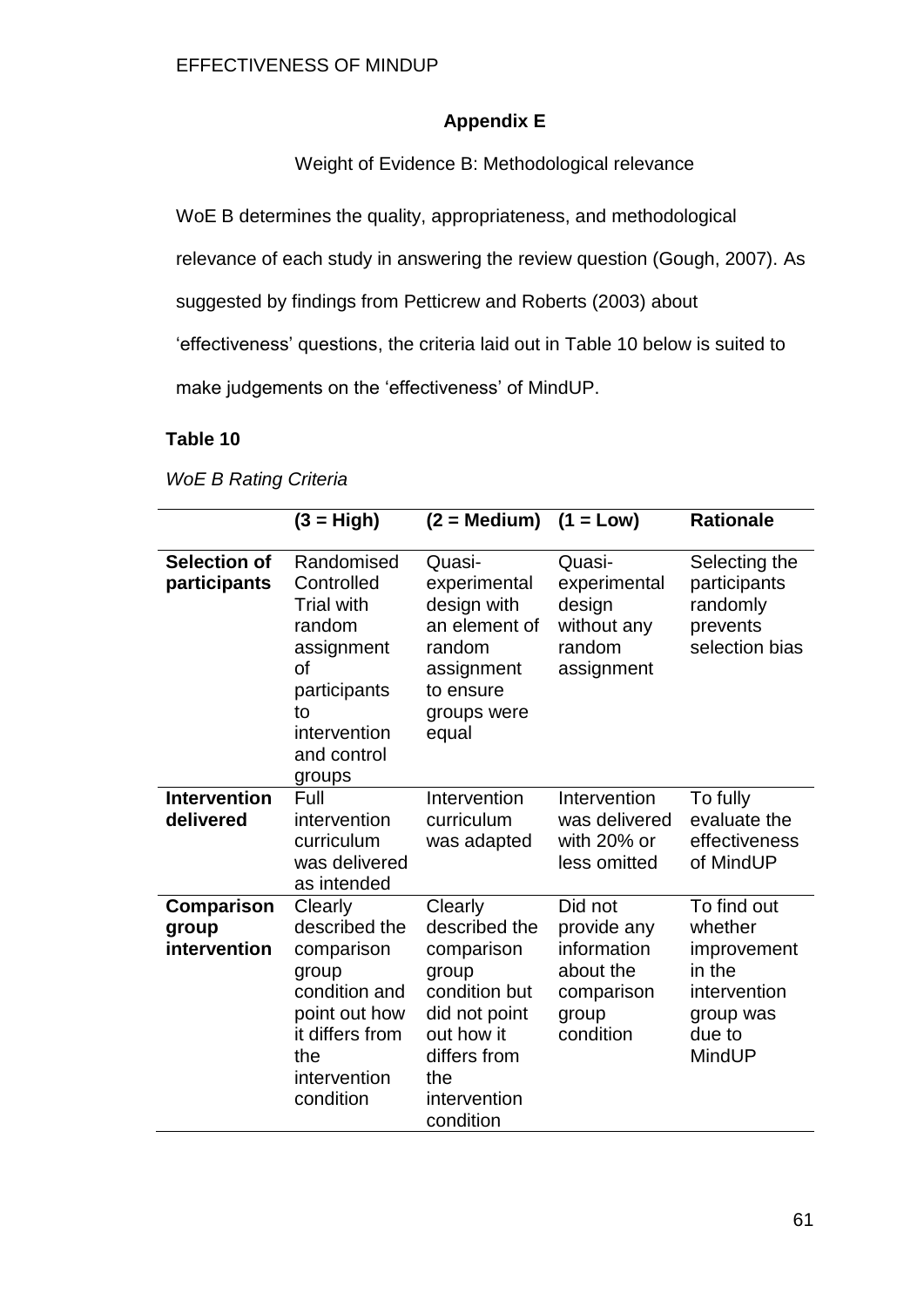## **Table 11**

### *Summary of WoE B Rating*

|                                      | Selection of<br>participants | <b>Intervention</b><br>delivered | <b>Comparison</b><br>group<br>intervention | <b>WoE B rating</b> |
|--------------------------------------|------------------------------|----------------------------------|--------------------------------------------|---------------------|
| Crooks et<br>al. (2020)              | 1                            | 3                                | $\overline{2}$                             | $\overline{2}$      |
| de<br>Carvalho<br>et al.<br>(2017)   | 2                            | $\overline{2}$                   | 1                                          | 1.67                |
| Matsuba<br>et al.<br>(2020)          | 2                            | $\overline{2}$                   | 1                                          | 1.67                |
| Schonert-<br>Reichl et<br>al. (2015) | 3                            | 1                                | $\overline{2}$                             | $\overline{2}$      |
| Thierry et<br>al. (2016)             | 1                            | 3                                | 3                                          | 2.33                |

*Note.* 1.4 or less = Low, 1.5 to 2.4 = Medium, 2.5 to 3 = High.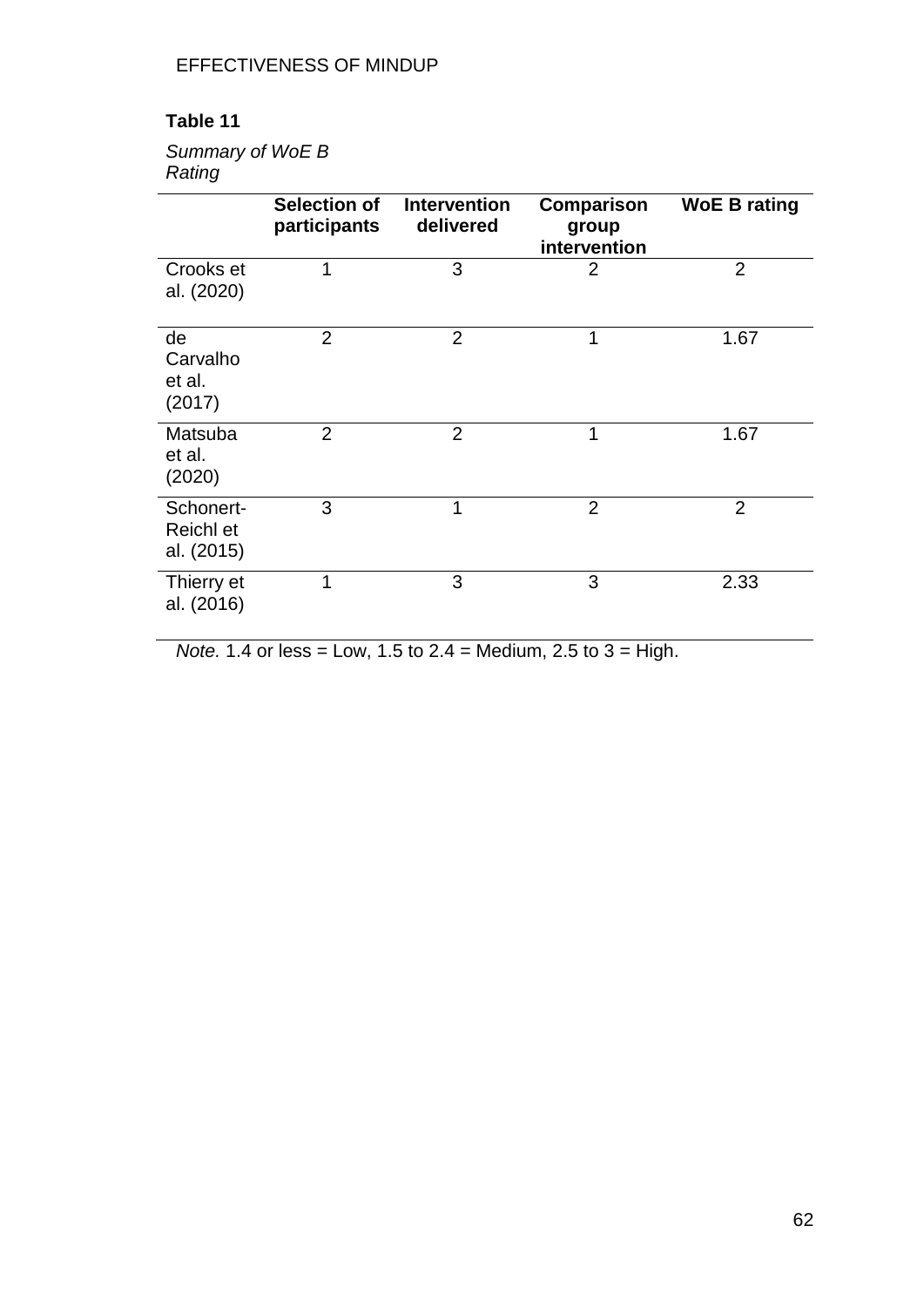### **Appendix F**

### Weight of Evidence C: Topic relevance

### **Table 12**

*WoE C Rating Criteria*

|                                                                                               | $(3 = High)$                                                                                                                                     | $(2 = \text{Median})$                                                                             | $(1 = Low)$                                                                           | <b>Rationale</b>                                                                                                                                   |
|-----------------------------------------------------------------------------------------------|--------------------------------------------------------------------------------------------------------------------------------------------------|---------------------------------------------------------------------------------------------------|---------------------------------------------------------------------------------------|----------------------------------------------------------------------------------------------------------------------------------------------------|
| <b>The</b><br>intervention<br>seeks to<br>address<br>internalising<br>problems in<br>children | An outcome<br>measure that<br>directly<br>measures<br>internalising<br>problems                                                                  | An outcome<br>measure with<br>subscale<br>measuring<br>internalising<br>problems                  | Outcome<br>measures<br>do not<br>particularly<br>measure<br>internalising<br>problems | To fully<br>evaluate the<br>effectiveness<br>of MindUP for<br>reducing<br>internalising<br>problems in<br>children                                 |
| <b>Cultural</b><br>sensitivity                                                                | Intervention<br>adapted to<br>the culture to<br>which it is<br>delivered<br>including<br>translation of<br>materials to<br>the local<br>language | Intervention<br>delivered<br>without any<br>adaptations<br>as it was<br>deemed as<br>not required | Intervention<br>delivered<br>without any<br>adaptations<br>although it<br>was needed  | To ensure that<br>children fully<br>understand the<br>intervention<br>that was<br>delivered<br>which<br>facilitates their<br>full<br>participation |